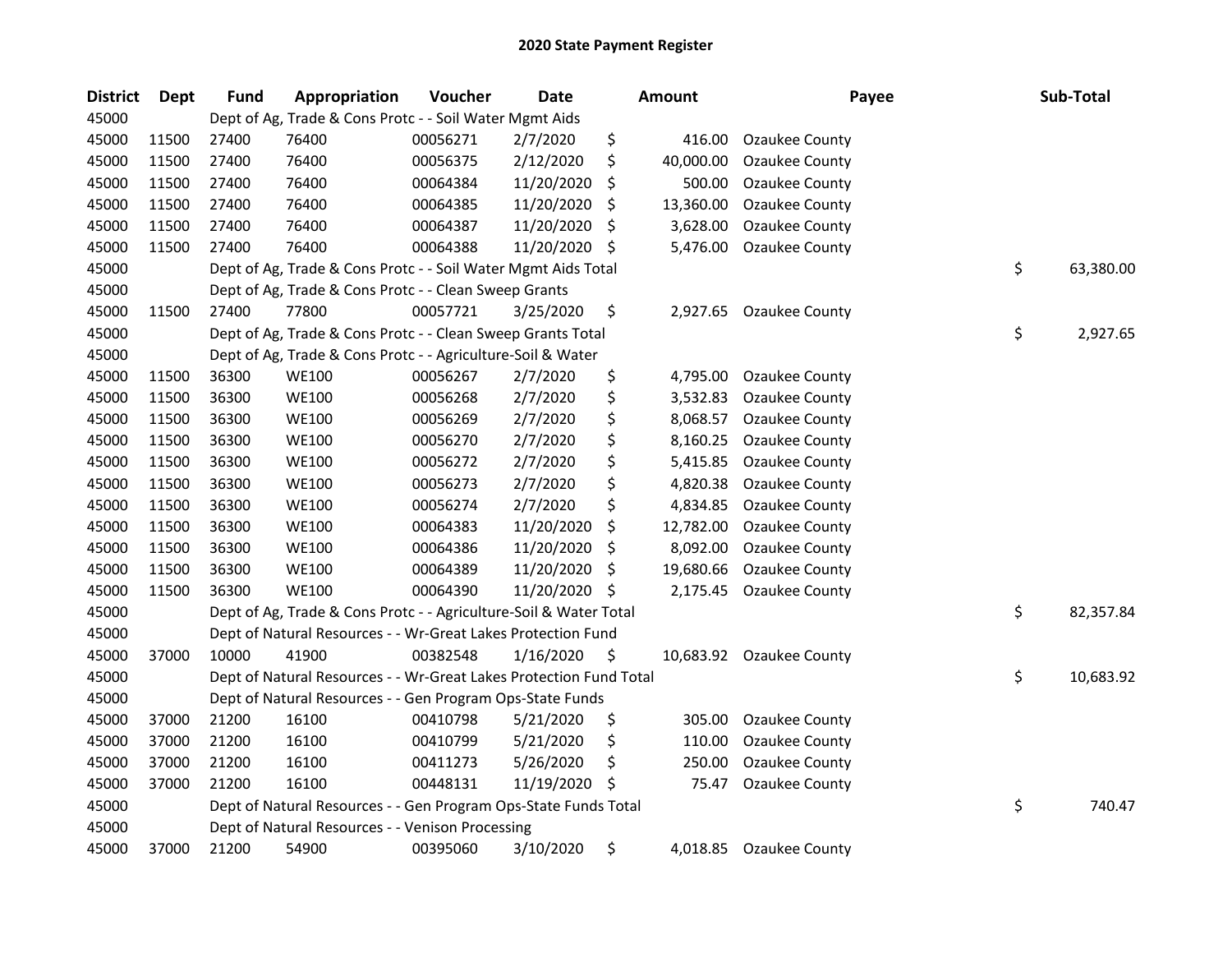| <b>District</b> | <b>Dept</b> | <b>Fund</b> | Appropriation                                                      | Voucher  | <b>Date</b> |    | Amount     | Payee                   | Sub-Total          |
|-----------------|-------------|-------------|--------------------------------------------------------------------|----------|-------------|----|------------|-------------------------|--------------------|
| 45000           |             |             | Dept of Natural Resources - - Venison Processing Total             |          |             |    |            |                         | \$<br>4,018.85     |
| 45000           |             |             | Dept of Natural Resources - - Wildlife Damage Claims & Abat        |          |             |    |            |                         |                    |
| 45000           | 37000       | 21200       | 55300                                                              | 00395060 | 3/10/2020   | \$ |            | 8,531.57 Ozaukee County |                    |
| 45000           |             |             | Dept of Natural Resources - - Wildlife Damage Claims & Abat Total  |          |             |    |            |                         | \$<br>8,531.57     |
| 45000           |             |             | Dept of Natural Resources - - Resaids - County Cons Aids           |          |             |    |            |                         |                    |
| 45000           | 37000       | 21200       | 56300                                                              | 00388270 | 2/5/2020    | \$ | 1,134.00   | Ozaukee County          |                    |
| 45000           |             |             | Dept of Natural Resources - - Resaids - County Cons Aids Total     |          |             |    |            |                         | \$<br>1,134.00     |
| 45000           |             |             | Dept of Natural Resources - - Ra- Cnty Snow Trail & Area Aid       |          |             |    |            |                         |                    |
| 45000           | 37000       | 21200       | 57400                                                              | 00439899 | 10/8/2020   | \$ | 16,800.00  | Ozaukee County          |                    |
| 45000           | 37000       | 21200       | 57400                                                              | 00439905 | 10/8/2020   | \$ | 16,800.00  | Ozaukee County          |                    |
| 45000           |             |             | Dept of Natural Resources - - Ra- Cnty Snow Trail & Area Aid Total |          |             |    |            |                         | \$<br>33,600.00    |
| 45000           |             |             | Dept of Natural Resources - - Ea - River Protect, Cons Fund        |          |             |    |            |                         |                    |
| 45000           | 37000       | 21200       | 67500                                                              | 00399233 | 3/31/2020   | \$ | 7,500.00   | Ozaukee County          |                    |
| 45000           | 37000       | 21200       | 67500                                                              | 00427845 | 8/5/2020    | Ś  | 2,500.00   | Ozaukee County          |                    |
| 45000           |             |             | Dept of Natural Resources - - Ea - River Protect, Cons Fund Total  |          |             |    |            |                         | \$<br>10,000.00    |
| 45000           |             |             | Dept of Natural Resources - - GPO - Sd Water Loan Prog, Fed        |          |             |    |            |                         |                    |
| 45000           | 37000       | 57300       | 48200                                                              | 00384626 | 1/22/2020   | \$ | 26,645.00  | Ozaukee County          |                    |
| 45000           | 37000       | 57300       | 48200                                                              | 00400360 | 4/8/2020    | \$ | 19,487.00  | Ozaukee County          |                    |
| 45000           | 37000       | 57300       | 48200                                                              | 00418814 | 7/16/2020   | \$ | 19,487.00  | <b>Ozaukee County</b>   |                    |
| 45000           | 37000       | 57300       | 48200                                                              | 00436818 | 10/21/2020  | \$ | 19,487.00  | Ozaukee County          |                    |
| 45000           |             |             | Dept of Natural Resources - - GPO - Sd Water Loan Prog, Fed Total  |          |             |    |            |                         | \$<br>85,106.00    |
| 45000           |             |             | WI Dept of Transportation - - Eldly&Disa Co/Aid Sf                 |          |             |    |            |                         |                    |
| 45000           | 39500       | 21100       | 16800                                                              | 00481711 | 1/15/2020   | \$ | 229,770.00 | Ozaukee County          |                    |
| 45000           | 39500       | 21100       | 16800                                                              | 00529704 | 5/22/2020   | \$ | 1,065.80   | Ozaukee County          |                    |
| 45000           |             |             | WI Dept of Transportation - - Eldly&Disa Co/Aid Sf Total           |          |             |    |            |                         | \$<br>230,835.80   |
| 45000           |             |             | WI Dept of Transportation - - Tb, Trns Oper Aid Sf                 |          |             |    |            |                         |                    |
| 45000           | 39500       | 21100       | 17600                                                              | 00525202 | 5/12/2020   | \$ | 319,500.00 | Ozaukee County          |                    |
| 45000           | 39500       | 21100       | 17600                                                              | 00574212 | 8/27/2020   | \$ | 958,501.00 | Ozaukee County          |                    |
| 45000           |             |             | WI Dept of Transportation - - Tb, Trns Oper Aid Sf Total           |          |             |    |            |                         | \$<br>1,278,001.00 |
| 45000           |             |             | WI Dept of Transportation - - Hwy Sfty Loc Aid Ffd                 |          |             |    |            |                         |                    |
| 45000           | 39500       | 21100       | 18500                                                              | 00574886 | 8/28/2020   | \$ | 2,500.00   | Ozaukee County          |                    |
| 45000           |             |             | WI Dept of Transportation - - Hwy Sfty Loc Aid Ffd Total           |          |             |    |            |                         | \$<br>2,500.00     |
| 45000           |             |             | WI Dept of Transportation - - Trans Aids To Co.-Sf                 |          |             |    |            |                         |                    |
| 45000           | 39500       | 21100       | 19000                                                              | 00475468 | 1/6/2020    | \$ | 407,859.50 | Ozaukee County          |                    |
| 45000           | 39500       | 21100       | 19000                                                              | 00542315 | 7/6/2020    | \$ | 815,719.00 | <b>Ozaukee County</b>   |                    |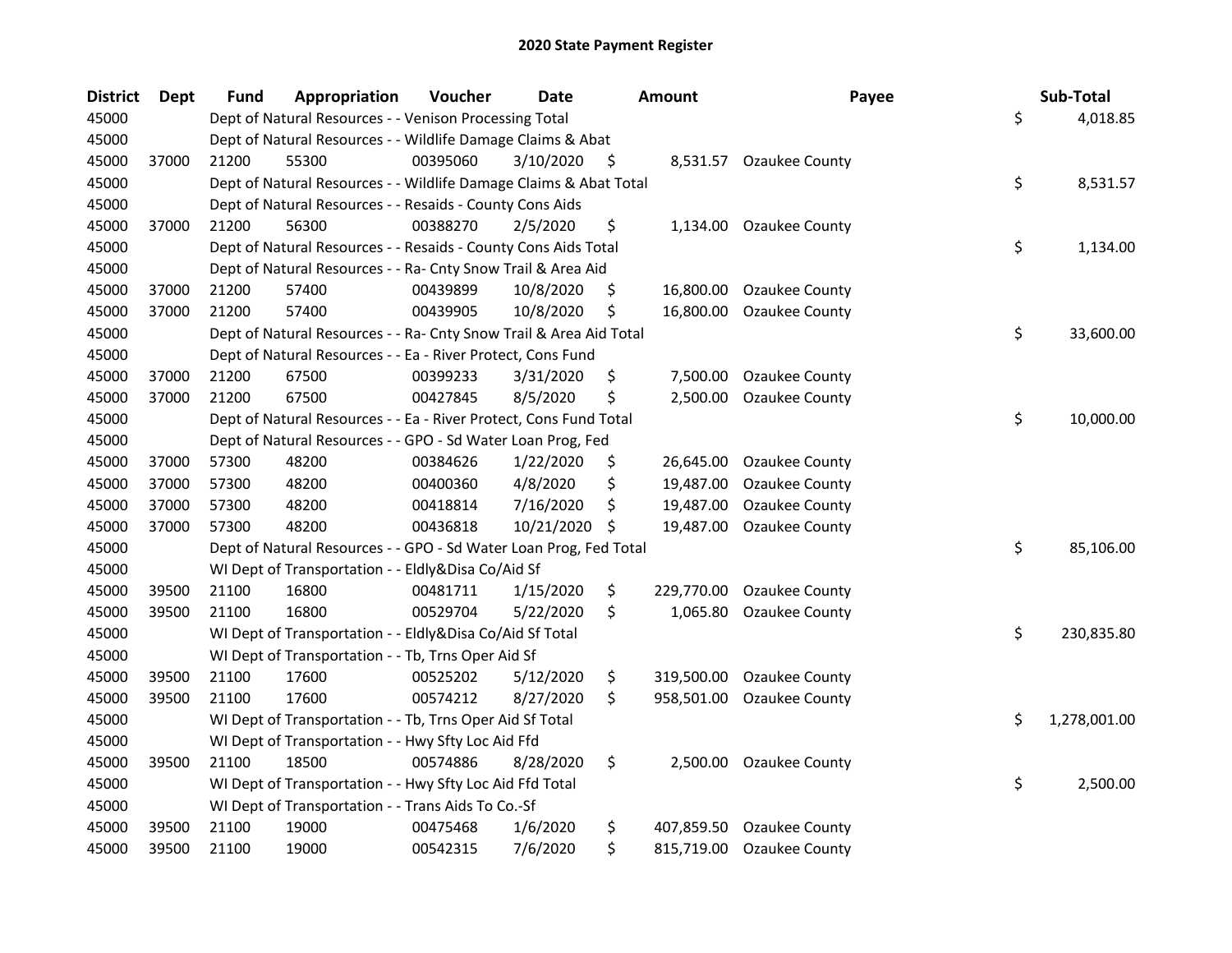| <b>District</b> | <b>Dept</b> | <b>Fund</b> | Appropriation                                            | Voucher  | Date       | <b>Amount</b>    | Payee          | Sub-Total          |
|-----------------|-------------|-------------|----------------------------------------------------------|----------|------------|------------------|----------------|--------------------|
| 45000           | 39500       | 21100       | 19000                                                    | 00585141 | 10/5/2020  | \$<br>407,859.50 | Ozaukee County |                    |
| 45000           |             |             | WI Dept of Transportation - - Trans Aids To Co.-Sf Total |          |            |                  |                | \$<br>1,631,438.00 |
| 45000           |             |             | WI Dept of Transportation - - Local Rds, Grants Sf       |          |            |                  |                |                    |
| 45000           | 39500       | 21100       | 27000                                                    | 00622427 | 12/4/2020  | \$<br>175,330.13 | Ozaukee County |                    |
| 45000           | 39500       | 21100       | 27000                                                    | 00624317 | 12/8/2020  | \$<br>172,202.57 | Ozaukee County |                    |
| 45000           |             |             | WI Dept of Transportation - - Local Rds, Grants Sf Total |          |            |                  |                | \$<br>347,532.70   |
| 45000           |             |             | WI Dept of Transportation - - Loc Rd Imp Prg St Fd       |          |            |                  |                |                    |
| 45000           | 39500       | 21100       | 27800                                                    | 00556545 | 7/31/2020  | \$<br>3,947.50   | Ozaukee County |                    |
| 45000           | 39500       | 21100       | 27800                                                    | 00624316 | 12/8/2020  | \$<br>186,017.34 | Ozaukee County |                    |
| 45000           | 39500       | 21100       | 27800                                                    | 00624319 | 12/8/2020  | \$<br>94,150.32  | Ozaukee County |                    |
| 45000           |             |             | WI Dept of Transportation - - Loc Rd Imp Prg St Fd Total |          |            |                  |                | \$<br>284,115.16   |
| 45000           |             |             | WI Dept of Transportation - - St Hwy Rehab, Sf           |          |            |                  |                |                    |
| 45000           | 39500       | 21100       | 36300                                                    | 00566997 | 8/17/2020  | \$<br>4.00       | Ozaukee County |                    |
| 45000           | 39500       | 21100       | 36300                                                    | 00614445 | 11/13/2020 | \$<br>8.00       | Ozaukee County |                    |
| 45000           |             |             | WI Dept of Transportation - - St Hwy Rehab, Sf Total     |          |            |                  |                | \$<br>12.00        |
| 45000           |             |             | WI Dept of Transportation - - Routine Maint Sf           |          |            |                  |                |                    |
| 45000           | 39500       | 21100       | 36800                                                    | 00480206 | 1/10/2020  | \$<br>119,025.35 | Ozaukee County |                    |
| 45000           | 39500       | 21100       | 36800                                                    | 00488957 | 2/4/2020   | \$<br>130,657.64 | Ozaukee County |                    |
| 45000           | 39500       | 21100       | 36800                                                    | 00492603 | 2/20/2020  | \$<br>94,115.59  | Ozaukee County |                    |
| 45000           | 39500       | 21100       | 36800                                                    | 00492604 | 2/20/2020  | \$<br>19,636.46  | Ozaukee County |                    |
| 45000           | 39500       | 21100       | 36800                                                    | 00504427 | 3/19/2020  | \$<br>198,043.03 | Ozaukee County |                    |
| 45000           | 39500       | 21100       | 36800                                                    | 00504502 | 3/20/2020  | \$<br>8,130.54   | Ozaukee County |                    |
| 45000           | 39500       | 21100       | 36800                                                    | 00509748 | 3/31/2020  | \$<br>2,211.82   | Ozaukee County |                    |
| 45000           | 39500       | 21100       | 36800                                                    | 00510295 | 4/1/2020   | \$<br>483.01     | Ozaukee County |                    |
| 45000           | 39500       | 21100       | 36800                                                    | 00514709 | 4/14/2020  | \$<br>4,452.69   | Ozaukee County |                    |
| 45000           | 39500       | 21100       | 36800                                                    | 00519710 | 4/28/2020  | \$<br>4,132.13   | Ozaukee County |                    |
| 45000           | 39500       | 21100       | 36800                                                    | 00520250 | 4/29/2020  | \$<br>1,356.61   | Ozaukee County |                    |
| 45000           | 39500       | 21100       | 36800                                                    | 00520252 | 4/29/2020  | \$<br>3,349.73   | Ozaukee County |                    |
| 45000           | 39500       | 21100       | 36800                                                    | 00521950 | 5/4/2020   | \$<br>19,833.00  | Ozaukee County |                    |
| 45000           | 39500       | 21100       | 36800                                                    | 00522900 | 5/5/2020   | \$<br>132,183.09 | Ozaukee County |                    |
| 45000           | 39500       | 21100       | 36800                                                    | 00529975 | 5/26/2020  | \$<br>114,066.20 | Ozaukee County |                    |
| 45000           | 39500       | 21100       | 36800                                                    | 00536427 | 6/12/2020  | \$<br>92,657.29  | Ozaukee County |                    |
| 45000           | 39500       | 21100       | 36800                                                    | 00539278 | 6/19/2020  | \$<br>3,022.38   | Ozaukee County |                    |
| 45000           | 39500       | 21100       | 36800                                                    | 00554093 | 7/22/2020  | \$<br>522.80     | Ozaukee County |                    |
| 45000           | 39500       | 21100       | 36800                                                    | 00554098 | 7/22/2020  | \$<br>55,998.12  | Ozaukee County |                    |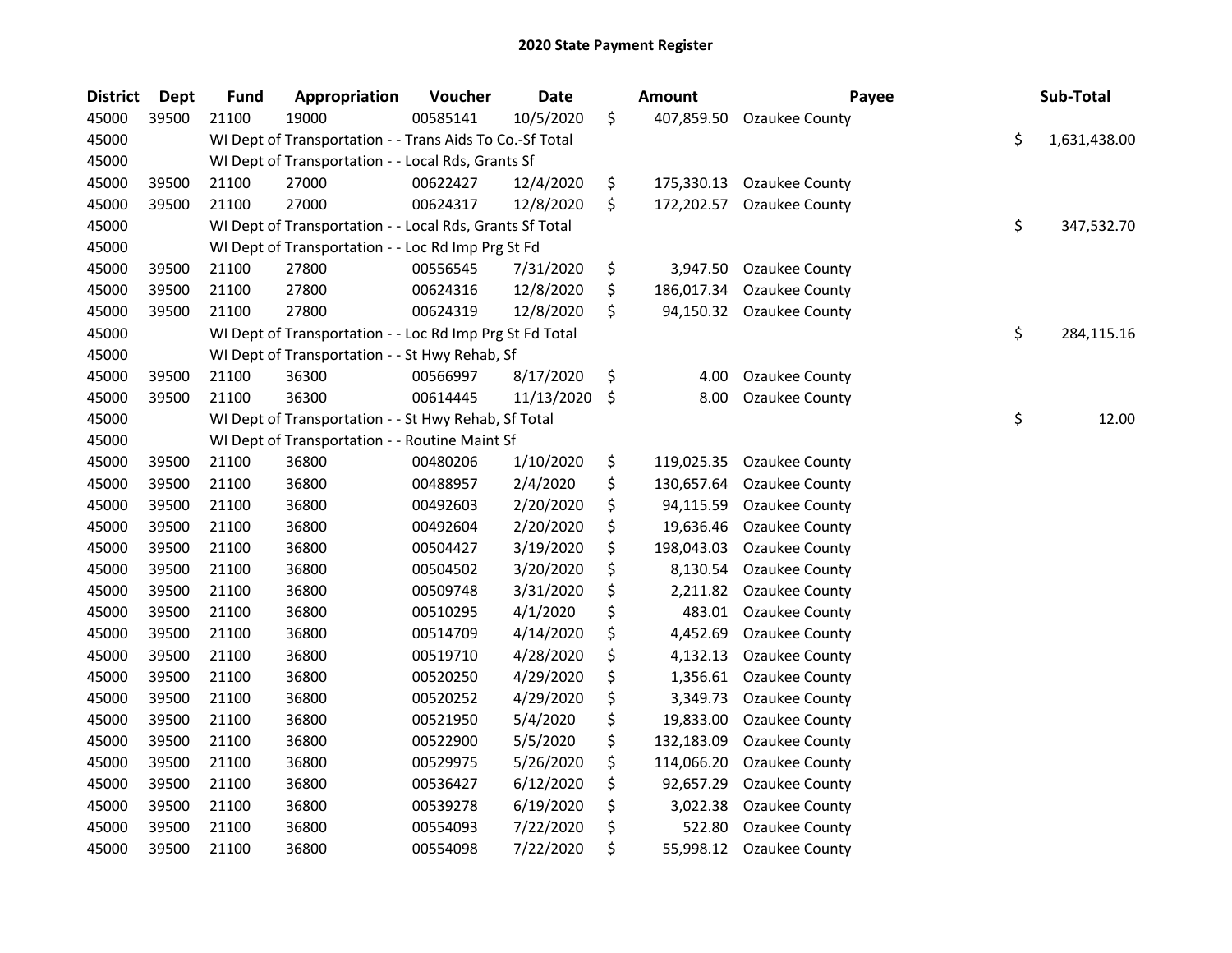| <b>District</b> | Dept  | <b>Fund</b> | Appropriation                                                | Voucher  | <b>Date</b> |         | <b>Amount</b> | Payee                 | Sub-Total          |
|-----------------|-------|-------------|--------------------------------------------------------------|----------|-------------|---------|---------------|-----------------------|--------------------|
| 45000           | 39500 | 21100       | 36800                                                        | 00562874 | 8/7/2020    | \$      | 8,288.84      | Ozaukee County        |                    |
| 45000           | 39500 | 21100       | 36800                                                        | 00567031 | 8/17/2020   | \$      | 85,881.22     | Ozaukee County        |                    |
| 45000           | 39500 | 21100       | 36800                                                        | 00567461 | 8/17/2020   | \$      | 50,193.97     | Ozaukee County        |                    |
| 45000           | 39500 | 21100       | 36800                                                        | 00571234 | 8/20/2020   | \$      | 13,663.59     | Ozaukee County        |                    |
| 45000           | 39500 | 21100       | 36800                                                        | 00572504 | 8/24/2020   | \$      | 16,094.00     | Ozaukee County        |                    |
| 45000           | 39500 | 21100       | 36800                                                        | 00573862 | 8/26/2020   | \$      | 48,746.27     | Ozaukee County        |                    |
| 45000           | 39500 | 21100       | 36800                                                        | 00574930 | 8/28/2020   | \$      | 4,618.11      | Ozaukee County        |                    |
| 45000           | 39500 | 21100       | 36800                                                        | 00575671 | 8/31/2020   | \$      | 4,246.41      | Ozaukee County        |                    |
| 45000           | 39500 | 21100       | 36800                                                        | 00588863 | 9/23/2020   | \$      | 25,060.86     | Ozaukee County        |                    |
| 45000           | 39500 | 21100       | 36800                                                        | 00591226 | 9/28/2020   | \$      | 78.13         | Ozaukee County        |                    |
| 45000           | 39500 | 21100       | 36800                                                        | 00604046 | 10/22/2020  | \$      | 61,500.97     | Ozaukee County        |                    |
| 45000           | 39500 | 21100       | 36800                                                        | 00604053 | 10/22/2020  | $\zeta$ | 13,938.81     | <b>Ozaukee County</b> |                    |
| 45000           | 39500 | 21100       | 36800                                                        | 00605493 | 10/26/2020  | $\zeta$ | 3,784.84      | Ozaukee County        |                    |
| 45000           | 39500 | 21100       | 36800                                                        | 00620237 | 11/25/2020  | $\zeta$ | 97,293.02     | Ozaukee County        |                    |
| 45000           | 39500 | 21100       | 36800                                                        | 00620665 | 11/25/2020  | \$      | 4,675.39      | Ozaukee County        |                    |
| 45000           | 39500 | 21100       | 36800                                                        | 00624358 | 12/7/2020   | \$      | 81,920.89     | Ozaukee County        |                    |
| 45000           | 39500 | 21100       | 36800                                                        | 00631276 | 12/23/2020  | \$      | 5,035.67      | Ozaukee County        |                    |
| 45000           | 39500 | 21100       | 36800                                                        | 00634728 | 12/30/2020  | -\$     | 4,842.16      | Ozaukee County        |                    |
| 45000           |       |             | WI Dept of Transportation - - Routine Maint Sf Total         |          |             |         |               |                       | \$<br>1,533,740.63 |
| 45000           |       |             | Department of Corrections - - Corrections Contracts And Agre |          |             |         |               |                       |                    |
| 45000           | 41000 | 10000       | 11400                                                        | 00328498 | 1/6/2020    | \$      | 7,461.70      | Ozaukee County        |                    |
| 45000           | 41000 | 10000       | 11400                                                        | 00335092 | 1/17/2020   | \$      | 7,513.16      | Ozaukee County        |                    |
| 45000           | 41000 | 10000       | 11400                                                        | 00335899 | 1/29/2020   | \$      | 50,585.18     | Ozaukee County        |                    |
| 45000           | 41000 | 10000       | 11400                                                        | 00341113 | 2/19/2020   | \$      | 9,211.34      | Ozaukee County        |                    |
| 45000           | 41000 | 10000       | 11400                                                        | 00342798 | 2/28/2020   | \$      | 52,231.90     | Ozaukee County        |                    |
| 45000           | 41000 | 10000       | 11400                                                        | 00347464 | 3/13/2020   | \$      | 9,983.24      | Ozaukee County        |                    |
| 45000           | 41000 | 10000       | 11400                                                        | 00350951 | 3/30/2020   | \$      | 49,041.38     | Ozaukee County        |                    |
| 45000           | 41000 | 10000       | 11400                                                        | 00354510 | 4/21/2020   | \$      | 5,043.08      | Ozaukee County        |                    |
| 45000           | 41000 | 10000       | 11400                                                        | 00354996 | 4/23/2020   | \$      | 2,418.62      | Ozaukee County        |                    |
| 45000           | 41000 | 10000       | 11400                                                        | 00355201 | 4/30/2020   | \$      | 52,283.36     | Ozaukee County        |                    |
| 45000           | 41000 | 10000       | 11400                                                        | 00360624 | 5/22/2020   | \$      | 16,312.82     | Ozaukee County        |                    |
| 45000           | 41000 | 10000       | 11400                                                        | 00360754 | 5/28/2020   | \$      | 50,945.40     | Ozaukee County        |                    |
| 45000           | 41000 | 10000       | 11400                                                        | 00361514 | 5/29/2020   | \$      | 4,168.26      | Ozaukee County        |                    |
| 45000           | 41000 | 10000       | 11400                                                        | 00366291 | 6/18/2020   | \$      | 7,255.86      | Ozaukee County        |                    |
| 45000           | 41000 | 10000       | 11400                                                        | 00367031 | 6/23/2020   | \$      | 25,009.56     | <b>Ozaukee County</b> |                    |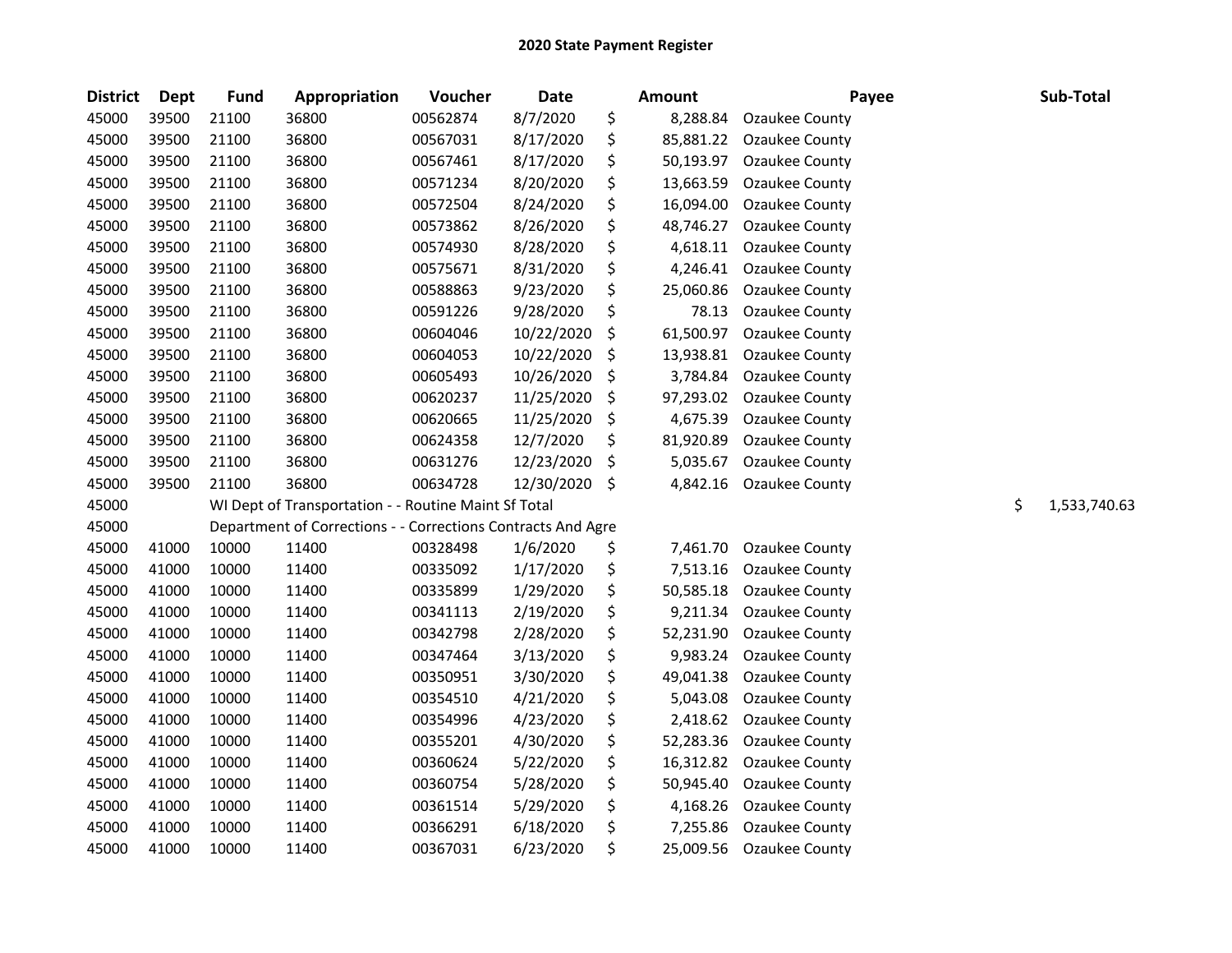| <b>District</b> | <b>Dept</b> | <b>Fund</b> | Appropriation                                                      | Voucher  | Date          |    | Amount     | Payee                                                                                                         | Sub-Total        |
|-----------------|-------------|-------------|--------------------------------------------------------------------|----------|---------------|----|------------|---------------------------------------------------------------------------------------------------------------|------------------|
| 45000           | 41000       | 10000       | 11400                                                              | 00368265 | 6/26/2020     | \$ | 52,643.58  | Ozaukee County                                                                                                |                  |
| 45000           | 41000       | 10000       | 11400                                                              | 00371677 | 7/17/2020     | \$ | 21,098.60  | Ozaukee County                                                                                                |                  |
| 45000           | 41000       | 10000       | 11400                                                              | 00372182 | 7/17/2020     | \$ | 52,077.52  | Ozaukee County                                                                                                |                  |
| 45000           | 41000       | 10000       | 11400                                                              | 00372853 | 7/15/2020     | \$ | 1,543.80   | Ozaukee County                                                                                                |                  |
| 45000           | 41000       | 10000       | 11400                                                              | 00378618 | 8/19/2020     | \$ | 823.36     | Ozaukee County                                                                                                |                  |
| 45000           | 41000       | 10000       | 11400                                                              | 00379774 | 8/25/2020     | \$ | 11,398.72  | Ozaukee County                                                                                                |                  |
| 45000           | 41000       | 10000       | 11400                                                              | 00380148 | 9/4/2020      | \$ | 3,036.14   | <b>Ozaukee County</b>                                                                                         |                  |
| 45000           | 41000       | 10000       | 11400                                                              | 00380155 | 8/27/2020     | \$ | 51,974.60  | Ozaukee County                                                                                                |                  |
| 45000           | 41000       | 10000       | 11400                                                              | 00381697 | 9/3/2020      | \$ | 540.00     | Ozaukee County                                                                                                |                  |
| 45000           | 41000       | 10000       | 11400                                                              | 00382248 | 9/9/2020      | \$ | 3,087.60   | <b>Ozaukee County</b>                                                                                         |                  |
| 45000           | 41000       | 10000       | 11400                                                              | 00386087 | 9/28/2020     | \$ | 4,785.78   | Ozaukee County                                                                                                |                  |
| 45000           | 41000       | 10000       | 11400                                                              | 00386089 | 9/28/2020     | \$ | 44,512.90  | Ozaukee County                                                                                                |                  |
| 45000           | 41000       | 10000       | 11400                                                              | 00387676 | 10/8/2020     | \$ | 3,344.90   | Ozaukee County                                                                                                |                  |
| 45000           | 41000       | 10000       | 11400                                                              | 00391098 | 10/27/2020    | \$ | 44,924.58  | Ozaukee County                                                                                                |                  |
| 45000           | 41000       | 10000       | 11400                                                              | 00391102 | 10/27/2020    | \$ | 4,631.40   | Ozaukee County                                                                                                |                  |
| 45000           | 41000       | 10000       | 11400                                                              | 00393637 | 11/10/2020    | \$ | 3,344.90   | Ozaukee County                                                                                                |                  |
| 45000           | 41000       | 10000       | 11400                                                              | 00394025 | 11/12/2020    | -S | 4,991.62   | Ozaukee County                                                                                                |                  |
| 45000           | 41000       | 10000       | 11400                                                              | 00394028 | 11/12/2020    | \$ | 12,247.48  | Ozaukee County                                                                                                |                  |
| 45000           | 41000       | 10000       | 11400                                                              | 00394033 | 11/12/2020    | \$ | 12,401.86  | Ozaukee County                                                                                                |                  |
| 45000           | 41000       | 10000       | 11400                                                              | 00394041 | 11/23/2020    | \$ | 16,981.80  | Ozaukee County                                                                                                |                  |
| 45000           | 41000       | 10000       | 11400                                                              | 00394782 | 11/25/2020    | \$ | 43,432.24  | Ozaukee County                                                                                                |                  |
| 45000           | 41000       | 10000       | 11400                                                              | 00394784 | 11/25/2020    | \$ | 4,785.78   | Ozaukee County                                                                                                |                  |
| 45000           | 41000       | 10000       | 11400                                                              | 00397626 | 12/7/2020     | \$ | 2,624.46   | Ozaukee County                                                                                                |                  |
| 45000           | 41000       | 10000       | 11400                                                              | 00400103 | 12/23/2020    | \$ | 4,631.40   | Ozaukee County                                                                                                |                  |
| 45000           |             |             | Department of Corrections - - Corrections Contracts And Agre Total |          |               |    |            |                                                                                                               | \$<br>755,329.88 |
| 45000           |             |             |                                                                    |          |               |    |            | Department of Corrections - - Reimbursing Counties For Probation, Extended Supervision And Parole Holds       |                  |
| 45000           | 41000       | 10000       | 11600                                                              | 00392623 | 11/5/2020     | \$ |            | 40,640.00 Ozaukee County                                                                                      |                  |
| 45000           |             |             |                                                                    |          |               |    |            | Department of Corrections - - Reimbursing Counties For Probation, Extended Supervision And Parole Holds Total | \$<br>40,640.00  |
| 45000           |             |             | Child Abuse & Neglect Prev Bd - - General Aids                     |          |               |    |            |                                                                                                               |                  |
| 45000           | 43300       | 10000       | 99000                                                              | 00002381 | 4/24/2020     | \$ |            | 16,919.76 Ozaukee County                                                                                      |                  |
| 45000           |             |             | Child Abuse & Neglect Prev Bd - - General Aids Total               |          |               |    |            |                                                                                                               | \$<br>16,919.76  |
| 45000           |             |             | Department of Health Services - - State/Federal Aids               |          |               |    |            |                                                                                                               |                  |
| 45000           | 43500       | 10000       | 00000                                                              | 92007    | $1/1/2020$ \$ |    | 103,727.00 | <b>Ozaukee County</b>                                                                                         |                  |
| 45000           | 43500       | 10000       | 00000                                                              | 92008    | $2/1/2020$ \$ |    | 100,294.00 | Ozaukee County                                                                                                |                  |
| 45000           | 43500       | 10000       | 00000                                                              | 92009    | $3/1/2020$ \$ |    | 356,971.00 | Ozaukee County                                                                                                |                  |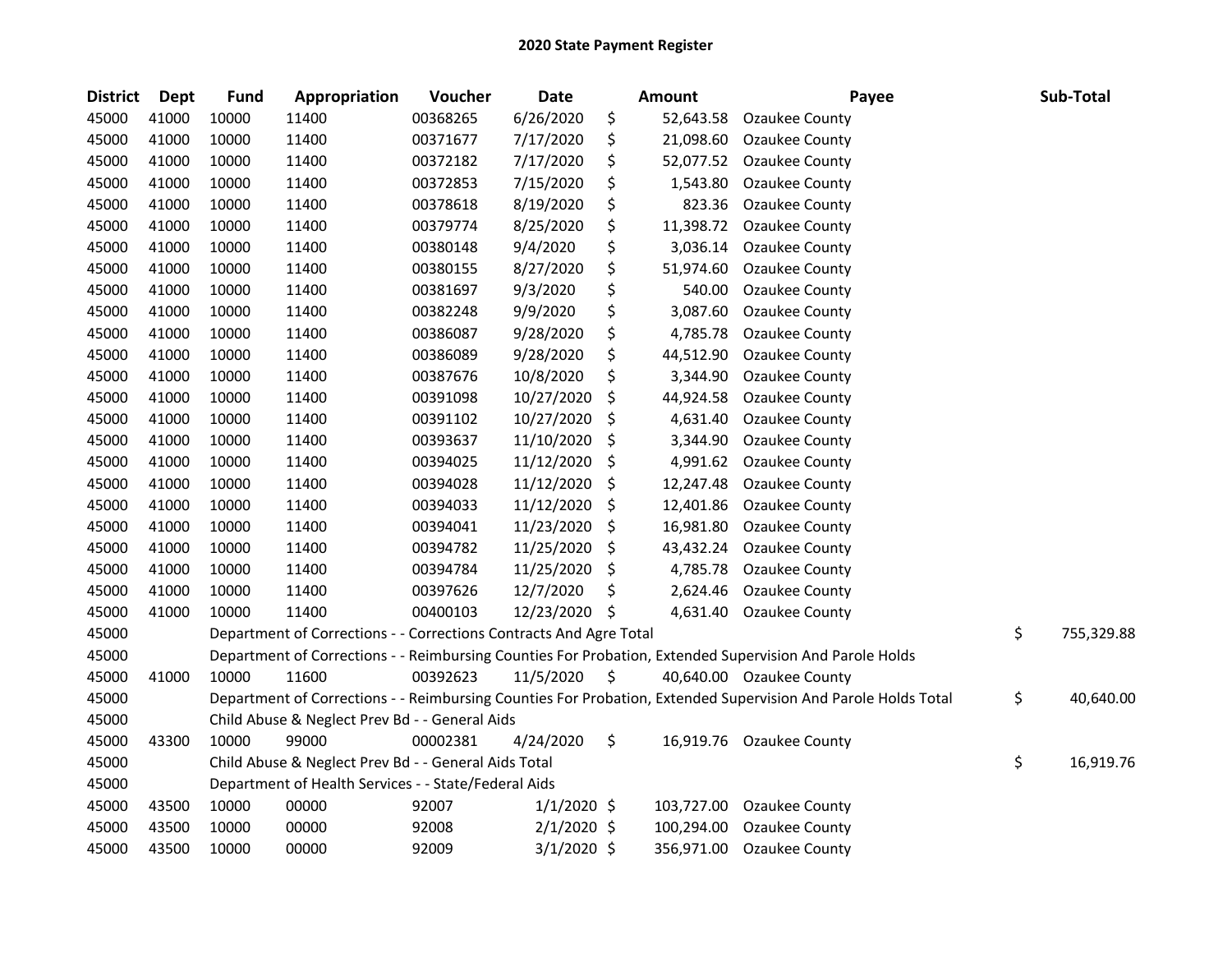| <b>District</b> | Dept  | <b>Fund</b> | Appropriation                                                          | Voucher  | Date           | <b>Amount</b> | Payee                 | Sub-Total          |
|-----------------|-------|-------------|------------------------------------------------------------------------|----------|----------------|---------------|-----------------------|--------------------|
| 45000           | 43500 | 10000       | 00000                                                                  | 92010    | $4/1/2020$ \$  | 347,909.00    | Ozaukee County        |                    |
| 45000           | 43500 | 10000       | 00000                                                                  | 92011    | $5/1/2020$ \$  | 112,317.00    | Ozaukee County        |                    |
| 45000           | 43500 | 10000       | 00000                                                                  | 92012    | $6/1/2020$ \$  | 84,533.00     | Ozaukee County        |                    |
| 45000           | 43500 | 10000       | 00000                                                                  | 92100    | 7/1/2020 \$    | 1,026,541.00  | Ozaukee County        |                    |
| 45000           | 43500 | 10000       | 00000                                                                  | 92101    | 8/1/2020 \$    | 427,431.00    | Ozaukee County        |                    |
| 45000           | 43500 | 10000       | 00000                                                                  | 92102    | $9/1/2020$ \$  | 319,187.00    | Ozaukee County        |                    |
| 45000           | 43500 | 10000       | 00000                                                                  | 92103    | 10/1/2020 \$   | 87,918.00     | Ozaukee County        |                    |
| 45000           | 43500 | 10000       | 00000                                                                  | 92104    | 11/1/2020 \$   | 86,370.00     | Ozaukee County        |                    |
| 45000           | 43500 | 10000       | 00000                                                                  | 92105    | $12/1/2020$ \$ | 114,097.00    | <b>Ozaukee County</b> |                    |
| 45000           |       |             | Department of Health Services - - State/Federal Aids Total             |          |                |               |                       | \$<br>3,167,295.00 |
| 45000           |       |             | Department of Health Services - - General Program Operations           |          |                |               |                       |                    |
| 45000           | 43500 | 10000       | 40100                                                                  | 00334436 | 1/8/2020       | \$<br>1.50    | Ozaukee County        |                    |
| 45000           | 43500 | 10000       | 40100                                                                  | 00347508 | 3/11/2020      | \$<br>1.50    | Ozaukee County        |                    |
| 45000           | 43500 | 10000       | 40100                                                                  | 00362078 | 6/9/2020       | \$<br>1.50    | Ozaukee County        |                    |
| 45000           | 43500 | 10000       | 40100                                                                  | 00364128 | 6/23/2020      | \$<br>1.50    | Ozaukee County        |                    |
| 45000           | 43500 | 10000       | 40100                                                                  | 00365107 | 6/30/2020      | \$<br>1.50    | Ozaukee County        |                    |
| 45000           | 43500 | 10000       | 40100                                                                  | 00380163 | 9/22/2020      | \$<br>1.50    | Ozaukee County        |                    |
| 45000           | 43500 | 10000       | 40100                                                                  | 00382467 | 10/6/2020      | \$<br>1.50    | Ozaukee County        |                    |
| 45000           | 43500 | 10000       | 40100                                                                  | 00385132 | 10/20/2020     | \$<br>1.50    | Ozaukee County        |                    |
| 45000           | 43500 | 10000       | 40100                                                                  | 00393990 | 12/1/2020      | \$<br>1.50    | Ozaukee County        |                    |
| 45000           |       |             | Department of Health Services - - General Program Operations Total     |          |                |               |                       | \$<br>13.50        |
| 45000           |       |             | Department of Health Services - - Medical Assistance State Admin       |          |                |               |                       |                    |
| 45000           | 43500 | 10000       | 44000                                                                  | 00334436 | 1/8/2020       | \$<br>1.50    | Ozaukee County        |                    |
| 45000           | 43500 | 10000       | 44000                                                                  | 00347508 | 3/11/2020      | \$<br>1.50    | Ozaukee County        |                    |
| 45000           | 43500 | 10000       | 44000                                                                  | 00362078 | 6/9/2020       | \$<br>1.50    | Ozaukee County        |                    |
| 45000           | 43500 | 10000       | 44000                                                                  | 00364128 | 6/23/2020      | \$<br>1.50    | Ozaukee County        |                    |
| 45000           | 43500 | 10000       | 44000                                                                  | 00365107 | 6/30/2020      | \$<br>1.50    | Ozaukee County        |                    |
| 45000           | 43500 | 10000       | 44000                                                                  | 00380163 | 9/22/2020      | \$<br>1.50    | Ozaukee County        |                    |
| 45000           | 43500 | 10000       | 44000                                                                  | 00382467 | 10/6/2020      | \$<br>1.50    | Ozaukee County        |                    |
| 45000           | 43500 | 10000       | 44000                                                                  | 00385132 | 10/20/2020     | \$<br>1.50    | Ozaukee County        |                    |
| 45000           | 43500 | 10000       | 44000                                                                  | 00393990 | 12/1/2020      | \$<br>1.50    | Ozaukee County        |                    |
| 45000           |       |             | Department of Health Services - - Medical Assistance State Admin Total |          |                |               |                       | \$<br>13.50        |
| 45000           |       |             | Department of Health Services - - Nursing Facility Resident Prot       |          |                |               |                       |                    |
| 45000           | 43500 | 10000       | 62100                                                                  | 00396455 | 12/10/2020 \$  | 3,000.00      | Ozaukee County        |                    |
| 45000           |       |             | Department of Health Services - - Nursing Facility Resident Prot Total |          |                |               |                       | \$<br>3,000.00     |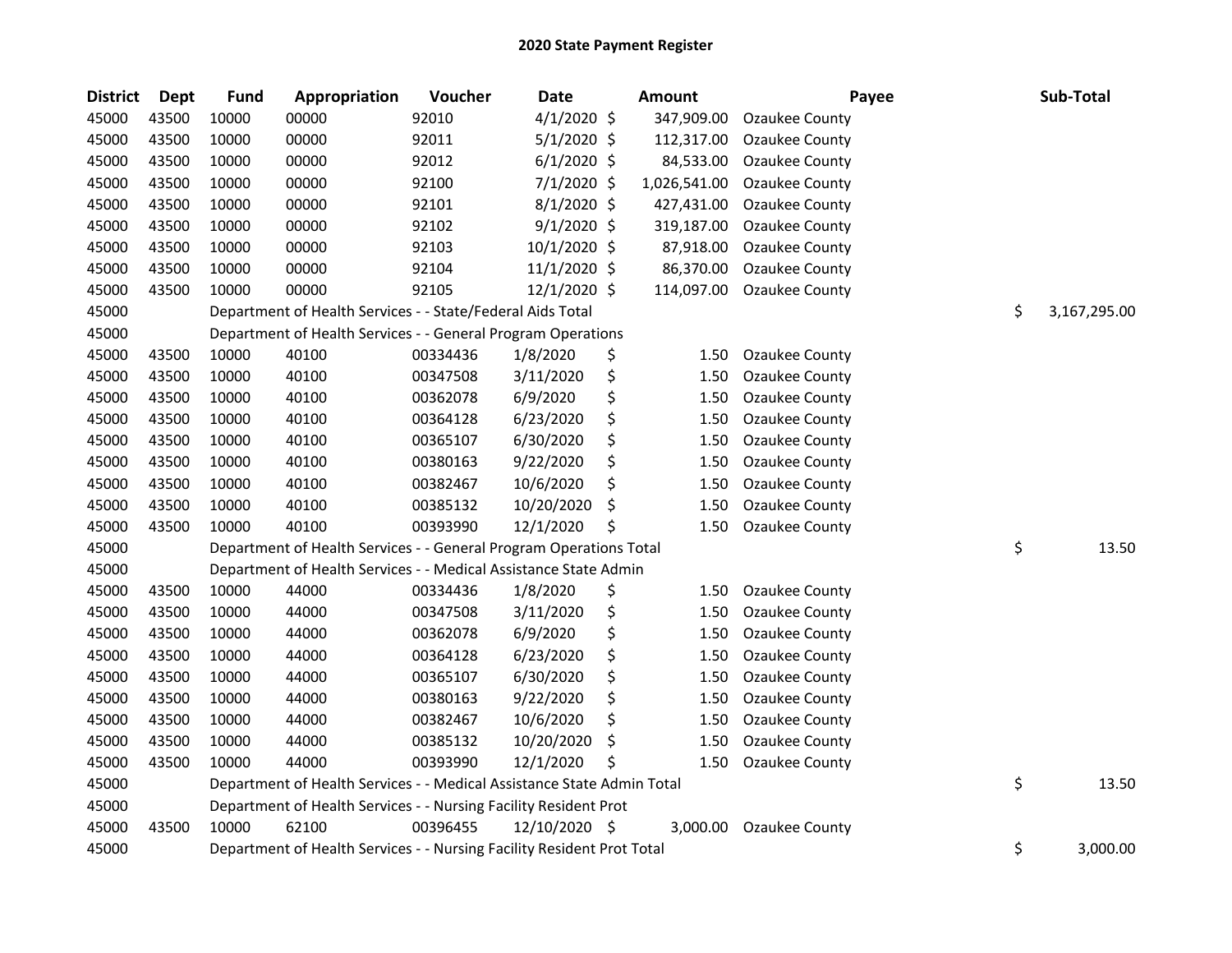| <b>District</b> | Dept  | <b>Fund</b> | Appropriation                                                          | Voucher  | <b>Date</b> |    | <b>Amount</b> | Payee                 | Sub-Total   |
|-----------------|-------|-------------|------------------------------------------------------------------------|----------|-------------|----|---------------|-----------------------|-------------|
| 45000           |       |             | Dept of Children and Families - - General Program Operations           |          |             |    |               |                       |             |
| 45000           | 43700 | 10000       | 10100                                                                  | 00069961 | 5/5/2020    | \$ |               | 1.25 Ozaukee County   |             |
| 45000           |       |             | Dept of Children and Families - - General Program Operations Total     |          |             |    |               |                       | \$<br>1.25  |
| 45000           |       |             | Dept of Children and Families - - Milw Child Welfare Svc Collect       |          |             |    |               |                       |             |
| 45000           | 43700 | 10000       | 12200                                                                  | 00069021 | 4/14/2020   | -S |               | 15.75 Ozaukee County  |             |
| 45000           |       |             | Dept of Children and Families - - Milw Child Welfare Svc Collect Total |          |             |    |               |                       | \$<br>15.75 |
| 45000           |       |             | Dept of Children and Families - - State Foster Care And Adoption       |          |             |    |               |                       |             |
| 45000           | 43700 | 10000       | 15500                                                                  | 00069961 | 5/5/2020    | \$ | 1.25          | Ozaukee County        |             |
| 45000           |       |             | Dept of Children and Families - - State Foster Care And Adoption Total |          |             |    |               |                       | \$<br>1.25  |
| 45000           |       |             | Dept of Children and Families - - Fees For Administrative Servic       |          |             |    |               |                       |             |
| 45000           | 43700 | 10000       | 23100                                                                  | 00065122 | 1/27/2020   | \$ | 30.00         | <b>Ozaukee County</b> |             |
| 45000           | 43700 | 10000       | 23100                                                                  | 00069733 | 5/1/2020    | \$ | 15.00         | Ozaukee County        |             |
| 45000           | 43700 | 10000       | 23100                                                                  | 00076538 | 10/22/2020  | \$ | 5.00          | Ozaukee County        |             |
| 45000           |       |             | Dept of Children and Families - - Fees For Administrative Servic Total |          |             |    |               |                       | \$<br>50.00 |
| 45000           |       |             | Dept of Children and Families - - General Aids                         |          |             |    |               |                       |             |
| 45000           | 43700 | 10000       | 99000                                                                  | 00064521 | 1/6/2020    | \$ | 119,142.45    | <b>Ozaukee County</b> |             |
| 45000           | 43700 | 10000       | 99000                                                                  | 00065372 | 1/30/2020   | \$ | 118,191.95    | Ozaukee County        |             |
| 45000           | 43700 | 10000       | 99000                                                                  | 00065671 | 2/5/2020    | \$ | 68,261.75     | Ozaukee County        |             |
| 45000           | 43700 | 10000       | 99000                                                                  | 00066345 | 2/25/2020   | \$ | 61,429.48     | <b>Ozaukee County</b> |             |
| 45000           | 43700 | 10000       | 99000                                                                  | 00066641 | 3/2/2020    | \$ | 2,092.00      | <b>Ozaukee County</b> |             |
| 45000           | 43700 | 10000       | 99000                                                                  | 00066866 | 3/5/2020    | \$ | 117,162.00    | <b>Ozaukee County</b> |             |
| 45000           | 43700 | 10000       | 99000                                                                  | 00066940 | 3/5/2020    | \$ | 155.18        | Ozaukee County        |             |
| 45000           | 43700 | 10000       | 99000                                                                  | 00068287 | 4/3/2020    | \$ | 285,447.34    | <b>Ozaukee County</b> |             |
| 45000           | 43700 | 10000       | 99000                                                                  | 00069391 | 4/30/2020   | \$ | 59,857.39     | Ozaukee County        |             |
| 45000           | 43700 | 10000       | 99000                                                                  | 00069920 | 5/5/2020    | \$ | 149,433.32    | Ozaukee County        |             |
| 45000           | 43700 | 10000       | 99000                                                                  | 00070061 | 5/8/2020    | \$ | 4,640.00      | Ozaukee County        |             |
| 45000           | 43700 | 10000       | 99000                                                                  | 00070788 | 6/4/2020    | \$ | 2,176.47      | Ozaukee County        |             |
| 45000           | 43700 | 10000       | 99000                                                                  | 00070881 | 6/5/2020    | \$ | 118,638.70    | Ozaukee County        |             |
| 45000           | 43700 | 10000       | 99000                                                                  | 00071488 | 6/17/2020   | \$ | 792.00        | Ozaukee County        |             |
| 45000           | 43700 | 10000       | 99000                                                                  | 00072029 | 6/30/2020   | \$ | 15,591.00     | Ozaukee County        |             |
| 45000           | 43700 | 10000       | 99000                                                                  | 00072335 | 7/6/2020    | \$ | 112.65        | Ozaukee County        |             |
| 45000           | 43700 | 10000       | 99000                                                                  | 00072646 | 7/10/2020   | \$ | 103,803.00    | <b>Ozaukee County</b> |             |
| 45000           | 43700 | 10000       | 99000                                                                  | 00073342 | 7/30/2020   | \$ | 108,736.50    | Ozaukee County        |             |
| 45000           | 43700 | 10000       | 99000                                                                  | 00073580 | 8/5/2020    | \$ | 21,089.43     | Ozaukee County        |             |
| 45000           | 43700 | 10000       | 99000                                                                  | 00073894 | 8/12/2020   | \$ | 29,060.00     | Ozaukee County        |             |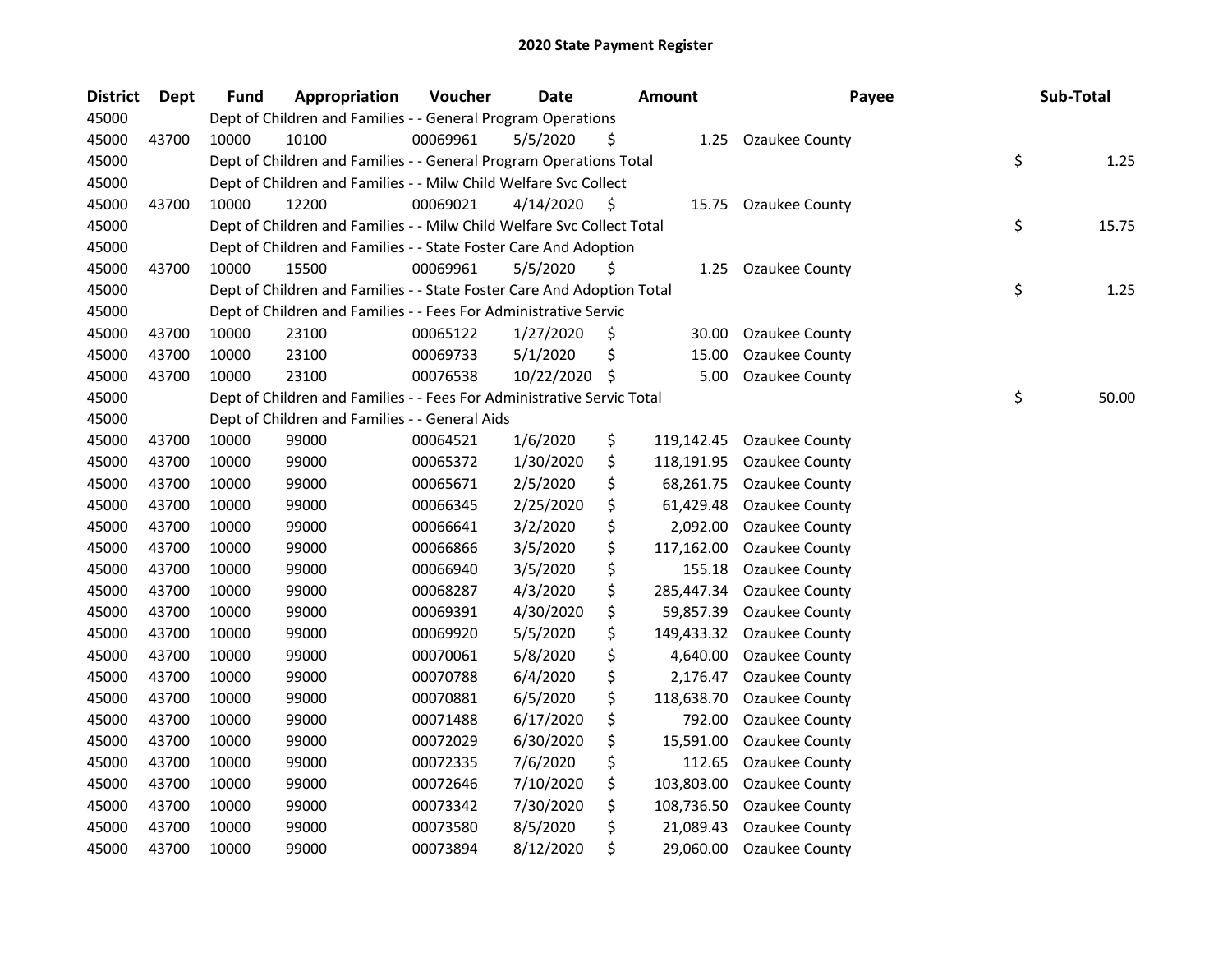| <b>District</b> | Dept  | <b>Fund</b> | Appropriation                                                   | Voucher  | <b>Date</b> | <b>Amount</b>    | Payee                 | Sub-Total          |
|-----------------|-------|-------------|-----------------------------------------------------------------|----------|-------------|------------------|-----------------------|--------------------|
| 45000           | 43700 | 10000       | 99000                                                           | 00074685 | 9/8/2020    | \$<br>28,450.80  | Ozaukee County        |                    |
| 45000           | 43700 | 10000       | 99000                                                           | 00074801 | 9/10/2020   | \$<br>963,987.00 | Ozaukee County        |                    |
| 45000           | 43700 | 10000       | 99000                                                           | 00075127 | 9/17/2020   | \$<br>92,029.00  | Ozaukee County        |                    |
| 45000           | 43700 | 10000       | 99000                                                           | 00075128 | 9/17/2020   | \$<br>1,254.00   | Ozaukee County        |                    |
| 45000           | 43700 | 10000       | 99000                                                           | 00075228 | 9/18/2020   | \$<br>29,172.34  | Ozaukee County        |                    |
| 45000           | 43700 | 10000       | 99000                                                           | 00075924 | 10/5/2020   | \$<br>95,859.09  | Ozaukee County        |                    |
| 45000           | 43700 | 10000       | 99000                                                           | 00076816 | 10/30/2020  | \$<br>117,922.14 | Ozaukee County        |                    |
| 45000           | 43700 | 10000       | 99000                                                           | 00077044 | 11/5/2020   | \$<br>120,340.55 | <b>Ozaukee County</b> |                    |
| 45000           | 43700 | 10000       | 99000                                                           | 00077169 | 11/6/2020   | \$<br>17,866.00  | Ozaukee County        |                    |
| 45000           | 43700 | 10000       | 99000                                                           | 00077271 | 11/10/2020  | \$<br>3,794.00   | Ozaukee County        |                    |
| 45000           | 43700 | 10000       | 99000                                                           | 00078174 | 12/4/2020   | \$<br>3,600.00   | Ozaukee County        |                    |
| 45000           | 43700 | 10000       | 99000                                                           | 00078263 | 12/7/2020   | \$<br>104,171.60 | Ozaukee County        |                    |
| 45000           |       |             | Dept of Children and Families - - General Aids Total            |          |             |                  |                       | \$<br>2,964,259.13 |
| 45000           |       |             | Dept of Workforce Development - - Auxiliary Services            |          |             |                  |                       |                    |
| 45000           | 44500 | 10000       | 13000                                                           | 00304280 | 11/3/2020   | \$<br>55.00      | Ozaukee County        |                    |
| 45000           | 44500 | 10000       | 13000                                                           | 00307411 | 12/2/2020   | \$<br>75.00      | Ozaukee County        |                    |
| 45000           |       |             | Dept of Workforce Development - - Auxiliary Services Total      |          |             |                  |                       | \$<br>130.00       |
| 45000           |       |             | Dept of Workforce Development - - Ui Admin Fed                  |          |             |                  |                       |                    |
| 45000           | 44500 | 10000       | 15100                                                           | 00267655 | 1/14/2020   | \$<br>80.00      | Ozaukee County        |                    |
| 45000           | 44500 | 10000       | 15100                                                           | 00270896 | 2/4/2020    | \$<br>65.00      | Ozaukee County        |                    |
| 45000           | 44500 | 10000       | 15100                                                           | 00275626 | 3/3/2020    | \$<br>75.00      | Ozaukee County        |                    |
| 45000           | 44500 | 10000       | 15100                                                           | 00280610 | 4/2/2020    | \$<br>125.00     | Ozaukee County        |                    |
| 45000           | 44500 | 10000       | 15100                                                           | 00284504 | 5/4/2020    | \$<br>70.00      | Ozaukee County        |                    |
| 45000           | 44500 | 10000       | 15100                                                           | 00287353 | 6/2/2020    | \$<br>65.00      | Ozaukee County        |                    |
| 45000           | 44500 | 10000       | 15100                                                           | 00290174 | 7/2/2020    | \$<br>70.00      | Ozaukee County        |                    |
| 45000           | 44500 | 10000       | 15100                                                           | 00293612 | 8/4/2020    | \$<br>65.00      | Ozaukee County        |                    |
| 45000           | 44500 | 10000       | 15100                                                           | 00296648 | 9/2/2020    | \$<br>30.00      | Ozaukee County        |                    |
| 45000           | 44500 | 10000       | 15100                                                           | 00300319 | 10/2/2020   | \$<br>55.00      | Ozaukee County        |                    |
| 45000           |       |             | Dept of Workforce Development - - Ui Admin Fed Total            |          |             |                  |                       | \$<br>700.00       |
| 45000           |       |             | Dept of Workforce Development - - Wc Ops Uninsured Emplyr Admin |          |             |                  |                       |                    |
| 45000           | 44500 | 22700       | 17700                                                           | 00288632 | 6/17/2020   | \$<br>30.00      | Ozaukee County        |                    |
| 45000           | 44500 | 22700       | 17700                                                           | 00288658 | 6/17/2020   | \$<br>45.00      | Ozaukee County        |                    |
| 45000           | 44500 | 22700       | 17700                                                           | 00296805 | 9/3/2020    | \$<br>10.00      | Ozaukee County        |                    |
| 45000           | 44500 | 22700       | 17700                                                           | 00296811 | 9/3/2020    | \$<br>40.00      | Ozaukee County        |                    |
| 45000           | 44500 | 22700       | 17700                                                           | 00296815 | 9/3/2020    | \$<br>20.00      | <b>Ozaukee County</b> |                    |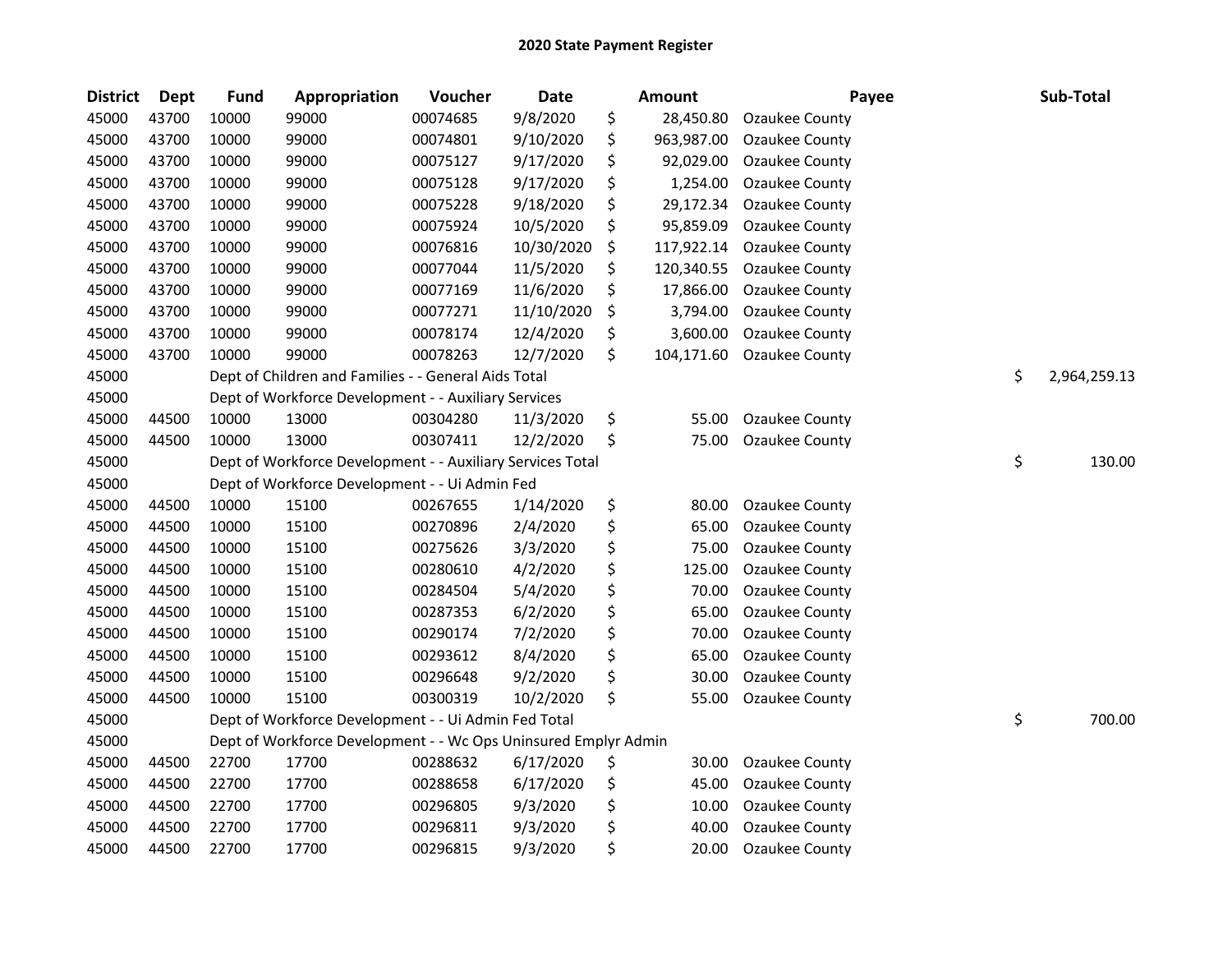| <b>District</b> | <b>Dept</b> | <b>Fund</b> | Appropriation                                                         | Voucher  | <b>Date</b> |     | <b>Amount</b> | Payee          | Sub-Total        |
|-----------------|-------------|-------------|-----------------------------------------------------------------------|----------|-------------|-----|---------------|----------------|------------------|
| 45000           |             |             | Dept of Workforce Development - - Wc Ops Uninsured Emplyr Admin Total |          |             |     |               |                | \$<br>145.00     |
| 45000           |             |             | Department of Justice - - Crime Laboratories, Dna                     |          |             |     |               |                |                  |
| 45000           | 45500       | 10000       | 22100                                                                 | 00085861 | 7/16/2020   | \$  | 4,140.00      | Ozaukee County |                  |
| 45000           |             |             | Department of Justice - - Crime Laboratories, Dna Total               |          |             |     |               |                | \$<br>4,140.00   |
| 45000           |             |             | Department of Justice - - Law Enforcement Train, Local                |          |             |     |               |                |                  |
| 45000           | 45500       | 10000       | 23100                                                                 | 00085294 | 7/16/2020   | \$  | 966.61        | Ozaukee County |                  |
| 45000           | 45500       | 10000       | 23100                                                                 | 00086119 | 9/3/2020    | \$  | 38.82         | Ozaukee County |                  |
| 45000           | 45500       | 10000       | 23100                                                                 | 00091618 | 12/8/2020   | \$  | 15,200.00     | Ozaukee County |                  |
| 45000           |             |             | Department of Justice - - Law Enforcement Train, Local Total          |          |             |     |               |                | \$<br>16,205.43  |
| 45000           |             |             | Department of Justice - - Federal Aid, Local Assistance               |          |             |     |               |                |                  |
| 45000           | 45500       | 10000       | 25100                                                                 | 00079817 | 2/13/2020   | \$  | 4,403.00      | Ozaukee County |                  |
| 45000           | 45500       | 10000       | 25100                                                                 | 00083207 | 5/7/2020    | \$  | 819.65        | Ozaukee County |                  |
| 45000           | 45500       | 10000       | 25100                                                                 | 00083954 | 6/1/2020    | \$  | 378.14        | Ozaukee County |                  |
| 45000           | 45500       | 10000       | 25100                                                                 | 00090610 | 11/16/2020  | \$  | 367.54        | Ozaukee County |                  |
| 45000           |             |             | Department of Justice - - Federal Aid, Local Assistance Total         |          |             |     |               |                | \$<br>5,968.33   |
| 45000           |             |             | Department of Justice - - Alt Prosecution Alcohol Drugs               |          |             |     |               |                |                  |
| 45000           | 45500       | 10000       | 27100                                                                 | 00079976 | 2/25/2020   | \$  | 73,233.00     | Ozaukee County |                  |
| 45000           | 45500       | 10000       | 27100                                                                 | 00083308 | 5/8/2020    | \$  | 23,700.00     | Ozaukee County |                  |
| 45000           | 45500       | 10000       | 27100                                                                 | 00086327 | 8/3/2020    | \$  | 14,669.00     | Ozaukee County |                  |
| 45000           | 45500       | 10000       | 27100                                                                 | 00089538 | 11/6/2020   | \$  | 19,330.00     | Ozaukee County |                  |
| 45000           |             |             | Department of Justice - - Alt Prosecution Alcohol Drugs Total         |          |             |     |               |                | \$<br>130,932.00 |
| 45000           |             |             | Department of Justice - - Internet Crimes Against Childr              |          |             |     |               |                |                  |
| 45000           | 45500       | 10000       | 28400                                                                 | 00081081 | 3/4/2020    | \$  | 874.04        | Ozaukee County |                  |
| 45000           | 45500       | 10000       | 28400                                                                 | 00083788 | 6/1/2020    | \$  | 369.68        | Ozaukee County |                  |
| 45000           | 45500       | 10000       | 28400                                                                 | 00092379 | 12/28/2020  | \$  | 669.96        | Ozaukee County |                  |
| 45000           | 45500       | 10000       | 28400                                                                 | 00092392 | 12/29/2020  | \$  | 28.21         | Ozaukee County |                  |
| 45000           | 45500       | 10000       | 28400                                                                 | 00092395 | 12/29/2020  | S   | 86.40         | Ozaukee County |                  |
| 45000           | 45500       | 10000       | 28400                                                                 | 00092401 | 12/29/2020  | \$  | 1,314.57      | Ozaukee County |                  |
| 45000           | 45500       | 10000       | 28400                                                                 | 00092413 | 12/29/2020  | \$  | 239.72        | Ozaukee County |                  |
| 45000           | 45500       | 10000       | 28400                                                                 | 00092433 | 12/29/2020  | \$, | 84.63         | Ozaukee County |                  |
| 45000           | 45500       | 10000       | 28400                                                                 | 00092439 | 12/29/2020  | \$  | 1,048.09      | Ozaukee County |                  |
| 45000           | 45500       | 10000       | 28400                                                                 | 00092440 | 12/29/2020  | \$  | 348.49        | Ozaukee County |                  |
| 45000           |             |             | Department of Justice - - Internet Crimes Against Childr Total        |          |             |     |               |                | \$<br>5,063.79   |
| 45000           |             |             | Department of Justice - - Crime Victim Witness Assist                 |          |             |     |               |                |                  |
| 45000           | 45500       | 10000       | 53200                                                                 | 00080499 | 2/26/2020   | \$  | 33,247.19     | Ozaukee County |                  |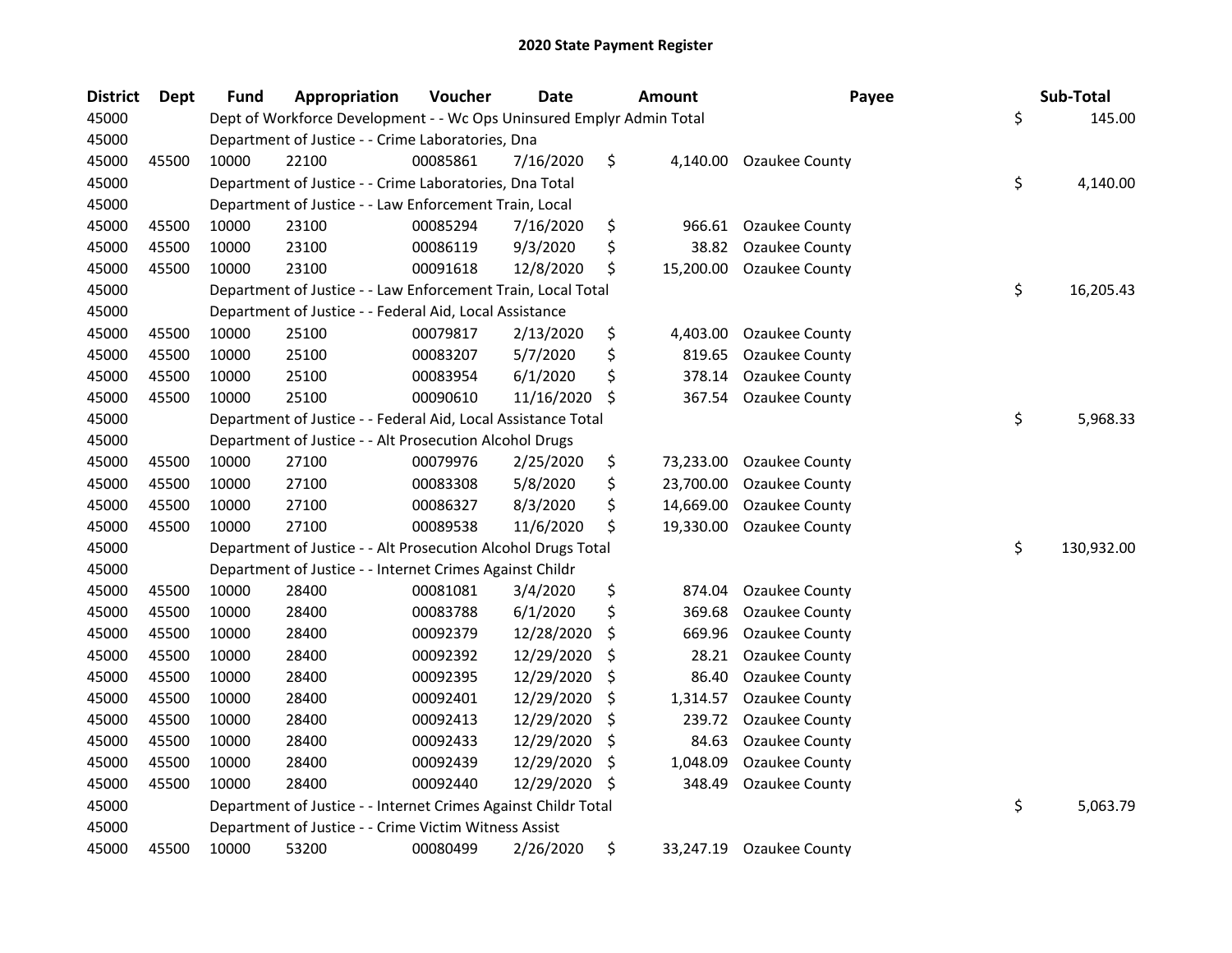| <b>District</b> | <b>Dept</b> | <b>Fund</b> | Appropriation                                                          | Voucher  | Date          | Amount           | Payee                    | Sub-Total          |
|-----------------|-------------|-------------|------------------------------------------------------------------------|----------|---------------|------------------|--------------------------|--------------------|
| 45000           | 45500       | 10000       | 53200                                                                  | 00086046 | 7/17/2020     | \$<br>26,638.74  | Ozaukee County           |                    |
| 45000           |             |             | Department of Justice - - Crime Victim Witness Assist Total            |          |               |                  |                          | \$<br>59,885.93    |
| 45000           |             |             | Department of Military Affairs - - Disaster Recovery Aid               |          |               |                  |                          |                    |
| 45000           | 46500       | 10000       | 30500                                                                  | 00078068 | 5/29/2020     | \$               | 27,496.82 Ozaukee County |                    |
| 45000           |             |             | Department of Military Affairs - - Disaster Recovery Aid Total         |          |               |                  |                          | \$<br>27,496.82    |
| 45000           |             |             | Department of Military Affairs - - Local Emer Planning Grants          |          |               |                  |                          |                    |
| 45000           | 46500       | 10000       | 33700                                                                  | 00074550 | 2/26/2020     | \$               | 19,253.25 Ozaukee County |                    |
| 45000           |             |             | Department of Military Affairs - - Local Emer Planning Grants Total    |          |               |                  |                          | \$<br>19,253.25    |
| 45000           |             |             | Department of Military Affairs - - Federal Aid, Local Assistance       |          |               |                  |                          |                    |
| 45000           | 46500       | 10000       | 34200                                                                  | 00071810 | 1/10/2020     | \$<br>52,450.26  | Ozaukee County           |                    |
| 45000           | 46500       | 10000       | 34200                                                                  | 00077647 | 5/14/2020     | \$<br>52,636.63  | Ozaukee County           |                    |
| 45000           | 46500       | 10000       | 34200                                                                  | 00078068 | 5/29/2020     | \$<br>82,490.45  | <b>Ozaukee County</b>    |                    |
| 45000           | 46500       | 10000       | 34200                                                                  | 00083107 | 9/18/2020     | \$<br>3,029.35   | <b>Ozaukee County</b>    |                    |
| 45000           | 46500       | 10000       | 34200                                                                  | 00085124 | 11/4/2020     | \$<br>25,000.00  | <b>Ozaukee County</b>    |                    |
| 45000           | 46500       | 10000       | 34200                                                                  | 00086019 | 11/24/2020    | \$<br>5,499.36   | Ozaukee County           |                    |
| 45000           |             |             | Department of Military Affairs - - Federal Aid, Local Assistance Total |          |               |                  |                          | \$<br>221,106.05   |
| 45000           |             |             | Department of Military Affairs - - Next Generation 911                 |          |               |                  |                          |                    |
| 45000           | 46500       | 23900       | 36800                                                                  | 00084956 | 11/25/2020 \$ | 525.00           | Ozaukee County           |                    |
| 45000           |             |             | Department of Military Affairs - - Next Generation 911 Total           |          |               |                  |                          | \$<br>525.00       |
| 45000           |             |             | Department of Veterans Affairs - - County Grants                       |          |               |                  |                          |                    |
| 45000           | 48500       | 58200       | 26700                                                                  | 00077474 | 2/24/2020     | \$<br>13,000.00  | Ozaukee County           |                    |
| 45000           |             |             | Department of Veterans Affairs - - County Grants Total                 |          |               |                  |                          | \$<br>13,000.00    |
| 45000           |             |             | Department of Veterans Affairs - - Veterans Transportation Grant       |          |               |                  |                          |                    |
| 45000           | 48500       | 58200       | 28000                                                                  | 00086988 | 12/9/2020     | \$<br>6,206.00   | Ozaukee County           |                    |
| 45000           |             |             | Department of Veterans Affairs - - Veterans Transportation Grant Total |          |               |                  |                          | \$<br>6,206.00     |
| 45000           |             |             | Department of Administration - - Federal Aid                           |          |               |                  |                          |                    |
| 45000           | 50500       | 10000       | 14200                                                                  | 00118984 | 4/3/2020      | \$<br>50,000.00  | Ozaukee County           |                    |
| 45000           | 50500       | 10000       | 14200                                                                  | 00126708 | 8/11/2020     | \$<br>40,355.10  | <b>Ozaukee County</b>    |                    |
| 45000           | 50500       | 10000       | 14200                                                                  | 00130090 | 10/1/2020     | \$<br>139,357.58 | Ozaukee County           |                    |
| 45000           | 50500       | 10000       | 14200                                                                  | 00132229 | 11/13/2020    | \$<br>560,030.56 | <b>Ozaukee County</b>    |                    |
| 45000           | 50500       | 10000       | 14200                                                                  | 00134914 | 12/9/2020     | \$<br>803,437.04 | Ozaukee County           |                    |
| 45000           | 50500       | 10000       | 14200                                                                  | 00136453 | 12/16/2020    | \$<br>155,126.28 | Ozaukee County           |                    |
| 45000           |             |             | Department of Administration - - Federal Aid Total                     |          |               |                  |                          | \$<br>1,748,306.56 |
| 45000           |             |             | Department of Administration - - Federal Aid, Local Assistance         |          |               |                  |                          |                    |
| 45000           | 50500       | 10000       | 15500                                                                  | 00116692 | 1/29/2020     | \$               | 3,826.12 Ozaukee County  |                    |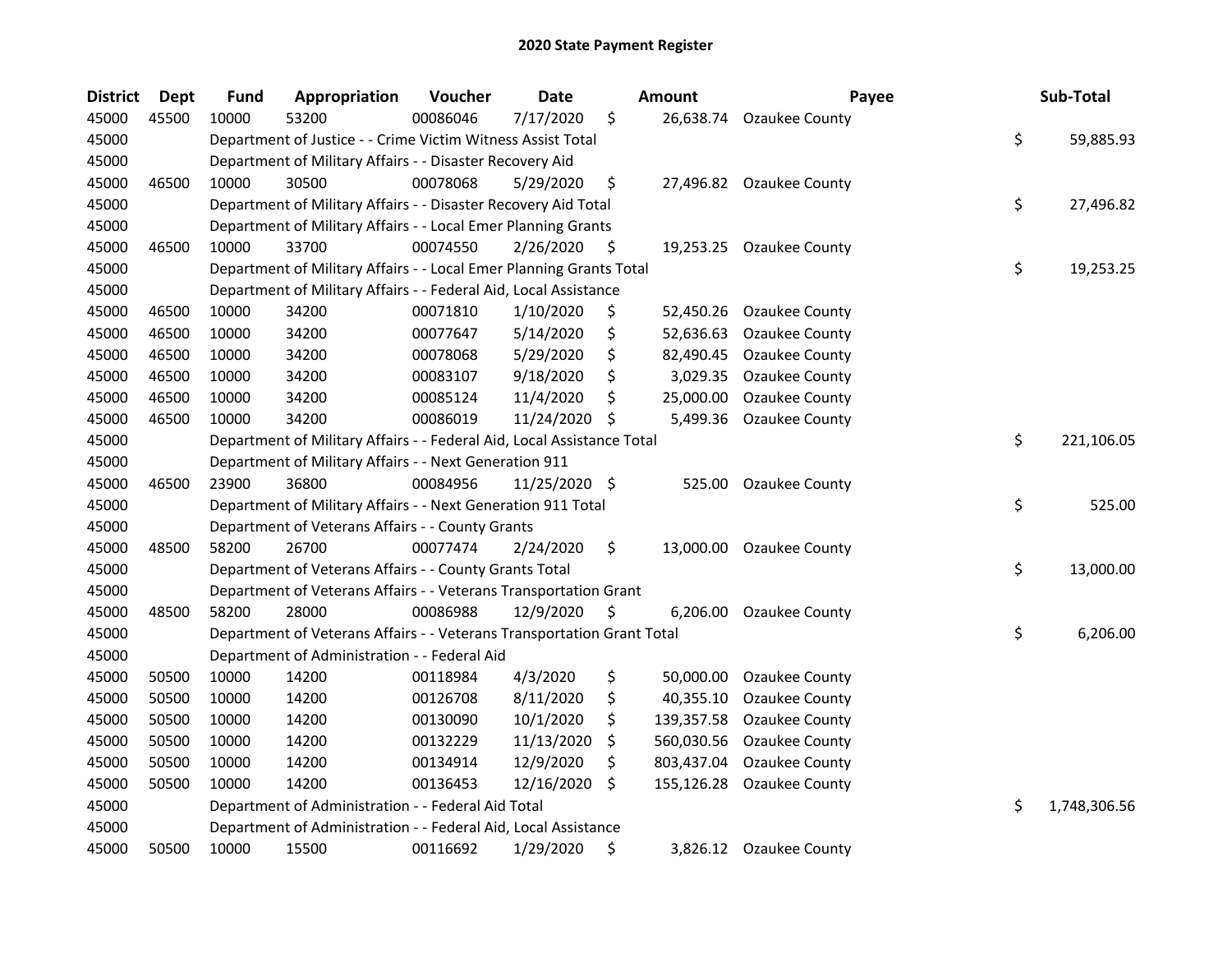| <b>District</b> | Dept  | <b>Fund</b> | Appropriation                                                                                     | Voucher  | Date       | <b>Amount</b>   | Payee                 |    | Sub-Total |
|-----------------|-------|-------------|---------------------------------------------------------------------------------------------------|----------|------------|-----------------|-----------------------|----|-----------|
| 45000           | 50500 | 10000       | 15500                                                                                             | 00117654 | 2/18/2020  | \$<br>2,875.69  | Ozaukee County        |    |           |
| 45000           | 50500 | 10000       | 15500                                                                                             | 00119399 | 3/17/2020  | \$<br>569.38    | Ozaukee County        |    |           |
| 45000           | 50500 | 10000       | 15500                                                                                             | 00121828 | 4/29/2020  | \$<br>1,446.86  | Ozaukee County        |    |           |
| 45000           | 50500 | 10000       | 15500                                                                                             | 00122622 | 5/15/2020  | \$<br>770.06    | Ozaukee County        |    |           |
| 45000           | 50500 | 10000       | 15500                                                                                             | 00123926 | 6/16/2020  | \$<br>2,211.34  | Ozaukee County        |    |           |
| 45000           | 50500 | 10000       | 15500                                                                                             | 00126081 | 7/29/2020  | \$<br>1,766.06  | Ozaukee County        |    |           |
| 45000           | 50500 | 10000       | 15500                                                                                             | 00127231 | 8/17/2020  | \$<br>1,883.68  | Ozaukee County        |    |           |
| 45000           | 50500 | 10000       | 15500                                                                                             | 00128743 | 9/15/2020  | \$<br>1,192.67  | Ozaukee County        |    |           |
| 45000           | 50500 | 10000       | 15500                                                                                             | 00131658 | 10/29/2020 | \$<br>2,889.12  | <b>Ozaukee County</b> |    |           |
| 45000           |       |             | Department of Administration - - Federal Aid, Local Assistance Total                              |          |            |                 |                       | \$ | 19,430.98 |
| 45000           |       |             | Department of Administration - - Low-Income Assistance Grants                                     |          |            |                 |                       |    |           |
| 45000           | 50500 | 23500       | 37100                                                                                             | 00116692 | 1/29/2020  | \$<br>5,454.66  | Ozaukee County        |    |           |
| 45000           | 50500 | 23500       | 37100                                                                                             | 00117654 | 2/18/2020  | \$<br>943.39    | Ozaukee County        |    |           |
| 45000           | 50500 | 23500       | 37100                                                                                             | 00119399 | 3/17/2020  | \$<br>1,908.40  | Ozaukee County        |    |           |
| 45000           | 50500 | 23500       | 37100                                                                                             | 00121828 | 4/29/2020  | \$<br>1,880.17  | Ozaukee County        |    |           |
| 45000           | 50500 | 23500       | 37100                                                                                             | 00122622 | 5/15/2020  | \$<br>1,336.49  | Ozaukee County        |    |           |
| 45000           | 50500 | 23500       | 37100                                                                                             | 00123926 | 6/16/2020  | \$<br>7,856.64  | Ozaukee County        |    |           |
| 45000           | 50500 | 23500       | 37100                                                                                             | 00126081 | 7/29/2020  | \$<br>7,724.44  | Ozaukee County        |    |           |
| 45000           | 50500 | 23500       | 37100                                                                                             | 00127231 | 8/17/2020  | \$<br>5,085.04  | Ozaukee County        |    |           |
| 45000           | 50500 | 23500       | 37100                                                                                             | 00128743 | 9/15/2020  | \$<br>6,784.68  | Ozaukee County        |    |           |
| 45000           | 50500 | 23500       | 37100                                                                                             | 00131658 | 10/29/2020 | \$<br>10,786.68 | Ozaukee County        |    |           |
| 45000           | 50500 | 23500       | 37100                                                                                             | 00132920 | 11/18/2020 | \$<br>10,001.48 | Ozaukee County        |    |           |
| 45000           | 50500 | 23500       | 37100                                                                                             | 00136759 | 12/15/2020 | \$<br>8,673.72  | Ozaukee County        |    |           |
| 45000           |       |             | Department of Administration - - Low-Income Assistance Grants Total                               |          |            |                 |                       | \$ | 68,435.79 |
| 45000           |       |             | Department of Administration - - Land Information Program; Loca                                   |          |            |                 |                       |    |           |
| 45000           | 50500 | 26900       | 17300                                                                                             | 00117361 | 2/13/2020  | \$<br>1,000.00  | Ozaukee County        |    |           |
| 45000           | 50500 | 26900       | 17300                                                                                             | 00120885 | 4/20/2020  | \$<br>20,000.00 | Ozaukee County        |    |           |
| 45000           | 50500 | 26900       | 17300                                                                                             | 00124371 | 6/23/2020  | \$<br>25,000.00 | Ozaukee County        |    |           |
| 45000           |       |             | Department of Administration - - Land Information Program; Loca Total                             |          |            |                 |                       | \$ | 46,000.00 |
| 45000           |       |             | Elections Commission - - 2018 Hava Election Security                                              |          |            |                 |                       |    |           |
| 45000           | 51000 | 22000       | 18200                                                                                             | 00004432 | 9/9/2020   | \$<br>53,925.00 | Ozaukee County        |    |           |
| 45000           |       |             | Elections Commission - - 2018 Hava Election Security Total                                        |          |            |                 |                       | \$ | 53,925.00 |
| 45000           |       |             | Public Defender Board - - Transcript, Discovery and Records Provided to the Public Defender Board |          |            |                 |                       |    |           |
| 45000           | 55000 | 10000       | 10600                                                                                             | 00234939 | 2/14/2020  | \$<br>3,425.00  | Ozaukee County        |    |           |
| 45000           | 55000 | 10000       | 10600                                                                                             | 00253160 | 6/23/2020  | \$<br>5.00      | <b>Ozaukee County</b> |    |           |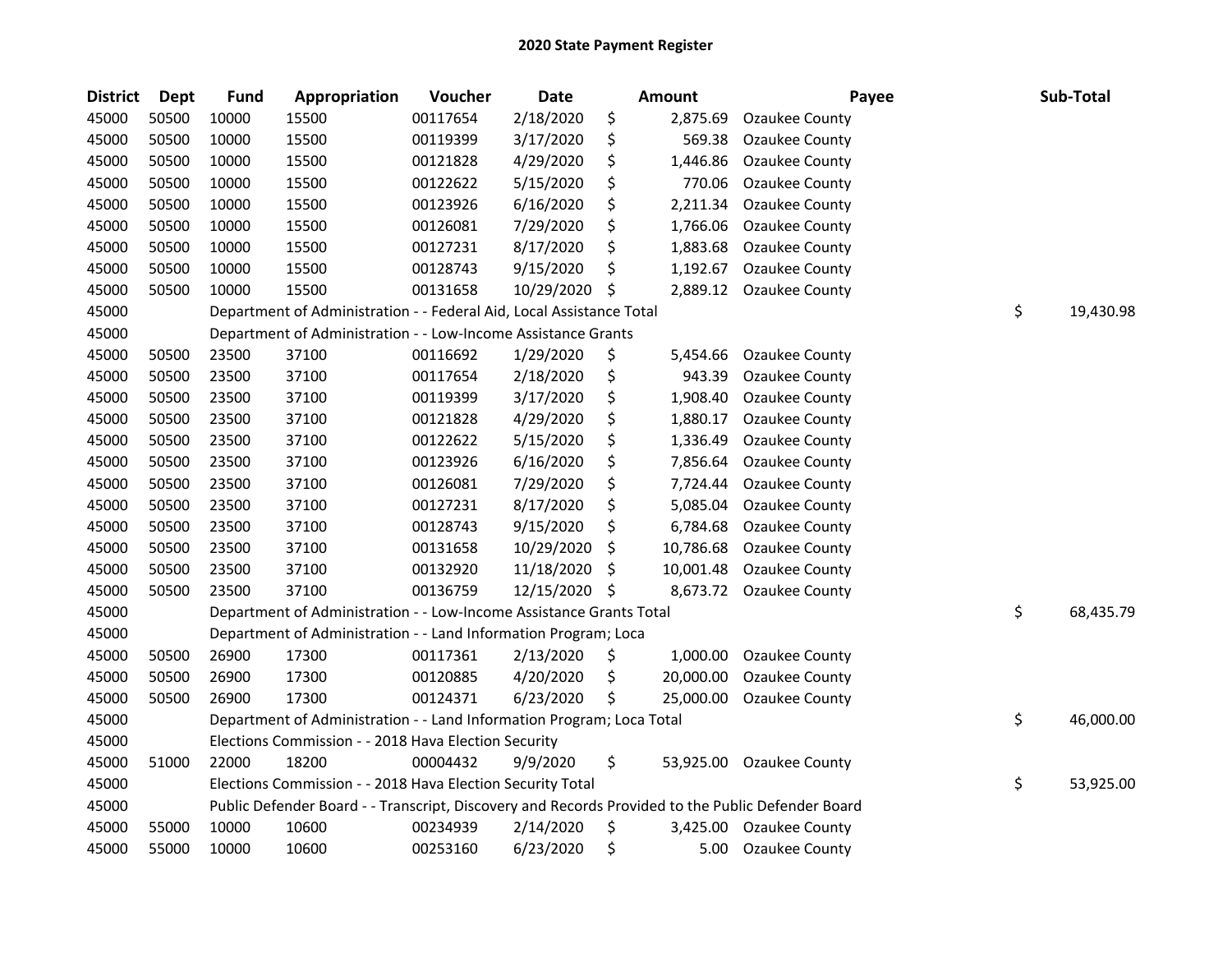| <b>District</b> | <b>Dept</b> | <b>Fund</b> | Appropriation                                                         | Voucher  | <b>Date</b> | <b>Amount</b>       | Payee                                                                                                   | Sub-Total           |
|-----------------|-------------|-------------|-----------------------------------------------------------------------|----------|-------------|---------------------|---------------------------------------------------------------------------------------------------------|---------------------|
| 45000           | 55000       | 10000       | 10600                                                                 | 00265212 | 10/23/2020  | \$<br>28.65         | Ozaukee County                                                                                          |                     |
| 45000           | 55000       | 10000       | 10600                                                                 | 00269465 | 12/1/2020   | \$<br>4,470.00      | Ozaukee County                                                                                          |                     |
| 45000           |             |             |                                                                       |          |             |                     | Public Defender Board - - Transcript, Discovery and Records Provided to the Public Defender Board Total | \$<br>7,928.65      |
| 45000           |             |             | Department of Revenue - - Warrants and Satisfactions                  |          |             |                     |                                                                                                         |                     |
| 45000           | 56600       | 10000       | 10100                                                                 | 00155935 | 1/31/2020   | \$<br>715.00        | Ozaukee County                                                                                          |                     |
| 45000           | 56600       | 10000       | 10100                                                                 | 00155936 | 1/31/2020   | \$<br>580.00        | Ozaukee County                                                                                          |                     |
| 45000           | 56600       | 10000       | 10100                                                                 | 00163373 | 4/2/2020    | \$<br>210.50        | Ozaukee County                                                                                          |                     |
| 45000           | 56600       | 10000       | 10100                                                                 | 00163559 | 3/12/2020   | \$<br>210.50        | Ozaukee County                                                                                          |                     |
| 45000           | 56600       | 10000       | 10100                                                                 | 00174850 | 6/25/2020   | \$<br>595.00        | Ozaukee County                                                                                          |                     |
| 45000           | 56600       | 10000       | 10100                                                                 | 00177637 | 8/7/2020    | \$<br>525.00        | Ozaukee County                                                                                          |                     |
| 45000           | 56600       | 10000       | 10100                                                                 | 00183571 | 10/23/2020  | \$<br>210.50        | Ozaukee County                                                                                          |                     |
| 45000           | 56600       | 10000       | 10100                                                                 | 00184232 | 10/30/2020  | \$<br>620.00        | Ozaukee County                                                                                          |                     |
| 45000           |             |             | Department of Revenue - - Warrants and Satisfactions Total            |          |             |                     |                                                                                                         | \$<br>3,666.50      |
| 45000           |             |             | Circuit Courts - - Circuit Court Costs                                |          |             |                     |                                                                                                         |                     |
| 45000           | 62500       | 10000       | 10500                                                                 | 00001780 | 1/17/2020   | \$<br>133,737.00    | Ozaukee County                                                                                          |                     |
| 45000           | 62500       | 10000       | 10500                                                                 | 00001974 | 7/17/2020   | \$<br>209,622.00    | Ozaukee County                                                                                          |                     |
| 45000           |             |             | Circuit Courts - - Circuit Court Costs Total                          |          |             |                     |                                                                                                         | \$<br>343,359.00    |
| 45000           |             |             | Shared Revenue and Tax Relief - - County And Municipal Aid            |          |             |                     |                                                                                                         |                     |
| 45000           | 83500       | 10000       | 10500                                                                 | 00068629 | 7/27/2020   | \$<br>21,076.02     | <b>Ozaukee County</b>                                                                                   |                     |
| 45000           | 83500       | 10000       | 10500                                                                 | 00072597 | 11/16/2020  | \$<br>119,430.79    | Ozaukee County                                                                                          |                     |
| 45000           |             |             | Shared Revenue and Tax Relief - - County And Municipal Aid Total      |          |             |                     |                                                                                                         | \$<br>140,506.81    |
| 45000           |             |             | Shared Revenue and Tax Relief - - Exempt Computer Aid                 |          |             |                     |                                                                                                         |                     |
| 45000           | 83500       | 10000       | 10900                                                                 | 00064617 | 7/27/2020   | \$<br>54,016.36     | Ozaukee County                                                                                          |                     |
| 45000           |             |             | Shared Revenue and Tax Relief - - Exempt Computer Aid Total           |          |             |                     |                                                                                                         | \$<br>54,016.36     |
| 45000           |             |             | Shared Revenue and Tax Relief - - Utility Aid                         |          |             |                     |                                                                                                         |                     |
| 45000           | 83500       | 10000       | 11000                                                                 | 00068629 | 7/27/2020   | \$<br>228,397.95    | Ozaukee County                                                                                          |                     |
| 45000           | 83500       | 10000       | 11000                                                                 | 00072597 | 11/16/2020  | \$<br>1,304,623.94  | Ozaukee County                                                                                          |                     |
| 45000           |             |             | Shared Revenue and Tax Relief - - Utility Aid Total                   |          |             |                     |                                                                                                         | \$<br>1,533,021.89  |
| 45000           |             |             | Shared Revenue and Tax Relief - - Personal Property Aid               |          |             |                     |                                                                                                         |                     |
| 45000           | 83500       | 10000       | 11100                                                                 | 00059980 | 5/4/2020    | \$                  | 62,169.43 Ozaukee County                                                                                |                     |
| 45000           |             |             | Shared Revenue and Tax Relief - - Personal Property Aid Total         |          |             |                     |                                                                                                         | \$<br>62,169.43     |
| 45000           |             |             | Shared Revenue and Tax Relief - - School Lvy Tx/First Dollar Cr       |          |             |                     |                                                                                                         |                     |
| 45000           | 83500       | 10000       | 30200                                                                 | 00063991 | 7/27/2020   | \$<br>1,429,422.20  | Ozaukee County                                                                                          |                     |
| 45000           | 83500       | 10000       | 30200                                                                 | 00067383 | 7/27/2020   | \$<br>13,950,924.62 | Ozaukee County                                                                                          |                     |
| 45000           |             |             | Shared Revenue and Tax Relief - - School Lvy Tx/First Dollar Cr Total |          |             |                     |                                                                                                         | \$<br>15,380,346.82 |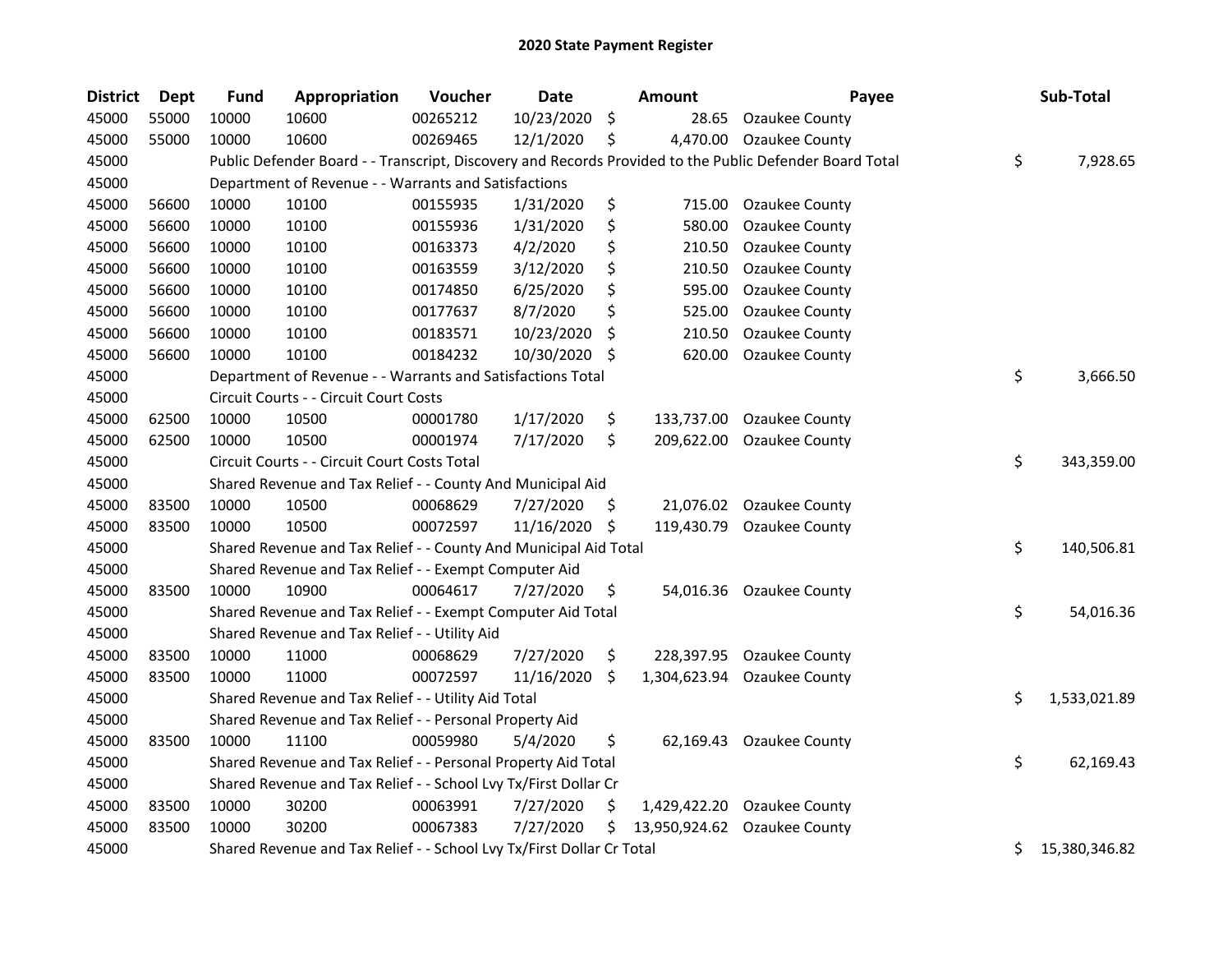| <b>District</b> | Dept  | <b>Fund</b> | Appropriation                                                   | <b>Voucher</b> | Date      |    | <b>Amount</b> | Pavee                       | Sub-Total     |
|-----------------|-------|-------------|-----------------------------------------------------------------|----------------|-----------|----|---------------|-----------------------------|---------------|
| 45000           |       |             | Shared Revenue and Tax Relief - - Lottery & Gaming Credit       |                |           |    |               |                             |               |
| 45000           | 83500 | 52100       | 36300                                                           | 00055714       | 3/23/2020 | S. |               | 3.207.172.37 Ozaukee County |               |
| 45000           |       |             | Shared Revenue and Tax Relief - - Lottery & Gaming Credit Total |                |           |    |               |                             | 3,207,172.37  |
| 45000 Total     |       |             |                                                                 |                |           |    |               |                             | 35,737,238.37 |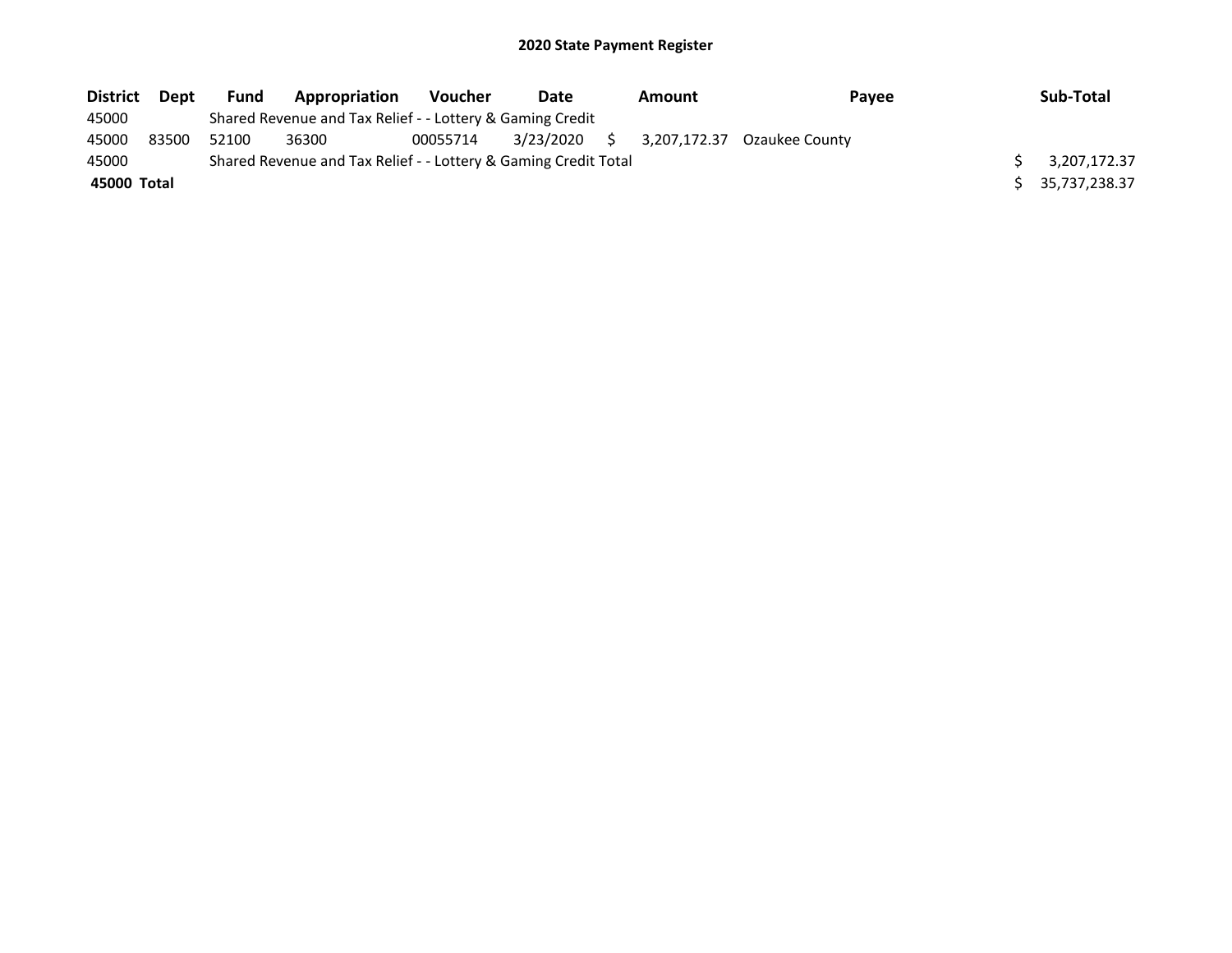| <b>District</b> | Dept  | Fund  | Appropriation                                                      | Voucher  | <b>Date</b>   |     | <b>Amount</b> | Payee                     | Sub-Total        |
|-----------------|-------|-------|--------------------------------------------------------------------|----------|---------------|-----|---------------|---------------------------|------------------|
| 45002           |       |       | Dept of Safety & Prof Services - - Fire Dues Distribution          |          |               |     |               |                           |                  |
| 45002           | 16500 | 10000 | 22500                                                              | 00036685 | 7/20/2020     | \$  |               | 7,436.56 Town Of Belgium  |                  |
| 45002           |       |       | Dept of Safety & Prof Services - - Fire Dues Distribution Total    |          |               |     |               |                           | \$<br>7,436.56   |
| 45002           |       |       | Dept of Natural Resources - - Aids In Lieu Of Taxes - Gener        |          |               |     |               |                           |                  |
| 45002           | 37000 | 10000 | 50300                                                              | 00384715 | 1/22/2020     | \$  |               | 11,338.19 Town Of Belgium |                  |
| 45002           | 37000 | 10000 | 50300                                                              | 00404323 | 4/21/2020     | \$  | 720.16        | Town Of Belgium           |                  |
| 45002           |       |       | Dept of Natural Resources - - Aids In Lieu Of Taxes - Gener Total  |          |               |     |               |                           | \$<br>12,058.35  |
| 45002           |       |       | Dept of Natural Resources - - Resaids - Cnty Forst, Cl & Mfl       |          |               |     |               |                           |                  |
| 45002           | 37000 | 21200 | 57100                                                              | 00417514 | 6/18/2020     | \$  |               | 31.00 Town Of Belgium     |                  |
| 45002           |       |       | Dept of Natural Resources - - Resaids - Cnty Forst, Cl & Mfl Total |          |               |     |               |                           | \$<br>31.00      |
| 45002           |       |       | Dept of Natural Resources - - Aids In Lieu Of Taxes - Sum S        |          |               |     |               |                           |                  |
| 45002           | 37000 | 21200 | 57900                                                              | 00404322 | 4/21/2020     | \$  |               | 18.48 Town Of Belgium     |                  |
| 45002           |       |       | Dept of Natural Resources - - Aids In Lieu Of Taxes - Sum S Total  |          |               |     |               |                           | \$<br>18.48      |
| 45002           |       |       | Dept of Natural Resources - - Fin Asst For Responsible Units       |          |               |     |               |                           |                  |
| 45002           | 37000 | 27400 | 67000                                                              | 00412971 | 5/29/2020     | \$  |               | 1,163.85 Town Of Belgium  |                  |
| 45002           |       |       | Dept of Natural Resources - - Fin Asst For Responsible Units Total |          |               |     |               |                           | \$<br>1,163.85   |
| 45002           |       |       | WI Dept of Transportation - - Trns Aids To Mnc.-Sf                 |          |               |     |               |                           |                  |
| 45002           | 39500 | 21100 | 19100                                                              | 00476632 | 1/6/2020      | \$  |               | 31,470.30 Town Of Belgium |                  |
| 45002           | 39500 | 21100 | 19100                                                              | 00506487 | 4/6/2020      | \$  |               | 31,470.30 Town Of Belgium |                  |
| 45002           | 39500 | 21100 | 19100                                                              | 00543479 | 7/6/2020      | \$  |               | 31,470.30 Town Of Belgium |                  |
| 45002           | 39500 | 21100 | 19100                                                              | 00586305 | 10/5/2020     | \$  |               | 31,470.30 Town Of Belgium |                  |
| 45002           |       |       | WI Dept of Transportation - - Trns Aids To Mnc.-Sf Total           |          |               |     |               |                           | \$<br>125,881.20 |
| 45002           |       |       | Department of Administration - - Federal Aid                       |          |               |     |               |                           |                  |
| 45002           | 50500 | 10000 | 14200                                                              | 00134915 | 12/10/2020 \$ |     |               | 23,135.88 Town Of Belgium |                  |
| 45002           |       |       | Department of Administration - - Federal Aid Total                 |          |               |     |               |                           | \$<br>23,135.88  |
| 45002           |       |       | Elections Commission - - 2018 Hava Election Security               |          |               |     |               |                           |                  |
| 45002           | 51000 | 22000 | 18200                                                              | 00003820 | 7/20/2020     | \$  |               | 1,272.50 Town Of Belgium  |                  |
| 45002           |       |       | Elections Commission - - 2018 Hava Election Security Total         |          |               |     |               |                           | \$<br>1,272.50   |
| 45002           |       |       | Shared Revenue and Tax Relief - - County And Municipal Aid         |          |               |     |               |                           |                  |
| 45002           | 83500 | 10000 | 10500                                                              | 00068615 | 7/27/2020     | \$  |               | 2,927.49 Town Of Belgium  |                  |
| 45002           | 83500 | 10000 | 10500                                                              | 00072583 | 11/16/2020    | -\$ |               | 16,589.11 Town Of Belgium |                  |
| 45002           |       |       | Shared Revenue and Tax Relief - - County And Municipal Aid Total   |          |               |     |               |                           | \$<br>19,516.60  |
| 45002           |       |       | Shared Revenue and Tax Relief - - Exempt Computer Aid              |          |               |     |               |                           |                  |
| 45002           | 83500 | 10000 | 10900                                                              | 00065721 | 7/27/2020     | \$  | 62.35         | Town Of Belgium           |                  |
| 45002           |       |       | Shared Revenue and Tax Relief - - Exempt Computer Aid Total        |          |               |     |               |                           | \$<br>62.35      |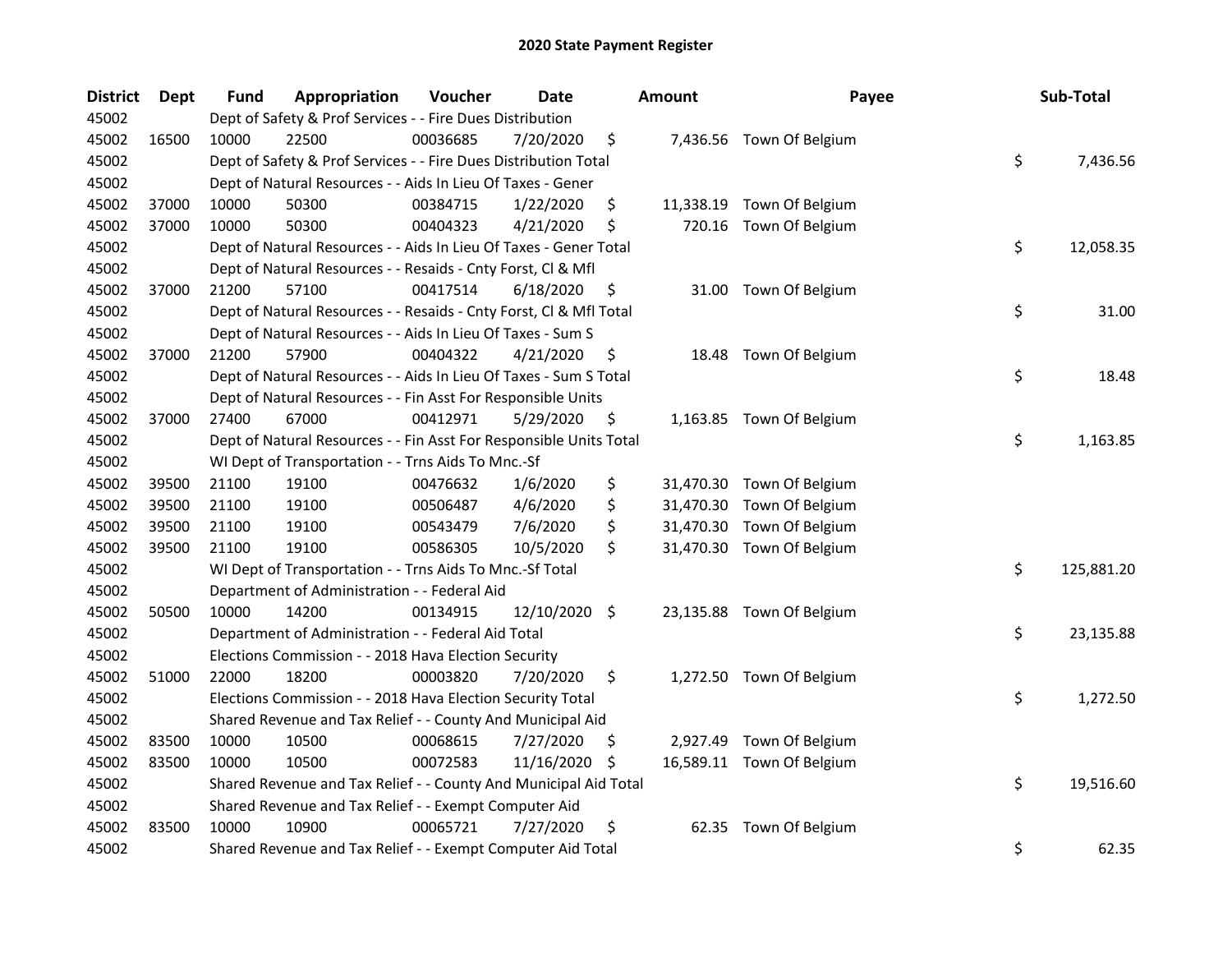| <b>District</b> | Dept  | <b>Fund</b> | Appropriation                                                                 | <b>Voucher</b> | Date      |    | <b>Amount</b> | Payee           | Sub-Total      |
|-----------------|-------|-------------|-------------------------------------------------------------------------------|----------------|-----------|----|---------------|-----------------|----------------|
| 45002           |       |             | Shared Revenue and Tax Relief - - Utility Aid                                 |                |           |    |               |                 |                |
| 45002           | 83500 | 10000       | 11000                                                                         | 00068615       | 7/27/2020 | S  | 8.16          | Town Of Belgium |                |
| 45002           |       |             | Shared Revenue and Tax Relief - - Utility Aid Total                           |                |           |    |               |                 | 8.16           |
| 45002           |       |             | Shared Revenue and Tax Relief - - Personal Property Aid                       |                |           |    |               |                 |                |
| 45002           | 83500 | 10000       | 11100                                                                         | 00061116       | 5/4/2020  | Ś  | 325.41        | Town Of Belgium |                |
| 45002           |       |             | Shared Revenue and Tax Relief - - Personal Property Aid Total                 |                |           |    |               |                 | \$<br>325.41   |
| 45002           |       |             | Shared Revenue and Tax Relief - - State Aid; Video Service Provider Fee       |                |           |    |               |                 |                |
| 45002           | 83500 | 10000       | 11200                                                                         | 00064346       | 7/27/2020 | S. | 1.187.00      | Town Of Belgium |                |
| 45002           |       |             | Shared Revenue and Tax Relief - - State Aid; Video Service Provider Fee Total |                |           |    |               |                 | \$<br>1,187.00 |
| 45002           |       |             | Shared Revenue and Tax Relief - - Payments For Municipal Svcs                 |                |           |    |               |                 |                |
| 45002           | 83500 | 10000       | 50100                                                                         | 00054715       | 2/3/2020  | S  | 685.40        | Town Of Belgium |                |
| 45002           |       |             | Shared Revenue and Tax Relief - - Payments For Municipal Svcs Total           |                |           |    |               |                 | 685.40         |
| 45002 Total     |       |             |                                                                               |                |           |    |               |                 | 192,782.74     |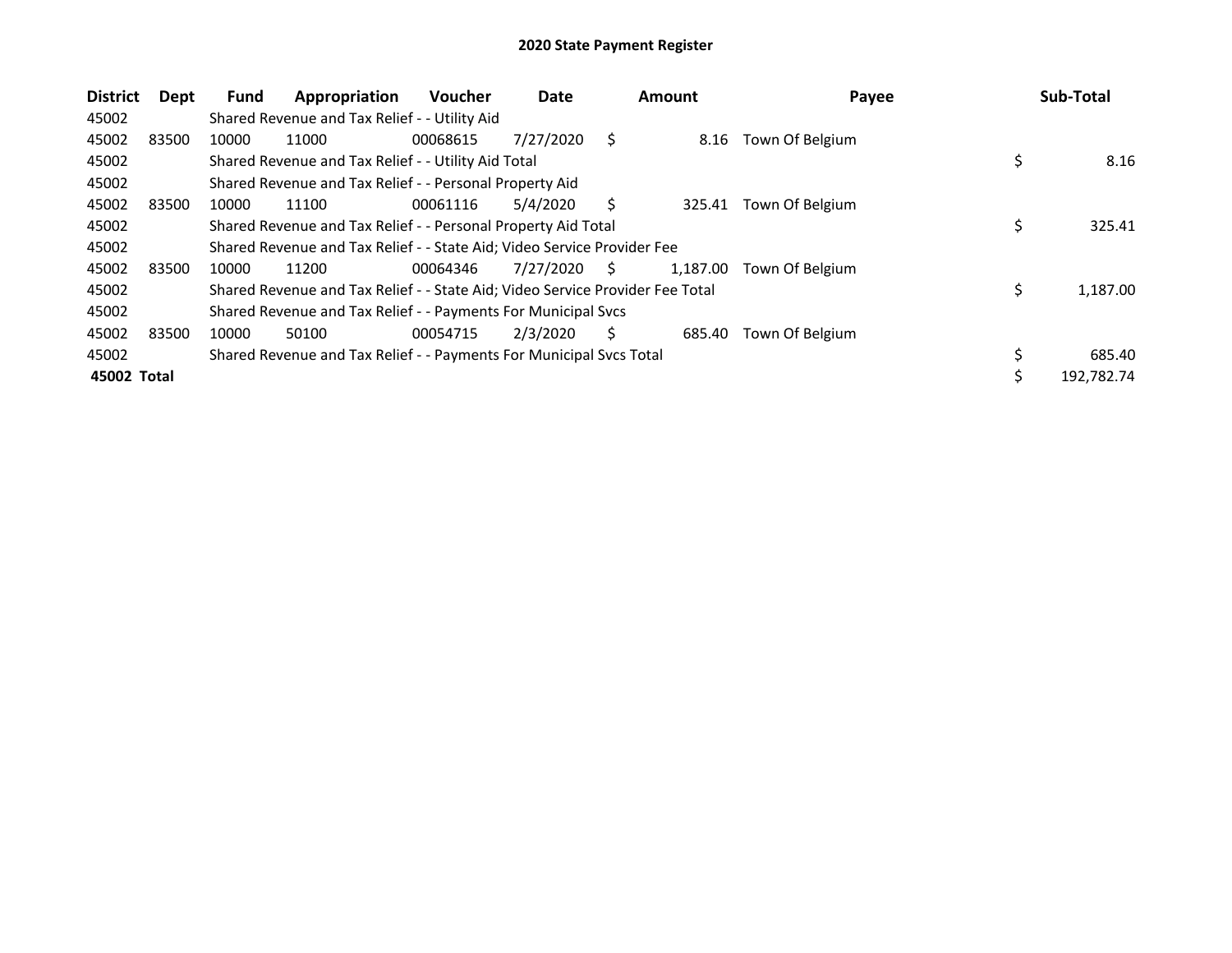| <b>District</b> | Dept  | Fund  | Appropriation                                                      | Voucher  | <b>Date</b>   |     | <b>Amount</b> | Payee                         | Sub-Total          |
|-----------------|-------|-------|--------------------------------------------------------------------|----------|---------------|-----|---------------|-------------------------------|--------------------|
| 45004           |       |       | Dept of Safety & Prof Services - - Fire Dues Distribution          |          |               |     |               |                               |                    |
| 45004           | 16500 | 10000 | 22500                                                              | 00036686 | 7/20/2020     | \$  |               | 35,367.44 Town Of Cedarburg   |                    |
| 45004           |       |       | Dept of Safety & Prof Services - - Fire Dues Distribution Total    |          |               |     |               |                               | \$<br>35,367.44    |
| 45004           |       |       | Dept of Natural Resources - - Resaids - Cnty Forst, Cl & Mfl       |          |               |     |               |                               |                    |
| 45004           | 37000 | 21200 | 57100                                                              | 00417515 | 6/18/2020     | \$  |               | 54.77 Town Of Cedarburg       |                    |
| 45004           |       |       | Dept of Natural Resources - - Resaids - Cnty Forst, CI & Mfl Total |          |               |     |               |                               | \$<br>54.77        |
| 45004           |       |       | Dept of Natural Resources - - Aids In Lieu Of Taxes - Sum S        |          |               |     |               |                               |                    |
| 45004           | 37000 | 21200 | 57900                                                              | 00404674 | 4/21/2020     | \$  |               | 16.28 Town Of Cedarburg       |                    |
| 45004           |       |       | Dept of Natural Resources - - Aids In Lieu Of Taxes - Sum S Total  |          |               |     |               |                               | \$<br>16.28        |
| 45004           |       |       | Dept of Natural Resources - - Fin Asst For Responsible Units       |          |               |     |               |                               |                    |
| 45004           | 37000 | 27400 | 67000                                                              | 00413100 | 5/29/2020     | \$  |               | 5,082.45 Town Of Cedarburg    |                    |
| 45004           |       |       | Dept of Natural Resources - - Fin Asst For Responsible Units Total |          |               |     |               |                               | \$<br>5,082.45     |
| 45004           |       |       | WI Dept of Transportation - - Trns Aids To Mnc.-Sf                 |          |               |     |               |                               |                    |
| 45004           | 39500 | 21100 | 19100                                                              | 00476633 | 1/6/2020      | \$  |               | 43,756.20 Town Of Cedarburg   |                    |
| 45004           | 39500 | 21100 | 19100                                                              | 00506488 | 4/6/2020      | \$  |               | 43,756.20 Town Of Cedarburg   |                    |
| 45004           | 39500 | 21100 | 19100                                                              | 00543480 | 7/6/2020      | \$  |               | 43,756.20 Town Of Cedarburg   |                    |
| 45004           | 39500 | 21100 | 19100                                                              | 00586306 | 10/5/2020     | Ŝ.  |               | 43,756.20 Town Of Cedarburg   |                    |
| 45004           |       |       | WI Dept of Transportation - - Trns Aids To Mnc.-Sf Total           |          |               |     |               |                               | \$<br>175,024.80   |
| 45004           |       |       | WI Dept of Transportation - - Transportation Improvement, St       |          |               |     |               |                               |                    |
| 45004           | 39500 | 21100 | 22200                                                              | 00629997 | 12/21/2020 \$ |     |               | 82,328.76 Town Of Cedarburg   |                    |
| 45004           |       |       | WI Dept of Transportation - - Transportation Improvement, St Total |          |               |     |               |                               | \$<br>82,328.76    |
| 45004           |       |       | WI Dept of Transportation - - Loc Brdg Imp Asst Lf                 |          |               |     |               |                               |                    |
| 45004           | 39500 | 21100 | 27500                                                              | 00629997 | 12/21/2020 \$ |     |               | (16,465.75) Town Of Cedarburg |                    |
| 45004           |       |       | WI Dept of Transportation - - Loc Brdg Imp Asst Lf Total           |          |               |     |               |                               | \$<br>(16, 465.75) |
| 45004           |       |       | Department of Administration - - Federal Aid                       |          |               |     |               |                               |                    |
| 45004           | 50500 | 10000 | 14200                                                              | 00130091 | 10/2/2020     | \$  |               | 21,584.21 Town Of Cedarburg   |                    |
| 45004           | 50500 | 10000 | 14200                                                              | 00134916 | 12/10/2020 \$ |     |               | 40,276.88 Town Of Cedarburg   |                    |
| 45004           |       |       | Department of Administration - - Federal Aid Total                 |          |               |     |               |                               | \$<br>61,861.09    |
| 45004           |       |       | Shared Revenue and Tax Relief - - County And Municipal Aid         |          |               |     |               |                               |                    |
| 45004           | 83500 | 10000 | 10500                                                              | 00068616 | 7/27/2020     | \$. |               | 10,673.60 Town Of Cedarburg   |                    |
| 45004           | 83500 | 10000 | 10500                                                              | 00072584 | 11/16/2020    | -\$ |               | 60,483.70 Town Of Cedarburg   |                    |
| 45004           |       |       | Shared Revenue and Tax Relief - - County And Municipal Aid Total   |          |               |     |               |                               | \$<br>71,157.30    |
| 45004           |       |       | Shared Revenue and Tax Relief - - Exempt Computer Aid              |          |               |     |               |                               |                    |
| 45004           | 83500 | 10000 | 10900                                                              | 00065722 | 7/27/2020     | \$  | 1,873.77      | Town Of Cedarburg             |                    |
| 45004           |       |       | Shared Revenue and Tax Relief - - Exempt Computer Aid Total        |          |               |     |               |                               | \$<br>1,873.77     |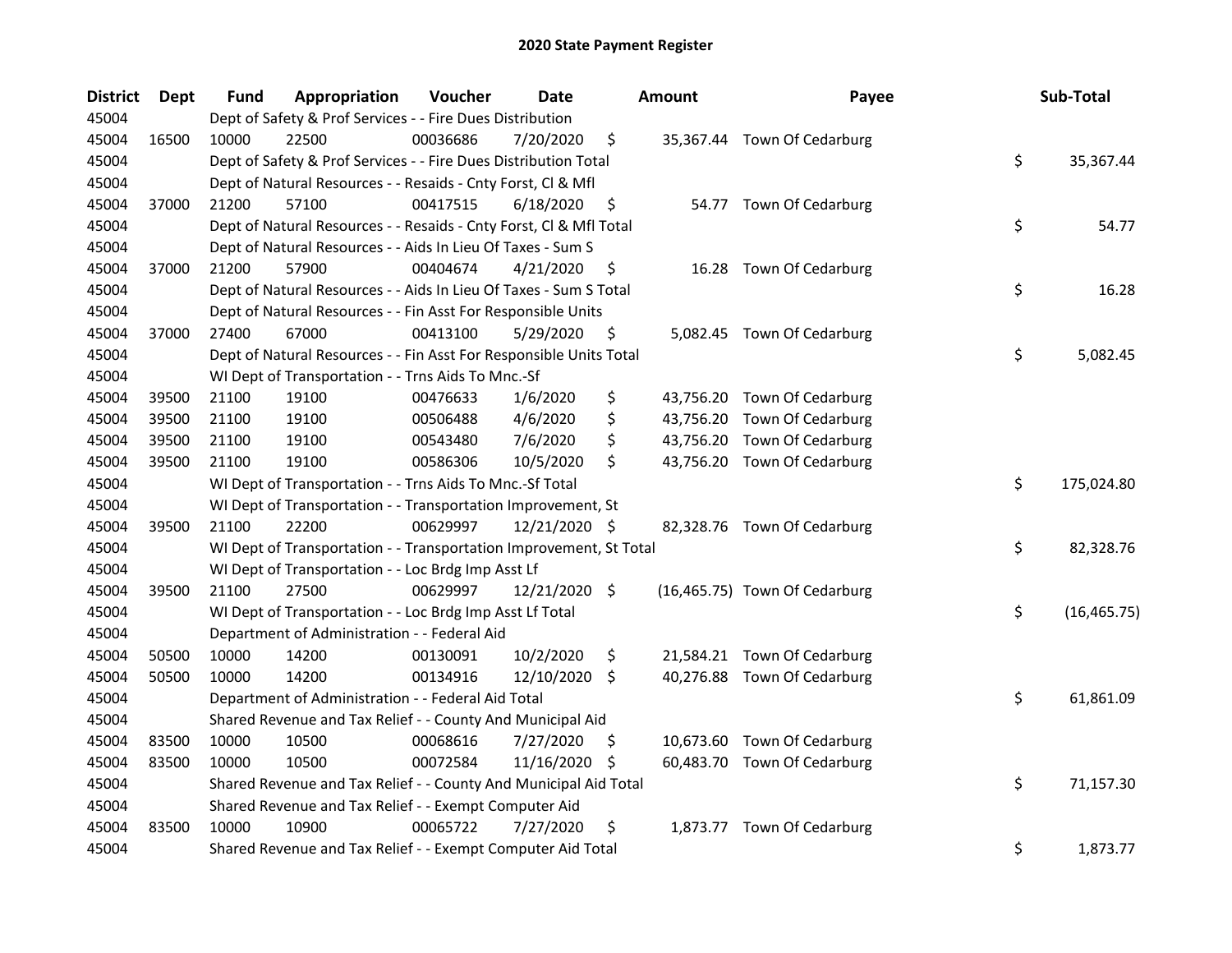| <b>District</b> | Dept  | Fund  | Appropriation                                                                 | <b>Voucher</b> | Date       |     | <b>Amount</b> | Payee             | Sub-Total      |
|-----------------|-------|-------|-------------------------------------------------------------------------------|----------------|------------|-----|---------------|-------------------|----------------|
| 45004           |       |       | Shared Revenue and Tax Relief - - Utility Aid                                 |                |            |     |               |                   |                |
| 45004           | 83500 | 10000 | 11000                                                                         | 00068616       | 7/27/2020  | S   | 39.70         | Town Of Cedarburg |                |
| 45004           | 83500 | 10000 | 11000                                                                         | 00072584       | 11/16/2020 | - S | 233.22        | Town Of Cedarburg |                |
| 45004           |       |       | Shared Revenue and Tax Relief - - Utility Aid Total                           |                |            |     |               |                   | 272.92         |
| 45004           |       |       | Shared Revenue and Tax Relief - - Personal Property Aid                       |                |            |     |               |                   |                |
| 45004           | 83500 | 10000 | 11100                                                                         | 00061117       | 5/4/2020   | S   | 4.985.24      | Town Of Cedarburg |                |
| 45004           |       |       | Shared Revenue and Tax Relief - - Personal Property Aid Total                 |                |            |     |               |                   | 4,985.24       |
| 45004           |       |       | Shared Revenue and Tax Relief - - State Aid; Video Service Provider Fee       |                |            |     |               |                   |                |
| 45004           | 83500 | 10000 | 11200                                                                         | 00064347       | 7/27/2020  | S   | 7.831.27      | Town Of Cedarburg |                |
| 45004           |       |       | Shared Revenue and Tax Relief - - State Aid; Video Service Provider Fee Total |                |            |     |               |                   | \$<br>7.831.27 |
| 45004 Total     |       |       |                                                                               |                |            |     |               |                   | 429.390.34     |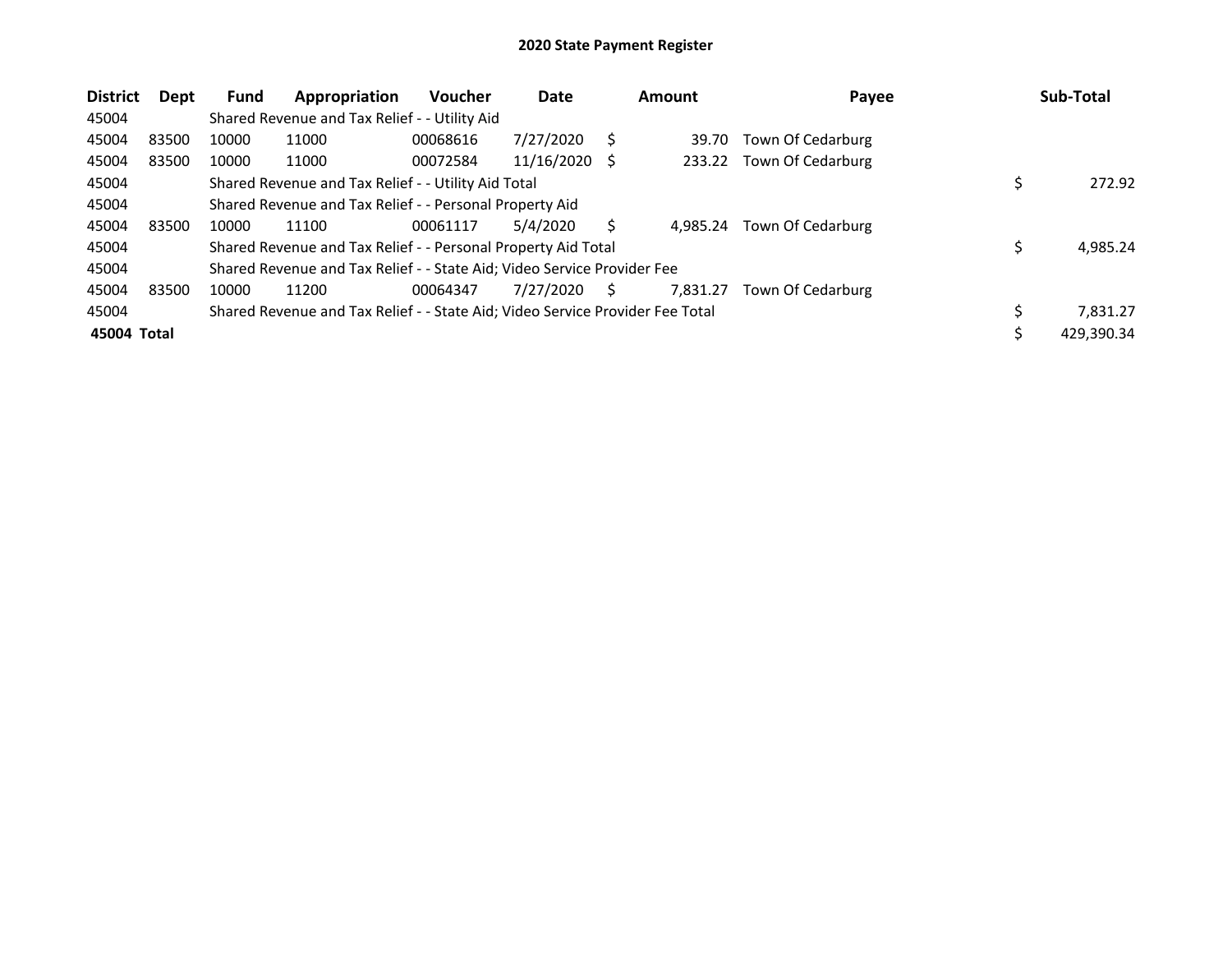| <b>District</b> | Dept  | Fund  | Appropriation                                                      | Voucher  | Date       |     | <b>Amount</b> | Payee                      | Sub-Total        |
|-----------------|-------|-------|--------------------------------------------------------------------|----------|------------|-----|---------------|----------------------------|------------------|
| 45006           |       |       | Dept of Safety & Prof Services - - Fire Dues Distribution          |          |            |     |               |                            |                  |
| 45006           | 16500 | 10000 | 22500                                                              | 00036687 | 7/20/2020  | \$  |               | 9,013.46 Town Of Fredonia  |                  |
| 45006           |       |       | Dept of Safety & Prof Services - - Fire Dues Distribution Total    |          |            |     |               |                            | \$<br>9,013.46   |
| 45006           |       |       | Dept of Natural Resources - - Aids In Lieu Of Taxes - Gener        |          |            |     |               |                            |                  |
| 45006           | 37000 | 10000 | 50300                                                              | 00384718 | 1/22/2020  | \$  |               | 26,689.55 Town Of Fredonia |                  |
| 45006           | 37000 | 10000 | 50300                                                              | 00404351 | 4/21/2020  | \$  | 40.00         | Town Of Fredonia           |                  |
| 45006           |       |       | Dept of Natural Resources - - Aids In Lieu Of Taxes - Gener Total  |          |            |     |               |                            | \$<br>26,729.55  |
| 45006           |       |       | Dept of Natural Resources - - Taxes & Assessmts-Conserv Fund       |          |            |     |               |                            |                  |
| 45006           | 37000 | 21200 | 16900                                                              | 00410923 | 5/21/2020  | \$. |               | 106.05 Town Of Fredonia    |                  |
| 45006           |       |       | Dept of Natural Resources - - Taxes & Assessmts-Conserv Fund Total |          |            |     |               |                            | \$<br>106.05     |
| 45006           |       |       | Dept of Natural Resources - - Resaids - Cnty Forst, Cl & Mfl       |          |            |     |               |                            |                  |
| 45006           | 37000 | 21200 | 57100                                                              | 00417516 | 6/18/2020  | \$. | 48.74         | Town Of Fredonia           |                  |
| 45006           |       |       | Dept of Natural Resources - - Resaids - Cnty Forst, Cl & Mfl Total |          |            |     |               |                            | \$<br>48.74      |
| 45006           |       |       | Dept of Natural Resources - - Fin Asst For Responsible Units       |          |            |     |               |                            |                  |
| 45006           | 37000 | 27400 | 67000                                                              | 00412772 | 5/29/2020  | \$  |               | 4,689.94 Town Of Fredonia  |                  |
| 45006           |       |       | Dept of Natural Resources - - Fin Asst For Responsible Units Total |          |            |     |               |                            | \$<br>4,689.94   |
| 45006           |       |       | WI Dept of Transportation - - Trns Aids To Mnc.-Sf                 |          |            |     |               |                            |                  |
| 45006           | 39500 | 21100 | 19100                                                              | 00476634 | 1/6/2020   | \$  |               | 32,922.27 Town Of Fredonia |                  |
| 45006           | 39500 | 21100 | 19100                                                              | 00506489 | 4/6/2020   | \$  |               | 32,922.27 Town Of Fredonia |                  |
| 45006           | 39500 | 21100 | 19100                                                              | 00543481 | 7/6/2020   | \$  |               | 32,922.27 Town Of Fredonia |                  |
| 45006           | 39500 | 21100 | 19100                                                              | 00586307 | 10/5/2020  | \$  |               | 32,922.27 Town Of Fredonia |                  |
| 45006           |       |       | WI Dept of Transportation - - Trns Aids To Mnc.-Sf Total           |          |            |     |               |                            | \$<br>131,689.08 |
| 45006           |       |       | Shared Revenue and Tax Relief - - County And Municipal Aid         |          |            |     |               |                            |                  |
| 45006           | 83500 | 10000 | 10500                                                              | 00068617 | 7/27/2020  | \$. | 4,393.30      | Town Of Fredonia           |                  |
| 45006           | 83500 | 10000 | 10500                                                              | 00072585 | 11/16/2020 | \$  |               | 24,895.38 Town Of Fredonia |                  |
| 45006           |       |       | Shared Revenue and Tax Relief - - County And Municipal Aid Total   |          |            |     |               |                            | \$<br>29,288.68  |
| 45006           |       |       | Shared Revenue and Tax Relief - - Exempt Computer Aid              |          |            |     |               |                            |                  |
| 45006           | 83500 | 10000 | 10900                                                              | 00065723 | 7/27/2020  | \$  |               | 504.04 Town Of Fredonia    |                  |
| 45006           |       |       | Shared Revenue and Tax Relief - - Exempt Computer Aid Total        |          |            |     |               |                            | \$<br>504.04     |
| 45006           |       |       | Shared Revenue and Tax Relief - - Utility Aid                      |          |            |     |               |                            |                  |
| 45006           | 83500 | 10000 | 11000                                                              | 00068617 | 7/27/2020  | \$  | 948.34        | Town Of Fredonia           |                  |
| 45006           | 83500 | 10000 | 11000                                                              | 00072585 | 11/16/2020 | \$  |               | 9,891.74 Town Of Fredonia  |                  |
| 45006           |       |       | Shared Revenue and Tax Relief - - Utility Aid Total                |          |            |     |               |                            | \$<br>10,840.08  |
| 45006           |       |       | Shared Revenue and Tax Relief - - Personal Property Aid            |          |            |     |               |                            |                  |
| 45006           | 83500 | 10000 | 11100                                                              | 00061118 | 5/4/2020   | \$  |               | 844.78 Town Of Fredonia    |                  |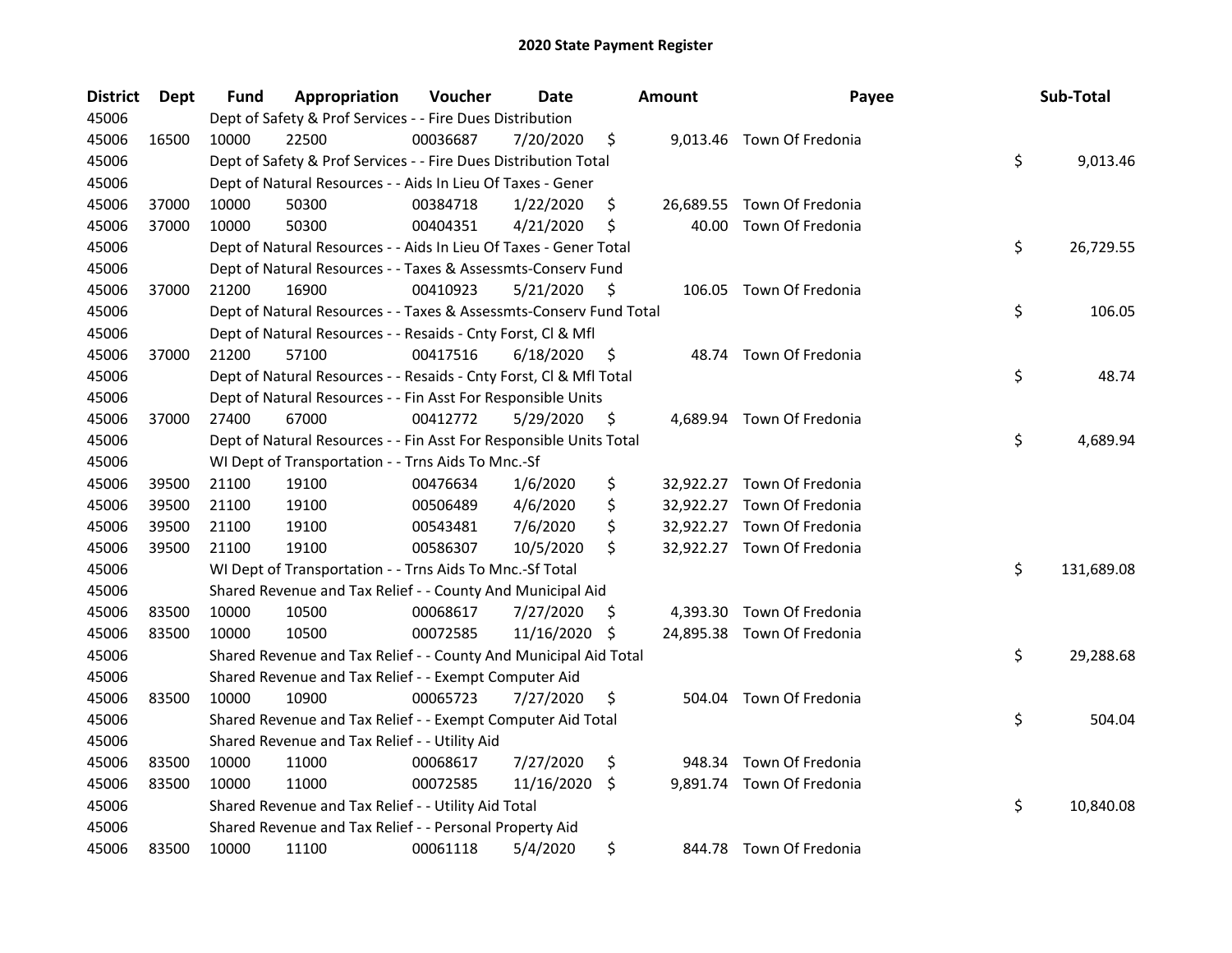| District    | Dept | Fund | Appropriation                                                 | <b>Voucher</b> | Date | Amount | Payee | Sub-Total  |
|-------------|------|------|---------------------------------------------------------------|----------------|------|--------|-------|------------|
| 45006       |      |      | Shared Revenue and Tax Relief - - Personal Property Aid Total |                |      |        |       | 844.78     |
| 45006 Total |      |      |                                                               |                |      |        |       | 213.754.40 |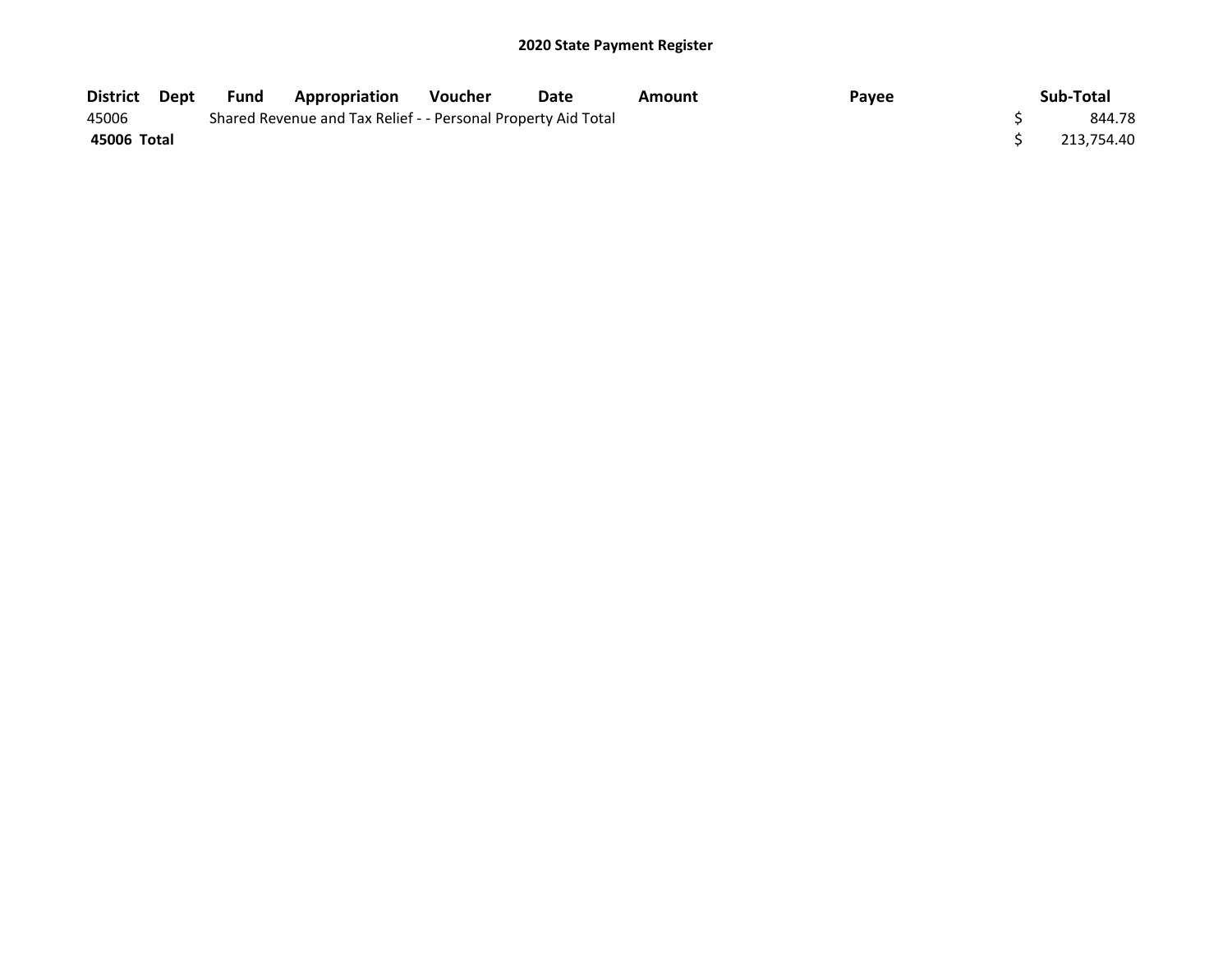| <b>District</b> | Dept  | Fund  | Appropriation                                                      | Voucher  | <b>Date</b> |                    | <b>Amount</b> | Payee                       | Sub-Total          |
|-----------------|-------|-------|--------------------------------------------------------------------|----------|-------------|--------------------|---------------|-----------------------------|--------------------|
| 45008           |       |       | Dept of Safety & Prof Services - - Fire Dues Distribution          |          |             |                    |               |                             |                    |
| 45008           | 16500 | 10000 | 22500                                                              | 00036688 | 7/20/2020   | \$                 |               | 24,844.81 Town Of Grafton   |                    |
| 45008           |       |       | Dept of Safety & Prof Services - - Fire Dues Distribution Total    |          |             |                    |               |                             | \$<br>24,844.81    |
| 45008           |       |       | Dept of Natural Resources - - Aids In Lieu Of Taxes - Gener        |          |             |                    |               |                             |                    |
| 45008           | 37000 | 10000 | 50300                                                              | 00403845 | 4/21/2020   | \$                 |               | 47.49 Town Of Grafton       |                    |
| 45008           |       |       | Dept of Natural Resources - - Aids In Lieu Of Taxes - Gener Total  |          |             |                    |               |                             | \$<br>47.49        |
| 45008           |       |       | Dept of Natural Resources - - Resaids - Cnty Forst, Cl & Mfl       |          |             |                    |               |                             |                    |
| 45008           | 37000 | 21200 | 57100                                                              | 00417517 | 6/18/2020   | \$                 |               | 13.20 Town Of Grafton       |                    |
| 45008           |       |       | Dept of Natural Resources - - Resaids - Cnty Forst, Cl & Mfl Total |          |             |                    |               |                             | \$<br>13.20        |
| 45008           |       |       | Dept of Natural Resources - - Fin Asst For Responsible Units       |          |             |                    |               |                             |                    |
| 45008           | 37000 | 27400 | 67000                                                              | 00412705 | 5/29/2020   | \$.                |               | 10,026.25 Town Of Grafton   |                    |
| 45008           |       |       | Dept of Natural Resources - - Fin Asst For Responsible Units Total |          |             |                    |               |                             | \$<br>10,026.25    |
| 45008           |       |       | Dept of Natural Resources - - Urban Nonpoint Source Cost-Sha       |          |             |                    |               |                             |                    |
| 45008           | 37000 | 36300 | TH100                                                              | 00420540 | 7/1/2020    | \$                 |               | 161,503.59 Town Of Grafton  |                    |
| 45008           |       |       | Dept of Natural Resources - - Urban Nonpoint Source Cost-Sha Total |          |             |                    |               |                             | \$<br>161,503.59   |
| 45008           |       |       | WI Dept of Transportation - - Local supplement                     |          |             |                    |               |                             |                    |
| 45008           | 39500 | 10000 | 20700                                                              | 00614520 | 11/12/2020  | $\ddot{\varsigma}$ |               | 249,570.85 Town Of Grafton  |                    |
| 45008           |       |       | WI Dept of Transportation - - Local supplement Total               |          |             |                    |               |                             | \$<br>249,570.85   |
| 45008           |       |       | WI Dept of Transportation - - Trns Aids To Mnc.-Sf                 |          |             |                    |               |                             |                    |
| 45008           | 39500 | 21100 | 19100                                                              | 00476635 | 1/6/2020    | \$                 |               | 28,980.27 Town Of Grafton   |                    |
| 45008           | 39500 | 21100 | 19100                                                              | 00506490 | 4/6/2020    | \$                 |               | 28,980.27 Town Of Grafton   |                    |
| 45008           | 39500 | 21100 | 19100                                                              | 00543482 | 7/6/2020    | \$                 |               | 28,980.27 Town Of Grafton   |                    |
| 45008           | 39500 | 21100 | 19100                                                              | 00586308 | 10/5/2020   | \$                 |               | 28,980.27 Town Of Grafton   |                    |
| 45008           |       |       | WI Dept of Transportation - - Trns Aids To Mnc.-Sf Total           |          |             |                    |               |                             | \$<br>115,921.08   |
| 45008           |       |       | WI Dept of Transportation - - Loc Trns Facl Implfd                 |          |             |                    |               |                             |                    |
| 45008           | 39500 | 21100 | 27600                                                              | 00614520 | 11/12/2020  | \$                 |               | (17,676.93) Town Of Grafton |                    |
| 45008           |       |       | WI Dept of Transportation - - Loc Trns Facl Implfd Total           |          |             |                    |               |                             | \$<br>(17, 676.93) |
| 45008           |       |       | WI Dept of Transportation - - Loc Rd Imp Prg St Fd                 |          |             |                    |               |                             |                    |
| 45008           | 39500 | 21100 | 27800                                                              | 00562881 | 8/7/2020    | \$                 |               | 12,916.67 Town Of Grafton   |                    |
| 45008           |       |       | WI Dept of Transportation - - Loc Rd Imp Prg St Fd Total           |          |             |                    |               |                             | \$<br>12,916.67    |
| 45008           |       |       | Department of Administration - - Federal Aid                       |          |             |                    |               |                             |                    |
| 45008           | 50500 | 10000 | 14200                                                              | 00134917 | 12/10/2020  | $\ddot{\varsigma}$ |               | 15,421.25 Town Of Grafton   |                    |
| 45008           |       |       | Department of Administration - - Federal Aid Total                 |          |             |                    |               |                             | \$<br>15,421.25    |
| 45008           |       |       | Elections Commission - - 2018 Hava Election Security               |          |             |                    |               |                             |                    |
| 45008           | 51000 | 22000 | 18200                                                              | 00004544 | 9/9/2020    | \$                 |               | 3,549.50 Town Of Grafton    |                    |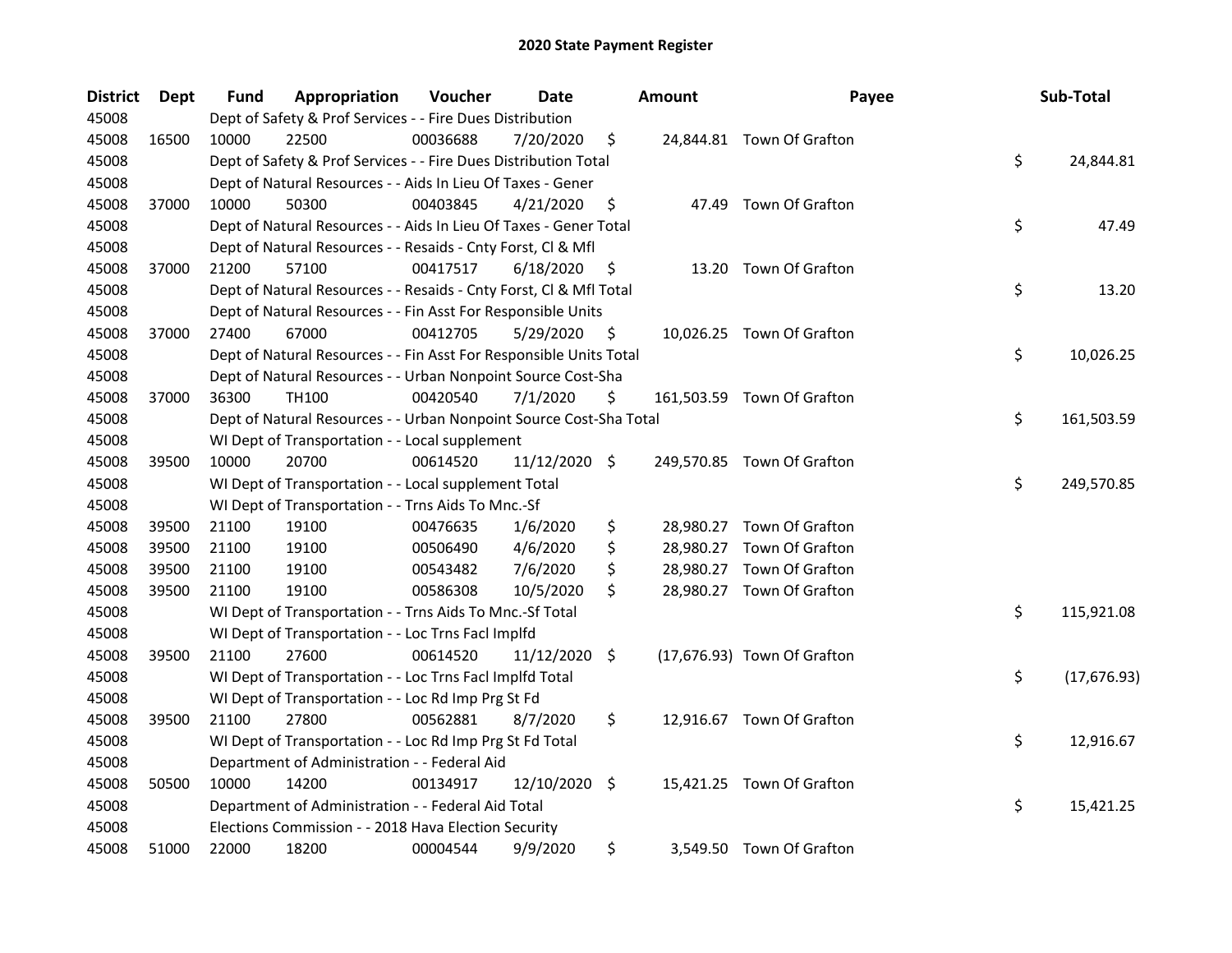| <b>District</b> | <b>Dept</b> | <b>Fund</b> | Appropriation                                                                 | Voucher  | Date       |     | <b>Amount</b> | Payee                      | Sub-Total          |
|-----------------|-------------|-------------|-------------------------------------------------------------------------------|----------|------------|-----|---------------|----------------------------|--------------------|
| 45008           |             |             | Elections Commission - - 2018 Hava Election Security Total                    |          |            |     |               |                            | \$<br>3,549.50     |
| 45008           |             |             | Shared Revenue and Tax Relief - - County And Municipal Aid                    |          |            |     |               |                            |                    |
| 45008           | 83500       | 10000       | 10500                                                                         | 00068618 | 7/27/2020  | S   | 8,008.42      | Town Of Grafton            |                    |
| 45008           | 83500       | 10000       | 10500                                                                         | 00072586 | 11/16/2020 | -S  |               | 45,381.03 Town Of Grafton  |                    |
| 45008           |             |             | Shared Revenue and Tax Relief - - County And Municipal Aid Total              |          |            |     |               |                            | \$<br>53,389.45    |
| 45008           |             |             | Shared Revenue and Tax Relief - - Exempt Computer Aid                         |          |            |     |               |                            |                    |
| 45008           | 83500       | 10000       | 10900                                                                         | 00065724 | 7/27/2020  | \$  | 929.09        | Town Of Grafton            |                    |
| 45008           |             |             | Shared Revenue and Tax Relief - - Exempt Computer Aid Total                   |          |            |     |               |                            | \$<br>929.09       |
| 45008           |             |             | Shared Revenue and Tax Relief - - Utility Aid                                 |          |            |     |               |                            |                    |
| 45008           | 83500       | 10000       | 11000                                                                         | 00068618 | 7/27/2020  | \$. | 567.47        | Town Of Grafton            |                    |
| 45008           | 83500       | 10000       | 11000                                                                         | 00072586 | 11/16/2020 | S.  | 3,190.41      | Town Of Grafton            |                    |
| 45008           |             |             | Shared Revenue and Tax Relief - - Utility Aid Total                           |          |            |     |               |                            | \$<br>3,757.88     |
| 45008           |             |             | Shared Revenue and Tax Relief - - Personal Property Aid                       |          |            |     |               |                            |                    |
| 45008           | 83500       | 10000       | 11100                                                                         | 00061119 | 5/4/2020   | \$  | 4.569.14      | Town Of Grafton            |                    |
| 45008           |             |             | Shared Revenue and Tax Relief - - Personal Property Aid Total                 |          |            |     |               |                            | \$<br>4,569.14     |
| 45008           |             |             | Shared Revenue and Tax Relief - - State Aid; Video Service Provider Fee       |          |            |     |               |                            |                    |
| 45008           | 83500       | 10000       | 11200                                                                         | 00064348 | 7/27/2020  | \$  | 5,593.11      | Town Of Grafton            |                    |
| 45008           |             |             | Shared Revenue and Tax Relief - - State Aid; Video Service Provider Fee Total |          |            |     |               |                            | \$<br>5,593.11     |
| 45008           |             |             | Shared Revenue and Tax Relief - - School Lvy Tx/First Dollar Cr               |          |            |     |               |                            |                    |
| 45008           | 83500       | 10000       | 30200                                                                         | 00063987 | 7/27/2020  | S   | 121,360.01    | Town Of Grafton            |                    |
| 45008           | 83500       | 10000       | 30200                                                                         | 00067379 | 7/27/2020  | S.  | 1,226,700.99  | Town Of Grafton            |                    |
| 45008           |             |             | Shared Revenue and Tax Relief - - School Lvy Tx/First Dollar Cr Total         |          |            |     |               |                            | \$<br>1,348,061.00 |
| 45008           |             |             | Shared Revenue and Tax Relief - - Lottery & Gaming Credit                     |          |            |     |               |                            |                    |
| 45008           | 83500       | 52100       | 36300                                                                         | 00055451 | 3/23/2020  | \$  | 5,943.24      | Town Of Grafton            |                    |
| 45008           | 83500       | 52100       | 36300                                                                         | 00055710 | 3/23/2020  | \$  |               | 289,770.87 Town Of Grafton |                    |
| 45008           |             |             | Shared Revenue and Tax Relief - - Lottery & Gaming Credit Total               |          |            |     |               |                            | \$<br>295,714.11   |
| 45008 Total     |             |             |                                                                               |          |            |     |               |                            | \$<br>2,288,151.54 |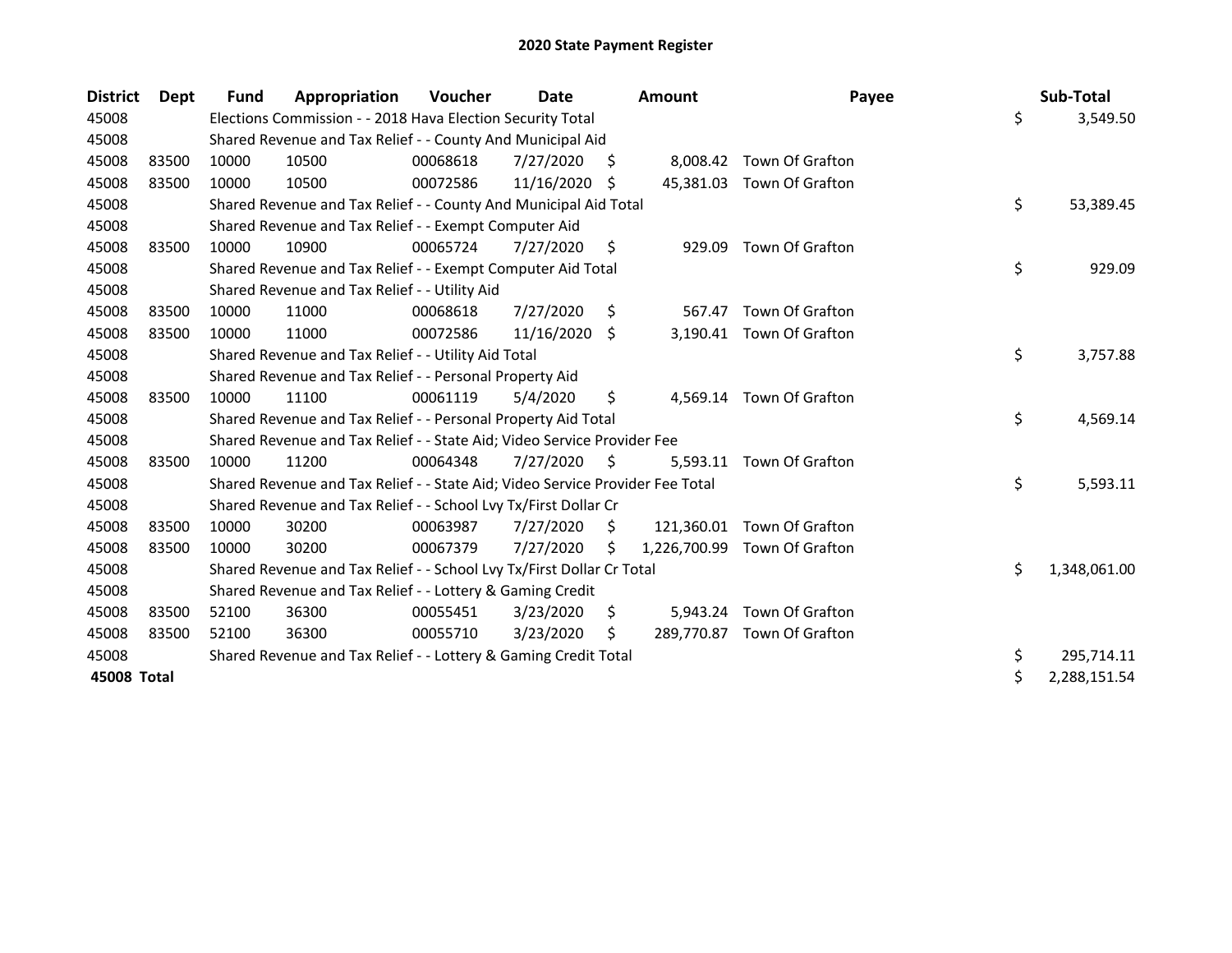| <b>District</b> | <b>Dept</b> | Fund  | Appropriation                                                      | Voucher  | Date       |     | <b>Amount</b> | Payee                             | Sub-Total       |
|-----------------|-------------|-------|--------------------------------------------------------------------|----------|------------|-----|---------------|-----------------------------------|-----------------|
| 45012           |             |       | Dept of Safety & Prof Services - - Fire Dues Distribution          |          |            |     |               |                                   |                 |
| 45012           | 16500       | 10000 | 22500                                                              | 00036689 | 7/20/2020  | \$  |               | 8,246.66 Town Of Port Washington  |                 |
| 45012           |             |       | Dept of Safety & Prof Services - - Fire Dues Distribution Total    |          |            |     |               |                                   | \$<br>8,246.66  |
| 45012           |             |       | Dept of Natural Resources - - Resaids - Cnty Forst, Cl & Mfl       |          |            |     |               |                                   |                 |
| 45012           | 37000       | 21200 | 57100                                                              | 00417518 | 6/18/2020  | \$  |               | 9.60 Town Of Port Washington      |                 |
| 45012           |             |       | Dept of Natural Resources - - Resaids - Cnty Forst, CI & Mfl Total |          |            |     |               |                                   | \$<br>9.60      |
| 45012           |             |       | Dept of Natural Resources - - Fin Asst For Responsible Units       |          |            |     |               |                                   |                 |
| 45012           | 37000       | 27400 | 67000                                                              | 00412755 | 5/29/2020  | \$  |               | 5,730.53 Town Of Port Washington  |                 |
| 45012           |             |       | Dept of Natural Resources - - Fin Asst For Responsible Units Total |          |            |     |               |                                   | \$<br>5,730.53  |
| 45012           |             |       | WI Dept of Transportation - - Trns Aids To Mnc.-Sf                 |          |            |     |               |                                   |                 |
| 45012           | 39500       | 21100 | 19100                                                              | 00476636 | 1/6/2020   | \$  |               | 15,321.24 Town Of Port Washington |                 |
| 45012           | 39500       | 21100 | 19100                                                              | 00506491 | 4/6/2020   | \$  |               | 15,321.24 Town Of Port Washington |                 |
| 45012           | 39500       | 21100 | 19100                                                              | 00543483 | 7/6/2020   | \$  |               | 15,321.24 Town Of Port Washington |                 |
| 45012           | 39500       | 21100 | 19100                                                              | 00586309 | 10/5/2020  | \$  |               | 15,321.24 Town Of Port Washington |                 |
| 45012           |             |       | WI Dept of Transportation - - Trns Aids To Mnc.-Sf Total           |          |            |     |               |                                   | \$<br>61,284.96 |
| 45012           |             |       | Department of Administration - - Federal Aid                       |          |            |     |               |                                   |                 |
| 45012           | 50500       | 10000 | 14200                                                              | 00130092 | 10/2/2020  | \$  |               | 10,684.71 Town Of Port Washington |                 |
| 45012           | 50500       | 10000 | 14200                                                              | 00134918 | 12/10/2020 | \$  |               | 10,964.13 Town Of Port Washington |                 |
| 45012           |             |       | Department of Administration - - Federal Aid Total                 |          |            |     |               |                                   | \$<br>21,648.84 |
| 45012           |             |       | Elections Commission - - 2018 Hava Election Security               |          |            |     |               |                                   |                 |
| 45012           | 51000       | 22000 | 18200                                                              | 00003382 | 6/26/2020  | \$  |               | 1,361.60 Town Of Port Washington  |                 |
| 45012           |             |       | Elections Commission - - 2018 Hava Election Security Total         |          |            |     |               |                                   | \$<br>1,361.60  |
| 45012           |             |       | Shared Revenue and Tax Relief - - County And Municipal Aid         |          |            |     |               |                                   |                 |
| 45012           | 83500       | 10000 | 10500                                                              | 00068619 | 7/27/2020  | \$, |               | 3,108.79 Town Of Port Washington  |                 |
| 45012           | 83500       | 10000 | 10500                                                              | 00072587 | 11/16/2020 | \$  |               | 17,616.46 Town Of Port Washington |                 |
| 45012           |             |       | Shared Revenue and Tax Relief - - County And Municipal Aid Total   |          |            |     |               |                                   | \$<br>20,725.25 |
| 45012           |             |       | Shared Revenue and Tax Relief - - Exempt Computer Aid              |          |            |     |               |                                   |                 |
| 45012           | 83500       | 10000 | 10900                                                              | 00065725 | 7/27/2020  | \$  |               | 76.91 Town Of Port Washington     |                 |
| 45012           |             |       | Shared Revenue and Tax Relief - - Exempt Computer Aid Total        |          |            |     |               |                                   | \$<br>76.91     |
| 45012           |             |       | Shared Revenue and Tax Relief - - Utility Aid                      |          |            |     |               |                                   |                 |
| 45012           | 83500       | 10000 | 11000                                                              | 00068619 | 7/27/2020  | \$  | 24.38         | Town Of Port Washington           |                 |
| 45012           | 83500       | 10000 | 11000                                                              | 00072587 | 11/16/2020 | \$  | 3,295.00      | Town Of Port Washington           |                 |
| 45012           |             |       | Shared Revenue and Tax Relief - - Utility Aid Total                |          |            |     |               |                                   | \$<br>3,319.38  |
| 45012           |             |       | Shared Revenue and Tax Relief - - Personal Property Aid            |          |            |     |               |                                   |                 |
| 45012           | 83500       | 10000 | 11100                                                              | 00061120 | 5/4/2020   | \$  |               | 1,183.20 Town Of Port Washington  |                 |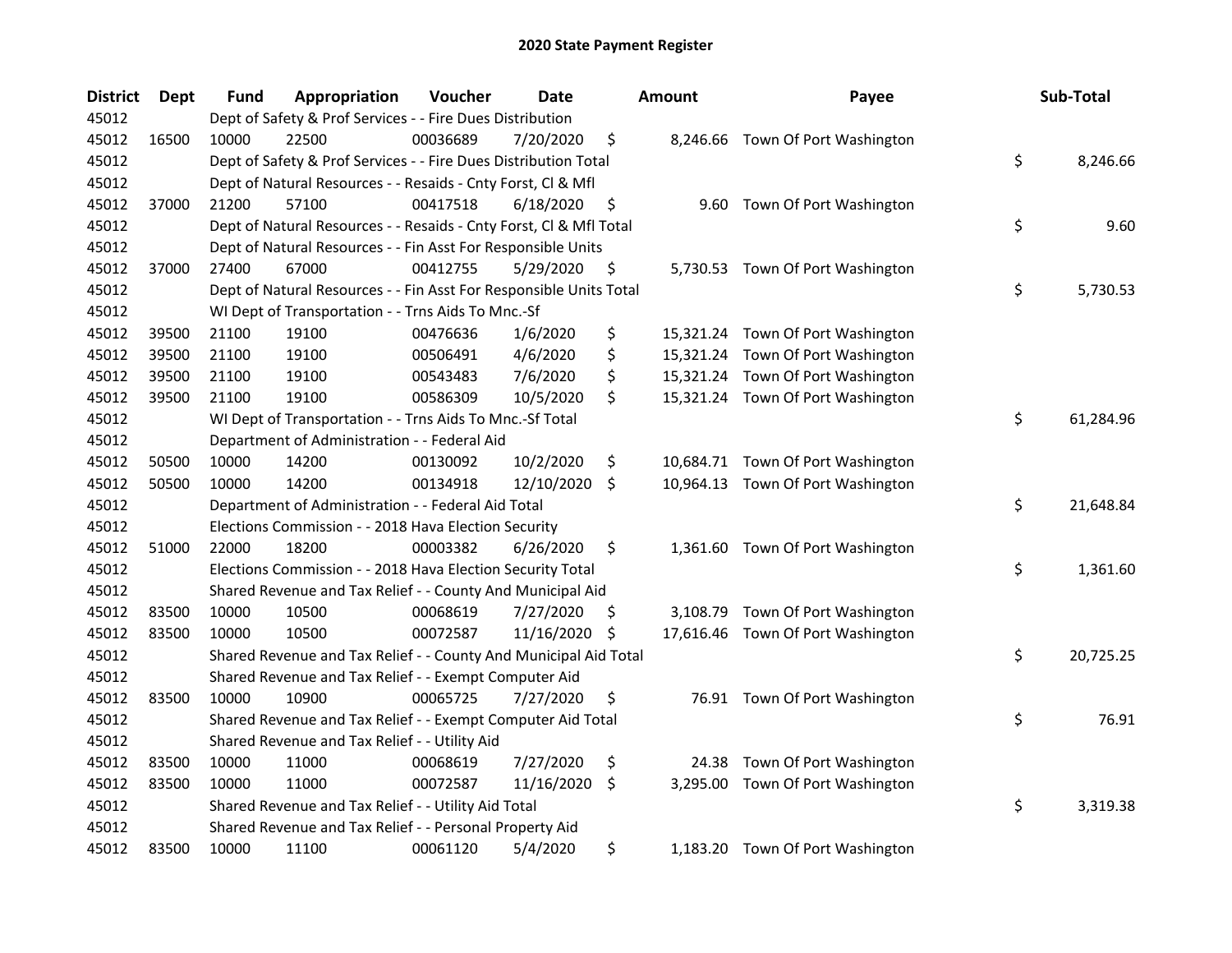| <b>District</b> | <b>Dept</b> | Fund  | Appropriation                                                   | <b>Voucher</b> | Date      | <b>Amount</b> | Payee                            | Sub-Total  |
|-----------------|-------------|-------|-----------------------------------------------------------------|----------------|-----------|---------------|----------------------------------|------------|
| 45012           |             |       | Shared Revenue and Tax Relief - - Personal Property Aid Total   |                |           |               |                                  | 1,183.20   |
| 45012           |             |       | Shared Revenue and Tax Relief - - Lottery & Gaming Credit       |                |           |               |                                  |            |
| 45012           | 83500       | 52100 | 36300                                                           | 00055452       | 3/23/2020 |               | 1,782.45 Town Of Port Washington |            |
| 45012           |             |       | Shared Revenue and Tax Relief - - Lottery & Gaming Credit Total |                |           |               |                                  | 1.782.45   |
| 45012 Total     |             |       |                                                                 |                |           |               |                                  | 125.369.38 |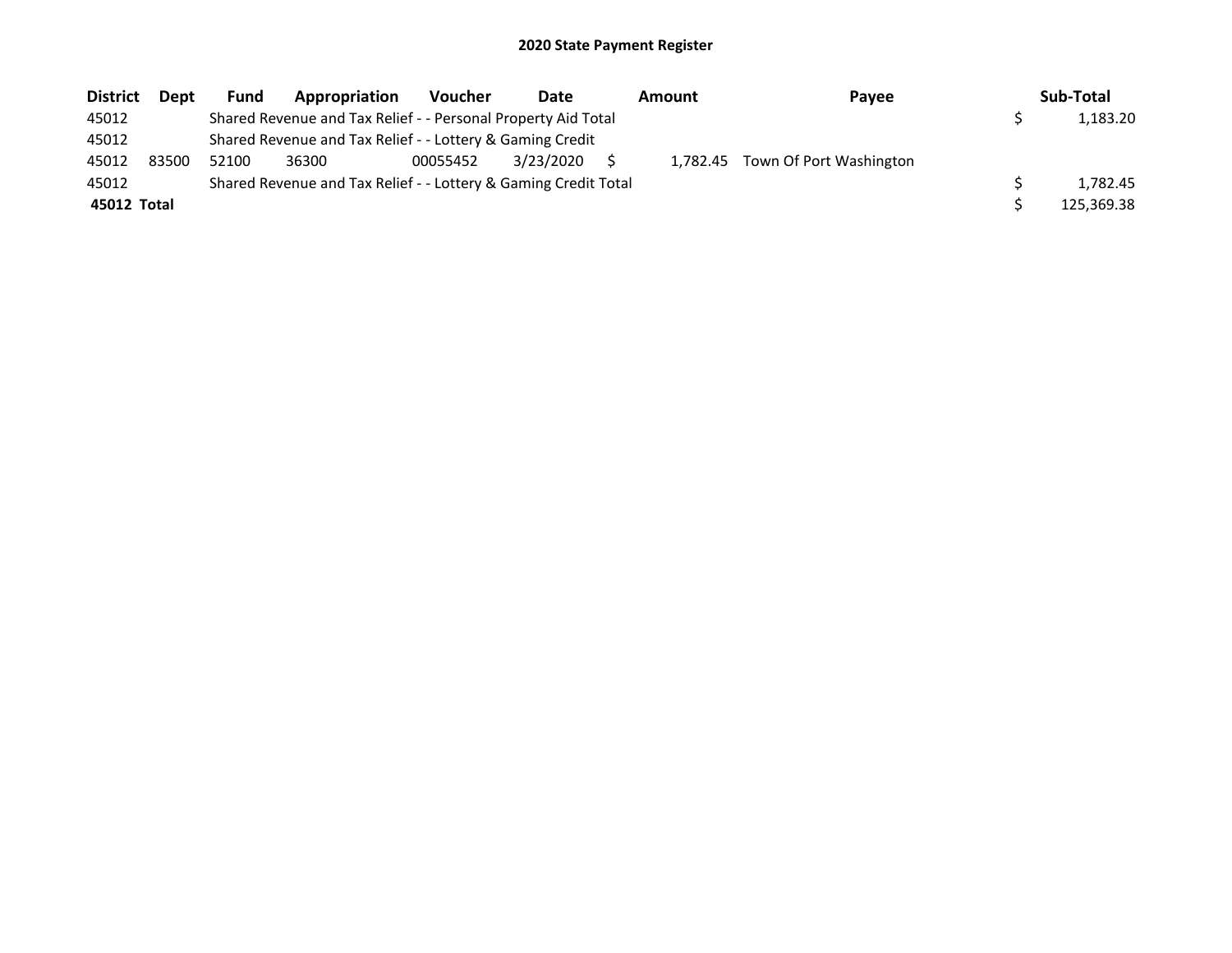| <b>District</b> | Dept  | Fund  | Appropriation                                                      | Voucher  | <b>Date</b>   |     | <b>Amount</b> | Payee                       | Sub-Total        |
|-----------------|-------|-------|--------------------------------------------------------------------|----------|---------------|-----|---------------|-----------------------------|------------------|
| 45014           |       |       | Dept of Safety & Prof Services - - Fire Dues Distribution          |          |               |     |               |                             |                  |
| 45014           | 16500 | 10000 | 22500                                                              | 00036690 | 7/20/2020     | \$  |               | 9,083.74 Town Of Saukville  |                  |
| 45014           |       |       | Dept of Safety & Prof Services - - Fire Dues Distribution Total    |          |               |     |               |                             | \$<br>9,083.74   |
| 45014           |       |       | Dept of Natural Resources - - Aids In Lieu Of Taxes - Gener        |          |               |     |               |                             |                  |
| 45014           | 37000 | 10000 | 50300                                                              | 00384688 | 1/22/2020     | \$  |               | 4,359.30 Town Of Saukville  |                  |
| 45014           | 37000 | 10000 | 50300                                                              | 00403883 | 4/21/2020     | \$  |               | 914.43 Town Of Saukville    |                  |
| 45014           |       |       | Dept of Natural Resources - - Aids In Lieu Of Taxes - Gener Total  |          |               |     |               |                             | \$<br>5,273.73   |
| 45014           |       |       | Dept of Natural Resources - - Resaids - Cnty Forst, Cl & Mfl       |          |               |     |               |                             |                  |
| 45014           | 37000 | 21200 | 57100                                                              | 00417519 | 6/18/2020     | \$  |               | 100.34 Town Of Saukville    |                  |
| 45014           |       |       | Dept of Natural Resources - - Resaids - Cnty Forst, Cl & Mfl Total |          |               |     |               |                             | \$<br>100.34     |
| 45014           |       |       | Dept of Natural Resources - - Aids In Lieu Of Taxes - Sum S        |          |               |     |               |                             |                  |
| 45014           | 37000 | 21200 | 57900                                                              | 00403882 | 4/21/2020     | \$, |               | 778.88 Town Of Saukville    |                  |
| 45014           |       |       | Dept of Natural Resources - - Aids In Lieu Of Taxes - Sum S Total  |          |               |     |               |                             | \$<br>778.88     |
| 45014           |       |       | Dept of Natural Resources - - Fin Asst For Responsible Units       |          |               |     |               |                             |                  |
| 45014           | 37000 | 27400 | 67000                                                              | 00413243 | 5/29/2020     | \$  |               | 3,280.95 Town Of Saukville  |                  |
| 45014           |       |       | Dept of Natural Resources - - Fin Asst For Responsible Units Total |          |               |     |               |                             | \$<br>3,280.95   |
| 45014           |       |       | WI Dept of Transportation - - Trns Aids To Mnc.-Sf                 |          |               |     |               |                             |                  |
| 45014           | 39500 | 21100 | 19100                                                              | 00476637 | 1/6/2020      | \$  |               | 26,036.91 Town Of Saukville |                  |
| 45014           | 39500 | 21100 | 19100                                                              | 00506492 | 4/6/2020      | \$  |               | 26,036.91 Town Of Saukville |                  |
| 45014           | 39500 | 21100 | 19100                                                              | 00543484 | 7/6/2020      | \$  |               | 26,036.91 Town Of Saukville |                  |
| 45014           | 39500 | 21100 | 19100                                                              | 00586310 | 10/5/2020     | \$  |               | 26,036.91 Town Of Saukville |                  |
| 45014           |       |       | WI Dept of Transportation - - Trns Aids To Mnc.-Sf Total           |          |               |     |               |                             | \$<br>104,147.64 |
| 45014           |       |       | Department of Administration - - Federal Aid                       |          |               |     |               |                             |                  |
| 45014           | 50500 | 10000 | 14200                                                              | 00134919 | 12/10/2020 \$ |     |               | 1,652.91 Town Of Saukville  |                  |
| 45014           |       |       | Department of Administration - - Federal Aid Total                 |          |               |     |               |                             | \$<br>1,652.91   |
| 45014           |       |       | Shared Revenue and Tax Relief - - County And Municipal Aid         |          |               |     |               |                             |                  |
| 45014           | 83500 | 10000 | 10500                                                              | 00068620 | 7/27/2020     | -\$ |               | 3,577.58 Town Of Saukville  |                  |
| 45014           | 83500 | 10000 | 10500                                                              | 00072588 | 11/16/2020    | -\$ |               | 20,272.95 Town Of Saukville |                  |
| 45014           |       |       | Shared Revenue and Tax Relief - - County And Municipal Aid Total   |          |               |     |               |                             | \$<br>23,850.53  |
| 45014           |       |       | Shared Revenue and Tax Relief - - Exempt Computer Aid              |          |               |     |               |                             |                  |
| 45014           | 83500 | 10000 | 10900                                                              | 00065726 | 7/27/2020     | \$  |               | 68.59 Town Of Saukville     |                  |
| 45014           |       |       | Shared Revenue and Tax Relief - - Exempt Computer Aid Total        |          |               |     |               |                             | \$<br>68.59      |
| 45014           |       |       | Shared Revenue and Tax Relief - - Personal Property Aid            |          |               |     |               |                             |                  |
| 45014           | 83500 | 10000 | 11100                                                              | 00061121 | 5/4/2020      | \$  |               | 3,030.24 Town Of Saukville  |                  |
| 45014           |       |       | Shared Revenue and Tax Relief - - Personal Property Aid Total      |          |               |     |               |                             | \$<br>3,030.24   |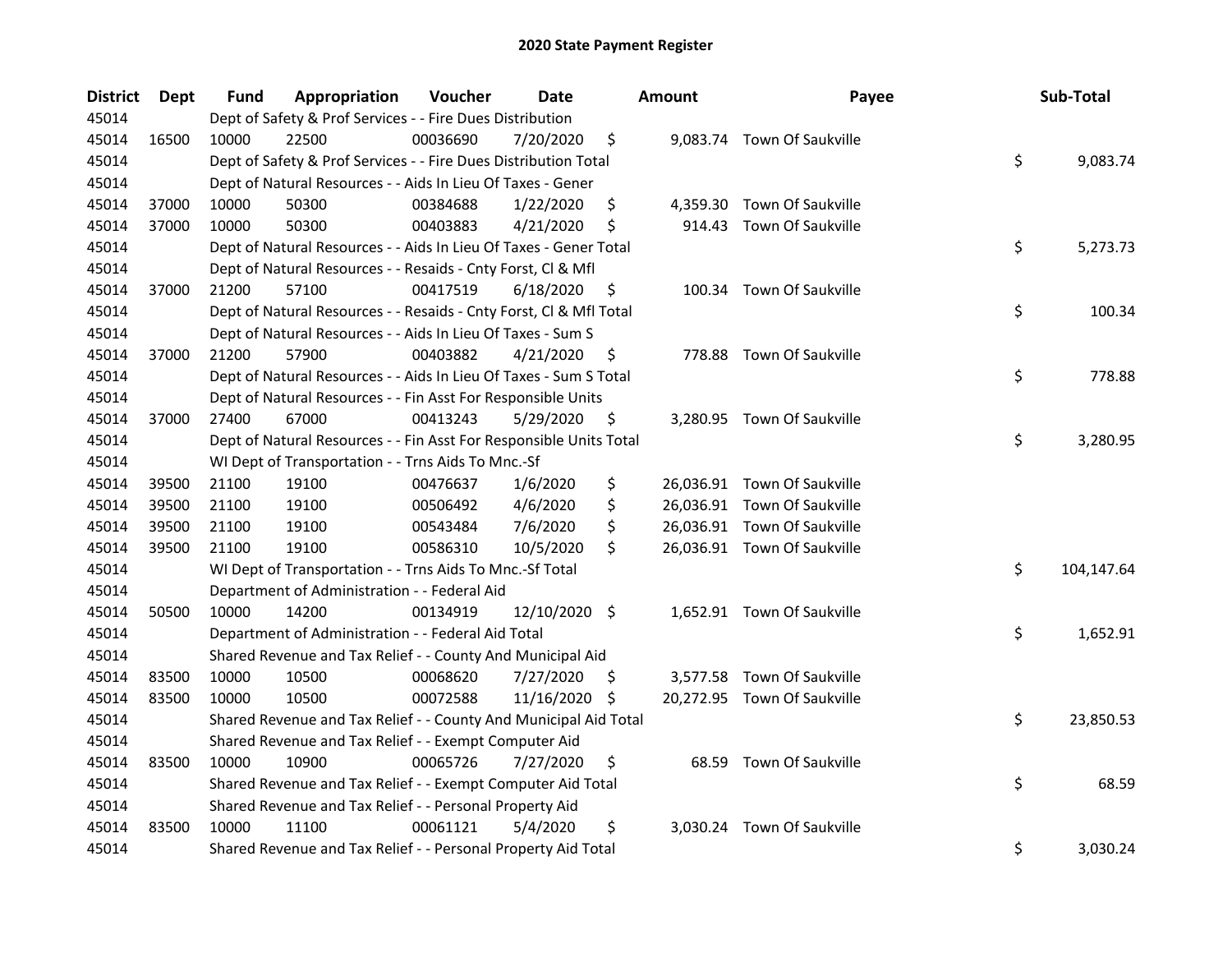| District    | Dept  | <b>Fund</b> | Appropriation                                                       | Voucher  | Date        | <b>Amount</b> | Pavee             | Sub-Total  |
|-------------|-------|-------------|---------------------------------------------------------------------|----------|-------------|---------------|-------------------|------------|
| 45014       |       |             | Shared Revenue and Tax Relief - - Payments For Municipal Svcs       |          |             |               |                   |            |
| 45014       | 83500 | 10000       | 50100                                                               | 00054662 | 2/3/2020 \$ | 343.37        | Town Of Saukville |            |
| 45014       |       |             | Shared Revenue and Tax Relief - - Payments For Municipal Svcs Total |          |             |               |                   | 343.37     |
| 45014 Total |       |             |                                                                     |          |             |               |                   | 151,610.92 |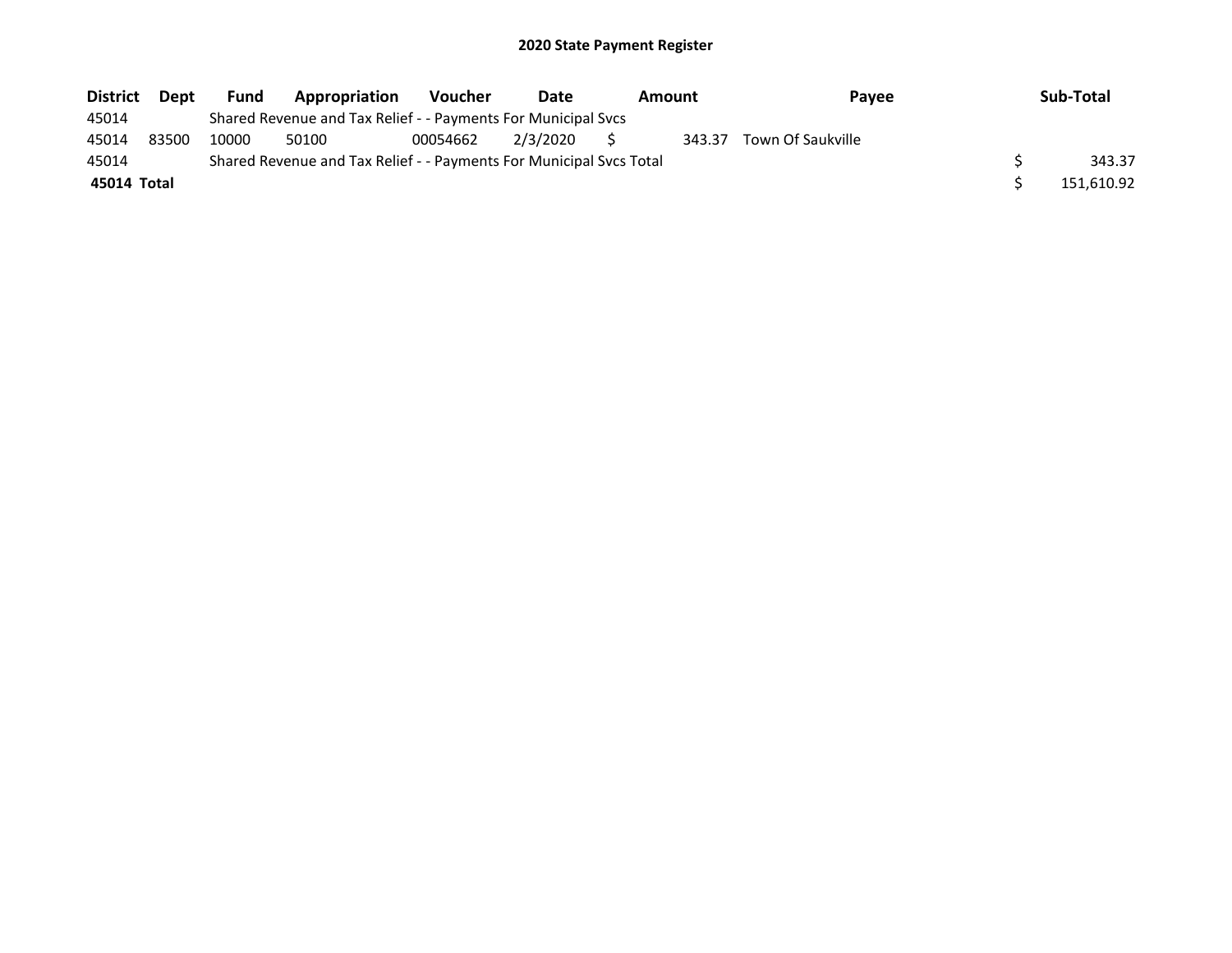| <b>District</b> | Dept  | <b>Fund</b> | Appropriation                                                         | <b>Voucher</b> | Date      | <b>Amount</b> | Payee              | Sub-Total |
|-----------------|-------|-------------|-----------------------------------------------------------------------|----------------|-----------|---------------|--------------------|-----------|
| 45105           |       |             | Shared Revenue and Tax Relief - - School Lvy Tx/First Dollar Cr       |                |           |               |                    |           |
| 45105           | 83500 | 10000       | 30200                                                                 | 00063988       | 7/27/2020 | 3.483.48      | Village Of Bayside |           |
| 45105           | 83500 | 10000       | 30200                                                                 | 00067380       | 7/27/2020 | 63.989.27     | Village Of Bayside |           |
| 45105           |       |             | Shared Revenue and Tax Relief - - School Lvy Tx/First Dollar Cr Total |                |           |               |                    | 67,472.75 |
| 45105           |       |             | Shared Revenue and Tax Relief - - Lottery & Gaming Credit             |                |           |               |                    |           |
| 45105           | 83500 | 52100       | 36300                                                                 | 00055711       | 3/23/2020 | 9.417.92      | Village Of Bayside |           |
| 45105           |       |             | Shared Revenue and Tax Relief - - Lottery & Gaming Credit Total       |                |           |               |                    | 9,417.92  |
| 45105 Total     |       |             |                                                                       |                |           |               |                    | 76,890.67 |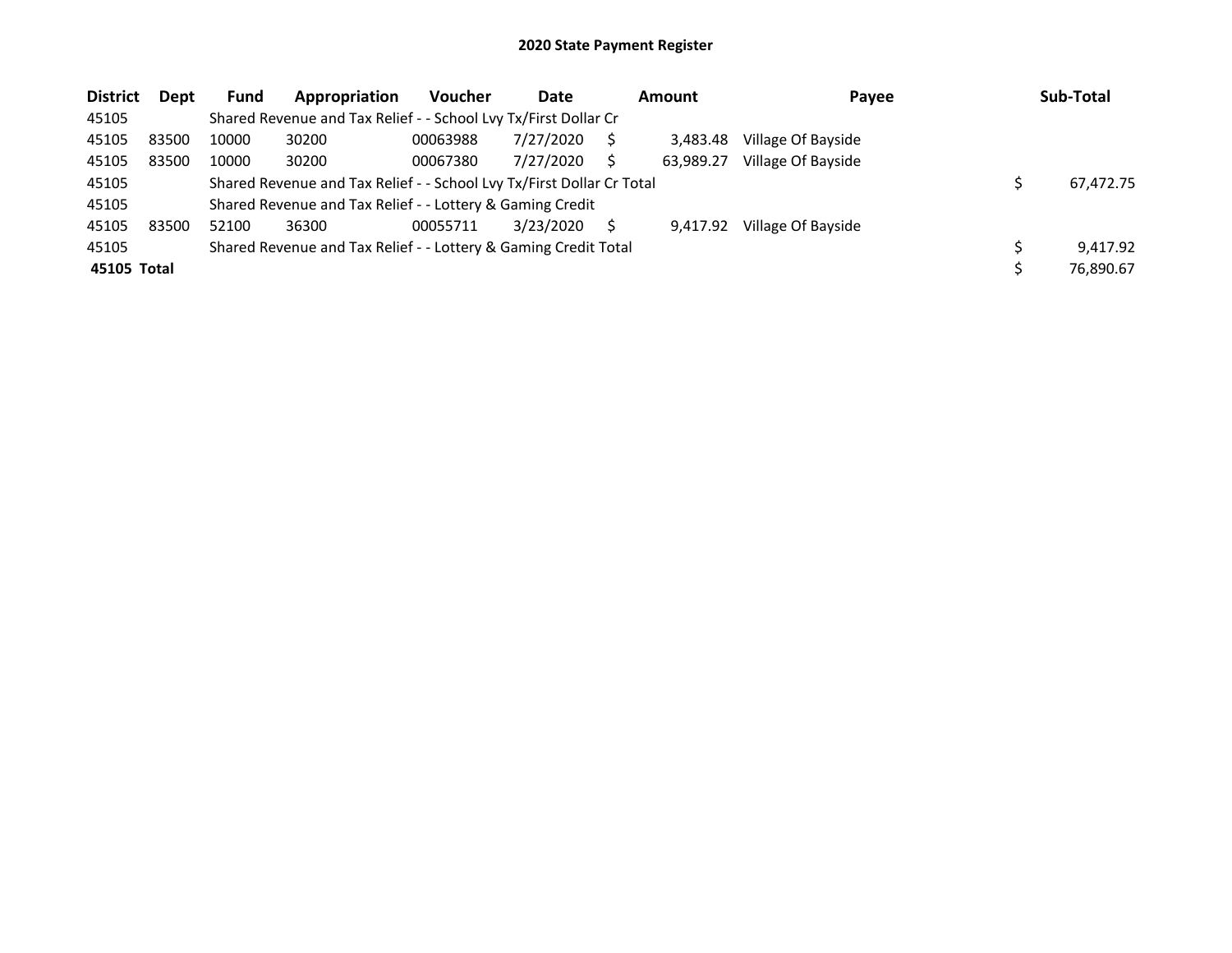| <b>District</b> | <b>Dept</b> | <b>Fund</b> | Appropriation                                                           | Voucher  | <b>Date</b>   |     | <b>Amount</b> | Payee                        | Sub-Total       |
|-----------------|-------------|-------------|-------------------------------------------------------------------------|----------|---------------|-----|---------------|------------------------------|-----------------|
| 45106           |             |             | Dept of Safety & Prof Services - - Fire Dues Distribution               |          |               |     |               |                              |                 |
| 45106           | 16500       | 10000       | 22500                                                                   | 00036691 | 7/20/2020     | \$  |               | 9,358.74 Village Of Belgium  |                 |
| 45106           |             |             | Dept of Safety & Prof Services - - Fire Dues Distribution Total         |          |               |     |               |                              | \$<br>9,358.74  |
| 45106           |             |             | Environmental Improvement Prog - - Clean Water Fund Program Finan       |          |               |     |               |                              |                 |
| 45106           | 32000       | 57300       | 16300                                                                   | 00000275 | 2/20/2020     | S   |               | 5,826.14 Village Of Belgium  |                 |
| 45106           |             |             | Environmental Improvement Prog - - Clean Water Fund Program Finan Total |          |               |     |               |                              | \$<br>5,826.14  |
| 45106           |             |             | Dept of Natural Resources - - Fin Asst For Responsible Units            |          |               |     |               |                              |                 |
| 45106           | 37000       | 27400       | 67000                                                                   | 00412866 | 5/29/2020     | \$  |               | 5,367.67 Village Of Belgium  |                 |
| 45106           |             |             | Dept of Natural Resources - - Fin Asst For Responsible Units Total      |          |               |     |               |                              | \$<br>5,367.67  |
| 45106           |             |             | WI Dept of Transportation - - Trns Aids To Mnc.-Sf                      |          |               |     |               |                              |                 |
| 45106           | 39500       | 21100       | 19100                                                                   | 00476638 | 1/6/2020      | \$  |               | 24,079.29 Village Of Belgium |                 |
| 45106           | 39500       | 21100       | 19100                                                                   | 00506493 | 4/6/2020      | \$  |               | 24,079.29 Village Of Belgium |                 |
| 45106           | 39500       | 21100       | 19100                                                                   | 00543485 | 7/6/2020      | \$  |               | 24,079.29 Village Of Belgium |                 |
| 45106           | 39500       | 21100       | 19100                                                                   | 00586311 | 10/5/2020     | \$  |               | 24,079.30 Village Of Belgium |                 |
| 45106           |             |             | WI Dept of Transportation - - Trns Aids To Mnc.-Sf Total                |          |               |     |               |                              | \$<br>96,317.17 |
| 45106           |             |             | WI Dept of Transportation - - Loc Rd Imp Prg St Fd                      |          |               |     |               |                              |                 |
| 45106           | 39500       | 21100       | 27800                                                                   | 00624335 | 12/7/2020     | \$  |               | 17,000.00 Village Of Belgium |                 |
| 45106           |             |             | WI Dept of Transportation - - Loc Rd Imp Prg St Fd Total                |          |               |     |               |                              | \$<br>17,000.00 |
| 45106           |             |             | Department of Administration - - Federal Aid                            |          |               |     |               |                              |                 |
| 45106           | 50500       | 10000       | 14200                                                                   | 00134920 | 12/10/2020 \$ |     |               | 39,633.56 Village Of Belgium |                 |
| 45106           |             |             | Department of Administration - - Federal Aid Total                      |          |               |     |               |                              | \$<br>39,633.56 |
| 45106           |             |             | Elections Commission - - 2018 Hava Election Security                    |          |               |     |               |                              |                 |
| 45106           | 51000       | 22000       | 18200                                                                   | 00003983 | 7/30/2020     | \$  |               | 1,787.30 Village Of Belgium  |                 |
| 45106           |             |             | Elections Commission - - 2018 Hava Election Security Total              |          |               |     |               |                              | \$<br>1,787.30  |
| 45106           |             |             | Shared Revenue and Tax Relief - - Expenditure Restraint Program         |          |               |     |               |                              |                 |
| 45106           | 83500       | 10000       | 10100                                                                   | 00068621 | 7/27/2020     | \$  |               | 22,748.53 Village Of Belgium |                 |
| 45106           |             |             | Shared Revenue and Tax Relief - - Expenditure Restraint Program Total   |          |               |     |               |                              | \$<br>22,748.53 |
| 45106           |             |             | Shared Revenue and Tax Relief - - County And Municipal Aid              |          |               |     |               |                              |                 |
| 45106           | 83500       | 10000       | 10500                                                                   | 00068621 | 7/27/2020     | S.  |               | 6,508.31 Village Of Belgium  |                 |
| 45106           | 83500       | 10000       | 10500                                                                   | 00072589 | 11/16/2020    | -\$ |               | 36,880.43 Village Of Belgium |                 |
| 45106           |             |             | Shared Revenue and Tax Relief - - County And Municipal Aid Total        |          |               |     |               |                              | \$<br>43,388.74 |
| 45106           |             |             | Shared Revenue and Tax Relief - - Exempt Computer Aid                   |          |               |     |               |                              |                 |
| 45106           | 83500       | 10000       | 10900                                                                   | 00065727 | 7/27/2020     | \$  |               | 336.72 Village Of Belgium    |                 |
| 45106           | 83500       | 10000       | 10900                                                                   | 00067135 | 7/27/2020     | \$  |               | 360.62 Village Of Belgium    |                 |
| 45106           |             |             | Shared Revenue and Tax Relief - - Exempt Computer Aid Total             |          |               |     |               |                              | \$<br>697.34    |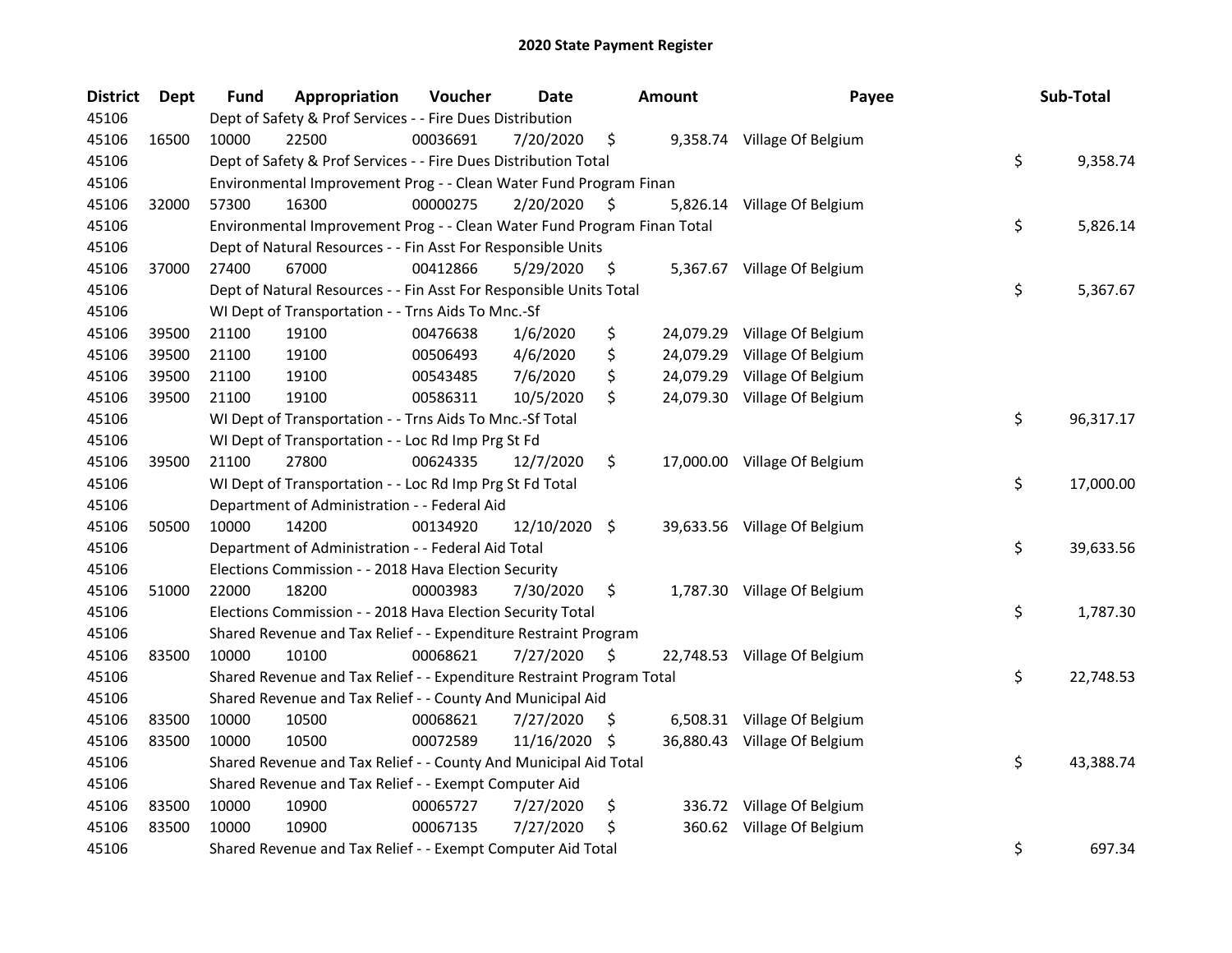| <b>District</b> | Dept  | <b>Fund</b> | Appropriation                                                                 | <b>Voucher</b> | Date       |     | Amount   | Payee              | Sub-Total       |
|-----------------|-------|-------------|-------------------------------------------------------------------------------|----------------|------------|-----|----------|--------------------|-----------------|
| 45106           |       |             | Shared Revenue and Tax Relief - - Utility Aid                                 |                |            |     |          |                    |                 |
| 45106           | 83500 | 10000       | 11000                                                                         | 00068621       | 7/27/2020  | S   | 1.300.40 | Village Of Belgium |                 |
| 45106           | 83500 | 10000       | 11000                                                                         | 00072589       | 11/16/2020 | - S | 7.524.68 | Village Of Belgium |                 |
| 45106           |       |             | Shared Revenue and Tax Relief - - Utility Aid Total                           |                |            |     |          |                    | 8,825.08        |
| 45106           |       |             | Shared Revenue and Tax Relief - - Personal Property Aid                       |                |            |     |          |                    |                 |
| 45106           | 83500 | 10000       | 11100                                                                         | 00061122       | 5/4/2020   | Ś   | 4.338.89 | Village Of Belgium |                 |
| 45106           | 83500 | 10000       | 11100                                                                         | 00062577       | 5/4/2020   |     | 8,256.67 | Village Of Belgium |                 |
| 45106           |       |             | Shared Revenue and Tax Relief - - Personal Property Aid Total                 |                |            |     |          |                    | \$<br>12,595.56 |
| 45106           |       |             | Shared Revenue and Tax Relief - - State Aid; Video Service Provider Fee       |                |            |     |          |                    |                 |
| 45106           | 83500 | 10000       | 11200                                                                         | 00064349       | 7/27/2020  | S.  | 2,341.48 | Village Of Belgium |                 |
| 45106           |       |             | Shared Revenue and Tax Relief - - State Aid; Video Service Provider Fee Total |                |            |     |          |                    | 2,341.48        |
| 45106 Total     |       |             |                                                                               |                |            |     |          |                    | 265,887.31      |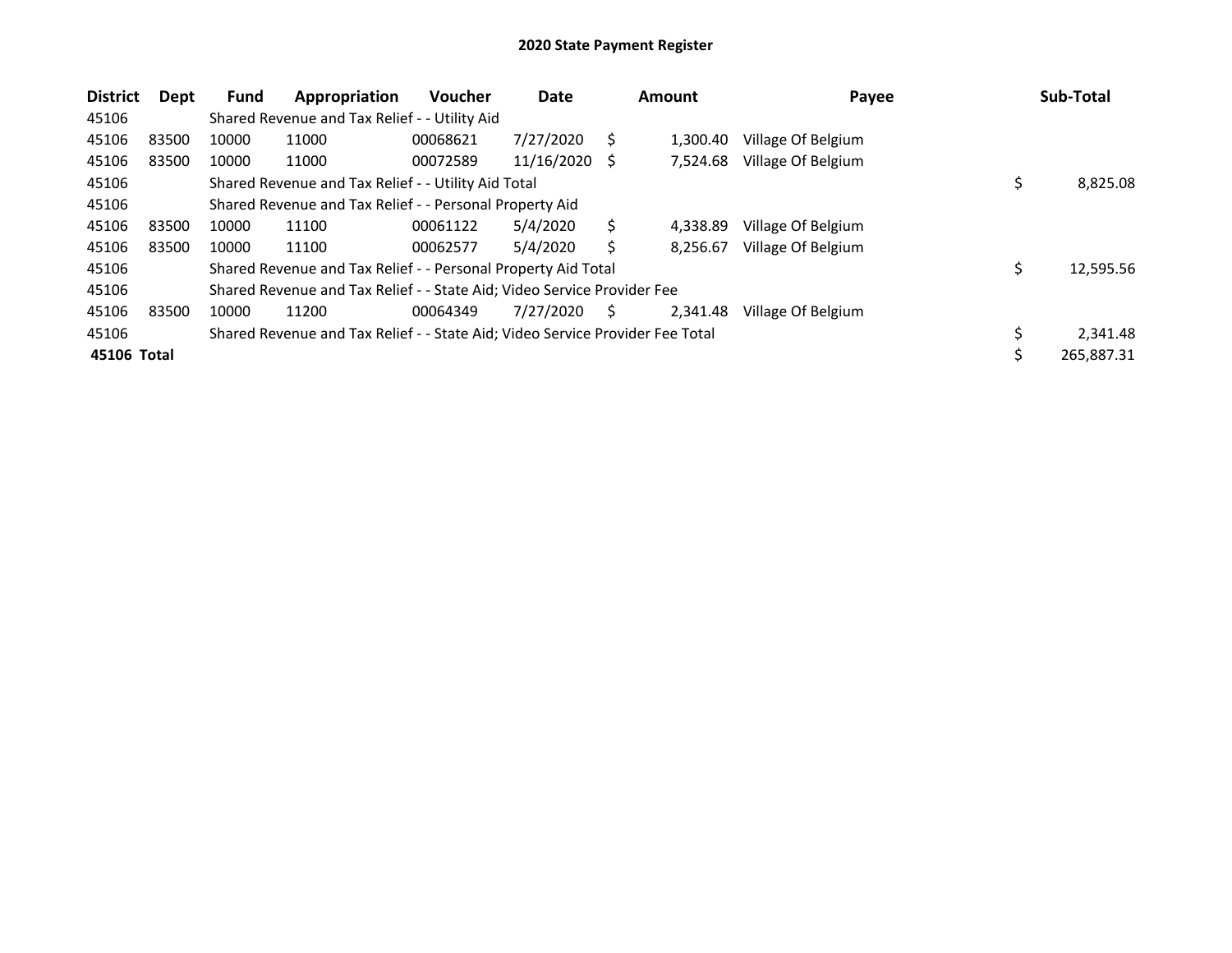| <b>District</b> | Dept  | <b>Fund</b> | Appropriation                                                                   | Voucher   | <b>Date</b>   |     | Amount    | Payee                          | Sub-Total        |
|-----------------|-------|-------------|---------------------------------------------------------------------------------|-----------|---------------|-----|-----------|--------------------------------|------------------|
| 45126           |       |             | Dept of Safety & Prof Services - - Fire Dues Distribution                       |           |               |     |           |                                |                  |
| 45126           | 16500 | 10000       | 22500                                                                           | 00036692  | 7/20/2020     | \$  |           | 7,410.92 Village Of Fredonia   |                  |
| 45126           |       |             | Dept of Safety & Prof Services - - Fire Dues Distribution Total                 |           |               |     |           |                                | \$<br>7,410.92   |
| 45126           |       |             | Dept of Natural Resources - - Resaids - Cnty Forst, Cl & Mfl                    |           |               |     |           |                                |                  |
| 45126           | 37000 | 21200       | 57100                                                                           | 00417520  | 6/18/2020     | \$  |           | 2.00 Village Of Fredonia       |                  |
| 45126           |       |             | Dept of Natural Resources - - Resaids - Cnty Forst, Cl & Mfl Total              |           |               |     |           |                                | \$<br>2.00       |
| 45126           |       |             | Dept of Natural Resources - - Fin Asst For Responsible Units                    |           |               |     |           |                                |                  |
| 45126           | 37000 | 27400       | 67000                                                                           | 00413273  | 5/29/2020     | \$  |           | 6,674.92 Village Of Fredonia   |                  |
| 45126           |       |             | Dept of Natural Resources - - Fin Asst For Responsible Units Total              |           |               |     |           |                                | \$<br>6,674.92   |
| 45126           |       |             | WI Dept of Transportation - - Trns Aids To Mnc.-Sf                              |           |               |     |           |                                |                  |
| 45126           | 39500 | 21100       | 19100                                                                           | 00476639  | 1/6/2020      | \$  |           | 32,556.98 Village Of Fredonia  |                  |
| 45126           | 39500 | 21100       | 19100                                                                           | 00506494  | 4/6/2020      | \$  |           | 32,556.98 Village Of Fredonia  |                  |
| 45126           | 39500 | 21100       | 19100                                                                           | 00543486  | 7/6/2020      | \$  | 32,556.98 | Village Of Fredonia            |                  |
| 45126           | 39500 | 21100       | 19100                                                                           | 00586312  | 10/5/2020     | \$  |           | 32,556.98 Village Of Fredonia  |                  |
| 45126           |       |             | WI Dept of Transportation - - Trns Aids To Mnc.-Sf Total                        |           |               |     |           |                                | \$<br>130,227.92 |
| 45126           |       |             | Department of Health Services - - Emergency Medical Services, Ai                |           |               |     |           |                                |                  |
| 45126           | 43500 | 10000       | 11900                                                                           | 00379036  | 9/15/2020     | \$  |           | 5,620.84 Village Of Fredonia   |                  |
| 45126           |       |             | Department of Health Services - - Emergency Medical Services, Ai Total          |           |               |     |           |                                | \$<br>5,620.84   |
| 45126           |       |             | Department of Health Services - - Prepaid Medical Transport Reimbursement       |           |               |     |           |                                |                  |
| 45126           | 43500 | 10000       | 16300                                                                           | AMBULANCE | 11/16/2020 \$ |     |           | 4,927.00 Village Of Fredonia   |                  |
| 45126           |       |             | Department of Health Services - - Prepaid Medical Transport Reimbursement Total |           |               |     |           |                                | \$<br>4,927.00   |
| 45126           |       |             | Department of Justice - - Law Enforcement Train, Local                          |           |               |     |           |                                |                  |
| 45126           | 45500 | 10000       | 23100                                                                           | 00091217  | 12/2/2020     | \$  |           | 320.00 Village Of Fredonia     |                  |
| 45126           |       |             | Department of Justice - - Law Enforcement Train, Local Total                    |           |               |     |           |                                | \$<br>320.00     |
| 45126           |       |             | Elections Commission - - 2018 Hava Election Security                            |           |               |     |           |                                |                  |
| 45126           | 51000 | 22000       | 18200                                                                           | 00003903  | 7/20/2020     | \$  |           | 1,722.40 Village Of Fredonia   |                  |
| 45126           |       |             | Elections Commission - - 2018 Hava Election Security Total                      |           |               |     |           |                                | \$<br>1,722.40   |
| 45126           |       |             | Shared Revenue and Tax Relief - - Expenditure Restraint Program                 |           |               |     |           |                                |                  |
| 45126           | 83500 | 10000       | 10100                                                                           | 00068622  | 7/27/2020     | \$, |           | 2,811.69 Village Of Fredonia   |                  |
| 45126           |       |             | Shared Revenue and Tax Relief - - Expenditure Restraint Program Total           |           |               |     |           |                                | \$<br>2,811.69   |
| 45126           |       |             | Shared Revenue and Tax Relief - - County And Municipal Aid                      |           |               |     |           |                                |                  |
| 45126           | 83500 | 10000       | 10500                                                                           | 00068622  | 7/27/2020     | \$  |           | 29,526.60 Village Of Fredonia  |                  |
| 45126           | 83500 | 10000       | 10500                                                                           | 00072590  | 11/16/2020    | -\$ |           | 162,390.43 Village Of Fredonia |                  |
| 45126           |       |             | Shared Revenue and Tax Relief - - County And Municipal Aid Total                |           |               |     |           |                                | \$<br>191,917.03 |
| 45126           |       |             | Shared Revenue and Tax Relief - - Exempt Computer Aid                           |           |               |     |           |                                |                  |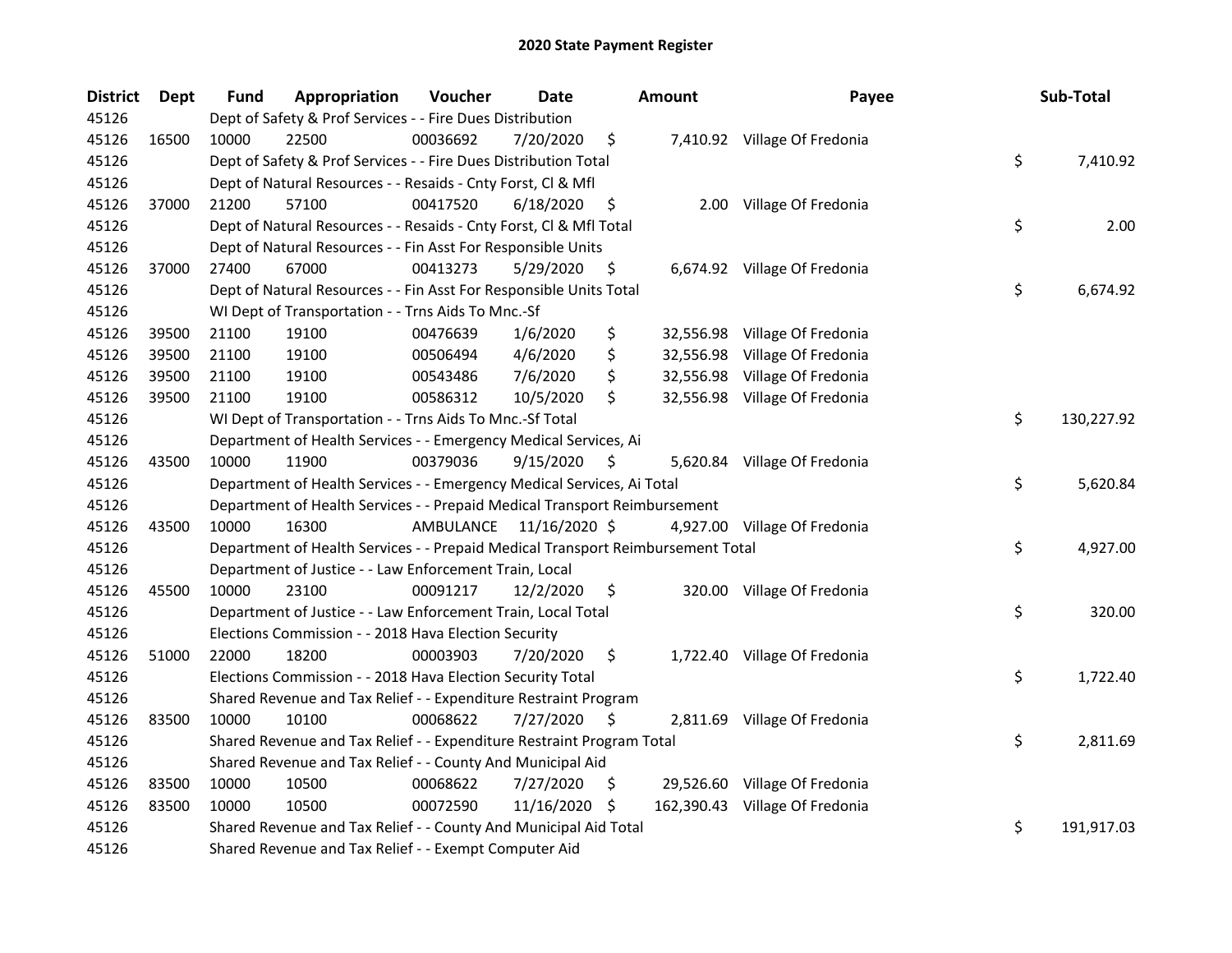| <b>District</b> | Dept  | <b>Fund</b> | Appropriation                                                                 | <b>Voucher</b> | Date      |   | <b>Amount</b> | Payee               | Sub-Total  |
|-----------------|-------|-------------|-------------------------------------------------------------------------------|----------------|-----------|---|---------------|---------------------|------------|
| 45126           | 83500 | 10000       | 10900                                                                         | 00065728       | 7/27/2020 |   | 1,605.65      | Village Of Fredonia |            |
| 45126           |       |             | Shared Revenue and Tax Relief - - Exempt Computer Aid Total                   |                |           |   |               |                     | 1,605.65   |
| 45126           |       |             | Shared Revenue and Tax Relief - - Personal Property Aid                       |                |           |   |               |                     |            |
| 45126           | 83500 | 10000       | 11100                                                                         | 00061123       | 5/4/2020  |   | 4.595.36      | Village Of Fredonia |            |
| 45126           |       |             | Shared Revenue and Tax Relief - - Personal Property Aid Total                 |                |           |   |               |                     | 4,595.36   |
| 45126           |       |             | Shared Revenue and Tax Relief - - State Aid; Video Service Provider Fee       |                |           |   |               |                     |            |
| 45126           | 83500 | 10000       | 11200                                                                         | 00064350       | 7/27/2020 | S | 2,635.67      | Village Of Fredonia |            |
| 45126           |       |             | Shared Revenue and Tax Relief - - State Aid; Video Service Provider Fee Total |                |           |   |               |                     | 2,635.67   |
| 45126 Total     |       |             |                                                                               |                |           |   |               |                     | 360,471.40 |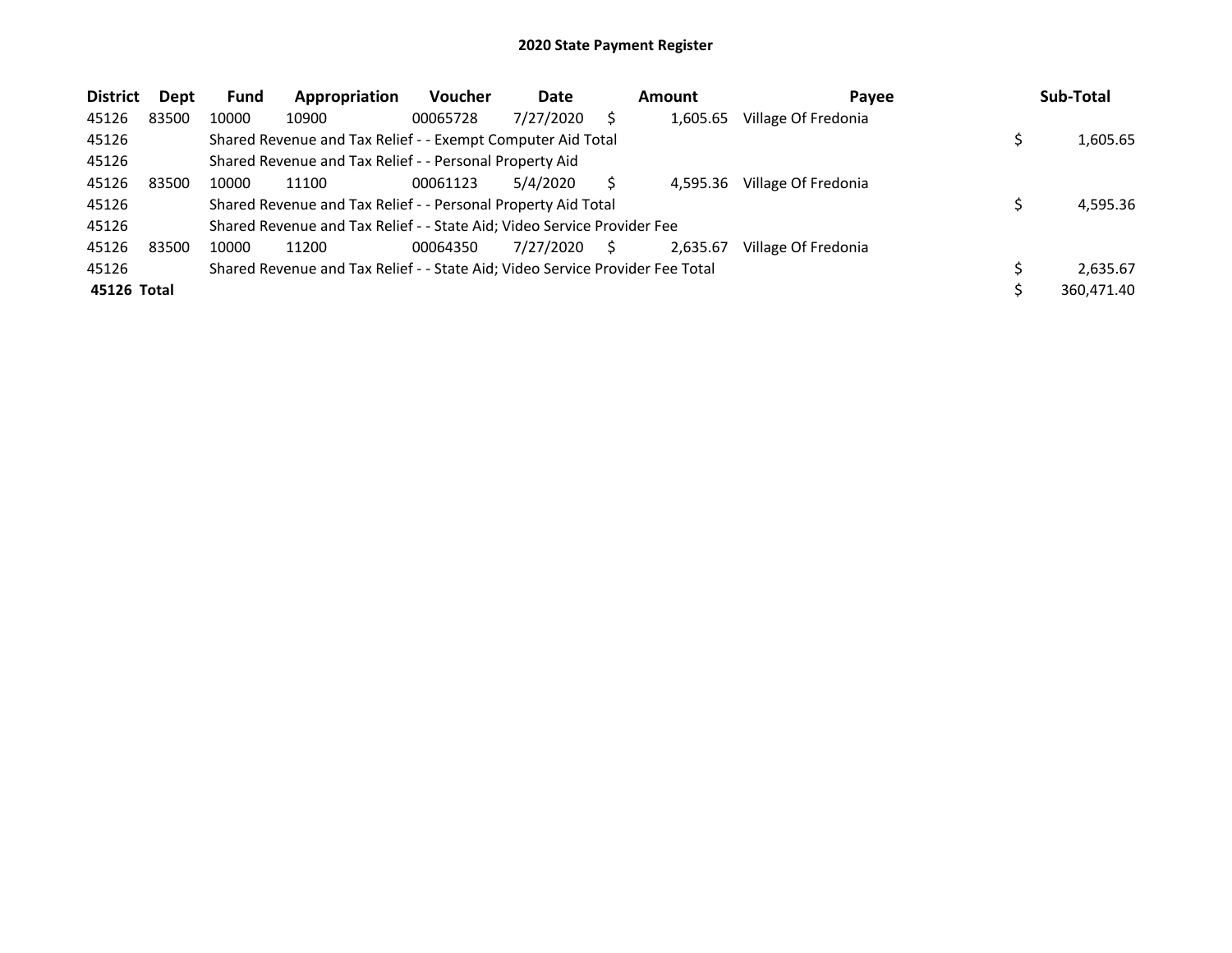| <b>District</b> | Dept  | <b>Fund</b> | Appropriation                                                           | Voucher  | Date      |     | <b>Amount</b> | Payee                        | Sub-Total        |
|-----------------|-------|-------------|-------------------------------------------------------------------------|----------|-----------|-----|---------------|------------------------------|------------------|
| 45131           |       |             | Dept of Safety & Prof Services - - Fire Dues Distribution               |          |           |     |               |                              |                  |
| 45131           | 16500 | 10000       | 22500                                                                   | 00036693 | 7/17/2020 | \$  |               | 55,740.27 Village Of Grafton |                  |
| 45131           |       |             | Dept of Safety & Prof Services - - Fire Dues Distribution Total         |          |           |     |               |                              | \$<br>55,740.27  |
| 45131           |       |             | Environmental Improvement Prog - - Clean Water Fund Program Finan       |          |           |     |               |                              |                  |
| 45131           | 32000 | 57300       | 16300                                                                   | 00000276 | 2/20/2020 | \$, | 2,074.17      | Village Of Grafton           |                  |
| 45131           | 32000 | 57300       | 16300                                                                   | 00000277 | 2/20/2020 | \$  | 22,691.73     | Village Of Grafton           |                  |
| 45131           |       |             | Environmental Improvement Prog - - Clean Water Fund Program Finan Total |          |           |     |               |                              | \$<br>24,765.90  |
| 45131           |       |             | Dept of Natural Resources - - Resaids - Fire Suppress Grant             |          |           |     |               |                              |                  |
| 45131           | 37000 | 21200       | 54500                                                                   | 00423783 | 7/14/2020 | \$  |               | 8,740.41 Village Of Grafton  |                  |
| 45131           |       |             | Dept of Natural Resources - - Resaids - Fire Suppress Grant Total       |          |           |     |               |                              | \$<br>8,740.41   |
| 45131           |       |             | Dept of Natural Resources - - Petrostorage Envr Remd Awards             |          |           |     |               |                              |                  |
| 45131           | 37000 | 27200       | 66700                                                                   | 00428961 | 8/13/2020 | \$  |               | 9,674.61 Village Of Grafton  |                  |
| 45131           | 37000 | 27200       | 66700                                                                   | 00438012 | 9/28/2020 | \$  |               | 95,829.93 Village Of Grafton |                  |
| 45131           |       |             | Dept of Natural Resources - - Petrostorage Envr Remd Awards Total       |          |           |     |               |                              | \$<br>105,504.54 |
| 45131           |       |             | Dept of Natural Resources - - Ea - Urban Nonpoint Source                |          |           |     |               |                              |                  |
| 45131           | 37000 | 27400       | 65800                                                                   | 00383732 | 1/21/2020 | \$  |               | 34,775.09 Village Of Grafton |                  |
| 45131           |       |             | Dept of Natural Resources - - Ea - Urban Nonpoint Source Total          |          |           |     |               |                              | \$<br>34,775.09  |
| 45131           |       |             | Dept of Natural Resources - - Fin Asst For Responsible Units            |          |           |     |               |                              |                  |
| 45131           | 37000 | 27400       | 67000                                                                   | 00413091 | 5/29/2020 | \$  |               | 24,091.52 Village Of Grafton |                  |
| 45131           |       |             | Dept of Natural Resources - - Fin Asst For Responsible Units Total      |          |           |     |               |                              | \$<br>24,091.52  |
| 45131           |       |             | WI Dept of Transportation - - Conn Hwy Aids St Fds                      |          |           |     |               |                              |                  |
| 45131           | 39500 | 21100       | 16200                                                                   | 00477418 | 1/6/2020  | \$  |               | 12,801.53 Village Of Grafton |                  |
| 45131           | 39500 | 21100       | 16200                                                                   | 00507273 | 4/6/2020  | \$  |               | 12,801.53 Village Of Grafton |                  |
| 45131           | 39500 | 21100       | 16200                                                                   | 00544265 | 7/6/2020  | \$  |               | 12,801.53 Village Of Grafton |                  |
| 45131           | 39500 | 21100       | 16200                                                                   | 00587091 | 10/5/2020 | \$  |               | 12,801.56 Village Of Grafton |                  |
| 45131           |       |             | WI Dept of Transportation - - Conn Hwy Aids St Fds Total                |          |           |     |               |                              | \$<br>51,206.15  |
| 45131           |       |             | WI Dept of Transportation - - Trns Aids To Mnc.-Sf                      |          |           |     |               |                              |                  |
| 45131           | 39500 | 21100       | 19100                                                                   | 00476640 | 1/6/2020  | \$  | 197,238.27    | Village Of Grafton           |                  |
| 45131           | 39500 | 21100       | 19100                                                                   | 00506495 | 4/6/2020  | \$  | 197,238.27    | Village Of Grafton           |                  |
| 45131           | 39500 | 21100       | 19100                                                                   | 00543487 | 7/6/2020  | \$  | 197,238.27    | Village Of Grafton           |                  |
| 45131           | 39500 | 21100       | 19100                                                                   | 00586313 | 10/5/2020 | \$  | 197,238.28    | Village Of Grafton           |                  |
| 45131           |       |             | WI Dept of Transportation - - Trns Aids To Mnc.-Sf Total                |          |           |     |               |                              | \$<br>788,953.09 |
| 45131           |       |             | Department of Health Services - - Emergency Medical Services, Ai        |          |           |     |               |                              |                  |
| 45131           | 43500 | 10000       | 11900                                                                   | 00379039 | 9/15/2020 | \$  | 6,335.14      | Village Of Grafton           |                  |
| 45131           |       |             | Department of Health Services - - Emergency Medical Services, Ai Total  |          |           |     |               |                              | \$<br>6,335.14   |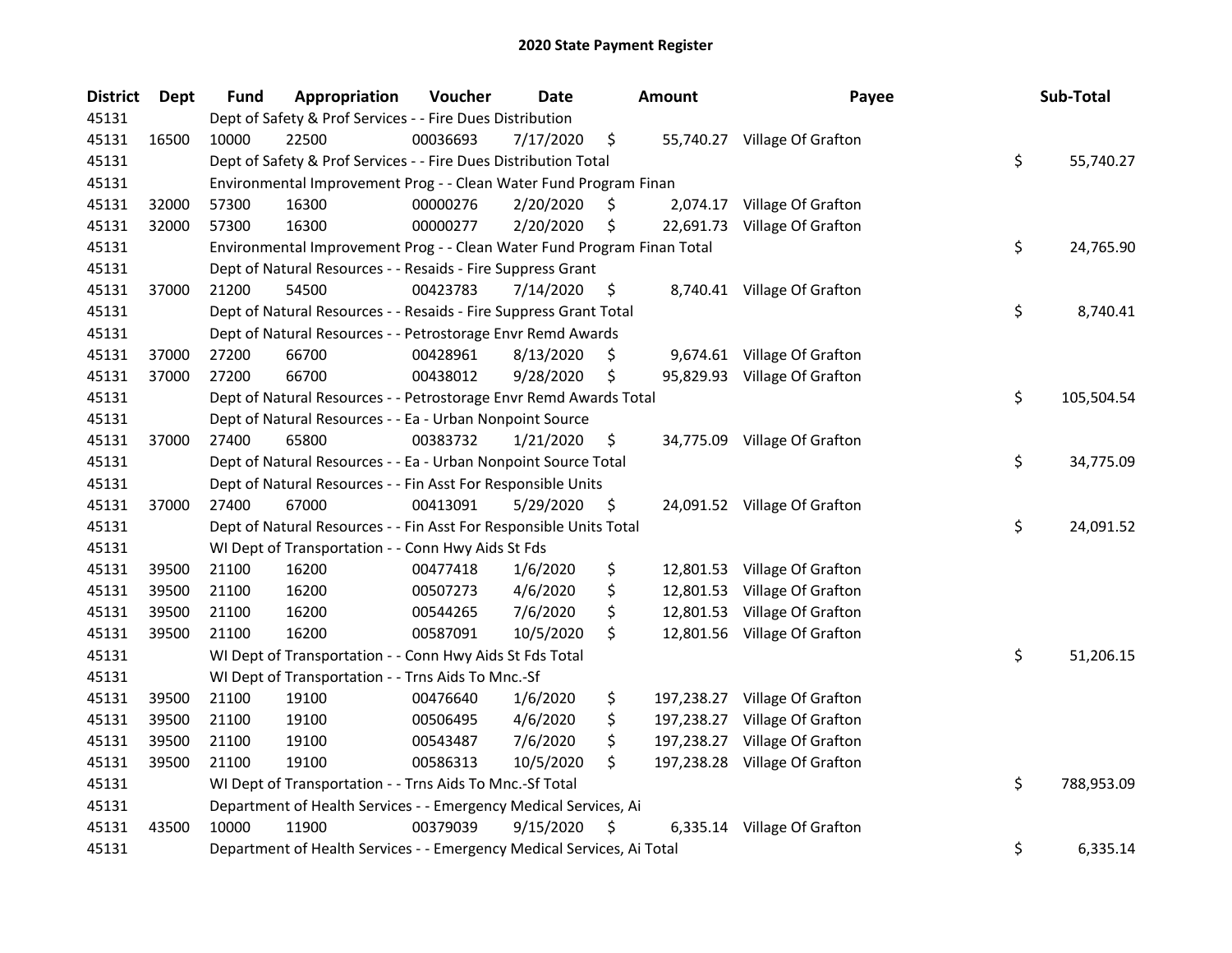| <b>District</b> | Dept  | <b>Fund</b> | Appropriation                                                                 | Voucher  | Date          |     | <b>Amount</b> | Payee                         | Sub-Total          |
|-----------------|-------|-------------|-------------------------------------------------------------------------------|----------|---------------|-----|---------------|-------------------------------|--------------------|
| 45131           |       |             | Department of Justice - - Law Enforcement Train, Local                        |          |               |     |               |                               |                    |
| 45131           | 45500 | 10000       | 23100                                                                         | 00091445 | 12/3/2020     | \$  |               | 3,360.00 Village Of Grafton   |                    |
| 45131           |       |             | Department of Justice - - Law Enforcement Train, Local Total                  |          |               |     |               |                               | \$<br>3,360.00     |
| 45131           |       |             | Department of Administration - - Federal Aid                                  |          |               |     |               |                               |                    |
| 45131           | 50500 | 10000       | 14200                                                                         | 00126709 | 8/11/2020     | \$  |               | 44,477.86 Village Of Grafton  |                    |
| 45131           | 50500 | 10000       | 14200                                                                         | 00130093 | 10/1/2020     | \$  | 63,956.02     | Village Of Grafton            |                    |
| 45131           | 50500 | 10000       | 14200                                                                         | 00132230 | 11/12/2020    | \$  | 28,423.98     | Village Of Grafton            |                    |
| 45131           | 50500 | 10000       | 14200                                                                         | 00134921 | 12/9/2020     | \$  | 57,566.14     | Village Of Grafton            |                    |
| 45131           | 50500 | 10000       | 14200                                                                         | 00136454 | 12/16/2020 \$ |     |               | 20,634.62 Village Of Grafton  |                    |
| 45131           |       |             | Department of Administration - - Federal Aid Total                            |          |               |     |               |                               | \$<br>215,058.62   |
| 45131           |       |             | Shared Revenue and Tax Relief - - Expenditure Restraint Program               |          |               |     |               |                               |                    |
| 45131           | 83500 | 10000       | 10100                                                                         | 00068623 | 7/27/2020     | \$. |               | 107,135.32 Village Of Grafton |                    |
| 45131           |       |             | Shared Revenue and Tax Relief - - Expenditure Restraint Program Total         |          |               |     |               |                               | \$<br>107,135.32   |
| 45131           |       |             | Shared Revenue and Tax Relief - - County And Municipal Aid                    |          |               |     |               |                               |                    |
| 45131           | 83500 | 10000       | 10500                                                                         | 00068623 | 7/27/2020     | S   |               | 43,531.15 Village Of Grafton  |                    |
| 45131           | 83500 | 10000       | 10500                                                                         | 00072591 | 11/16/2020    | \$  |               | 247,218.28 Village Of Grafton |                    |
| 45131           |       |             | Shared Revenue and Tax Relief - - County And Municipal Aid Total              |          |               |     |               |                               | \$<br>290,749.43   |
| 45131           |       |             | Shared Revenue and Tax Relief - - Exempt Computer Aid                         |          |               |     |               |                               |                    |
| 45131           | 83500 | 10000       | 10900                                                                         | 00065729 | 7/27/2020     | \$  | 52,232.99     | Village Of Grafton            |                    |
| 45131           | 83500 | 10000       | 10900                                                                         | 00067136 | 7/27/2020     | S   | 25,993.94     | Village Of Grafton            |                    |
| 45131           |       |             | Shared Revenue and Tax Relief - - Exempt Computer Aid Total                   |          |               |     |               |                               | \$<br>78,226.93    |
| 45131           |       |             | Shared Revenue and Tax Relief - - Utility Aid                                 |          |               |     |               |                               |                    |
| 45131           | 83500 | 10000       | 11000                                                                         | 00072591 | 11/16/2020 \$ |     |               | 24,630.88 Village Of Grafton  |                    |
| 45131           |       |             | Shared Revenue and Tax Relief - - Utility Aid Total                           |          |               |     |               |                               | \$<br>24,630.88    |
| 45131           |       |             | Shared Revenue and Tax Relief - - Personal Property Aid                       |          |               |     |               |                               |                    |
| 45131           | 83500 | 10000       | 11100                                                                         | 00061124 | 5/4/2020      | \$  |               | 31,449.69 Village Of Grafton  |                    |
| 45131           | 83500 | 10000       | 11100                                                                         | 00062578 | 5/4/2020      | \$  |               | 39,547.33 Village Of Grafton  |                    |
| 45131           |       |             | Shared Revenue and Tax Relief - - Personal Property Aid Total                 |          |               |     |               |                               | \$<br>70,997.02    |
| 45131           |       |             | Shared Revenue and Tax Relief - - State Aid; Video Service Provider Fee       |          |               |     |               |                               |                    |
| 45131           | 83500 | 10000       | 11200                                                                         | 00064351 | 7/27/2020     | \$  |               | 15,740.21 Village Of Grafton  |                    |
| 45131           |       |             | Shared Revenue and Tax Relief - - State Aid; Video Service Provider Fee Total |          |               |     |               |                               | \$<br>15,740.21    |
| 45131           |       |             | Shared Revenue and Tax Relief - - School Lvy Tx/First Dollar Cr               |          |               |     |               |                               |                    |
| 45131           | 83500 | 10000       | 30200                                                                         | 00063989 | 7/27/2020     | \$  | 290,372.97    | Village Of Grafton            |                    |
| 45131           | 83500 | 10000       | 30200                                                                         | 00067381 | 7/27/2020     | \$  | 2,422,251.39  | Village Of Grafton            |                    |
| 45131           |       |             | Shared Revenue and Tax Relief - - School Lvy Tx/First Dollar Cr Total         |          |               |     |               |                               | \$<br>2,712,624.36 |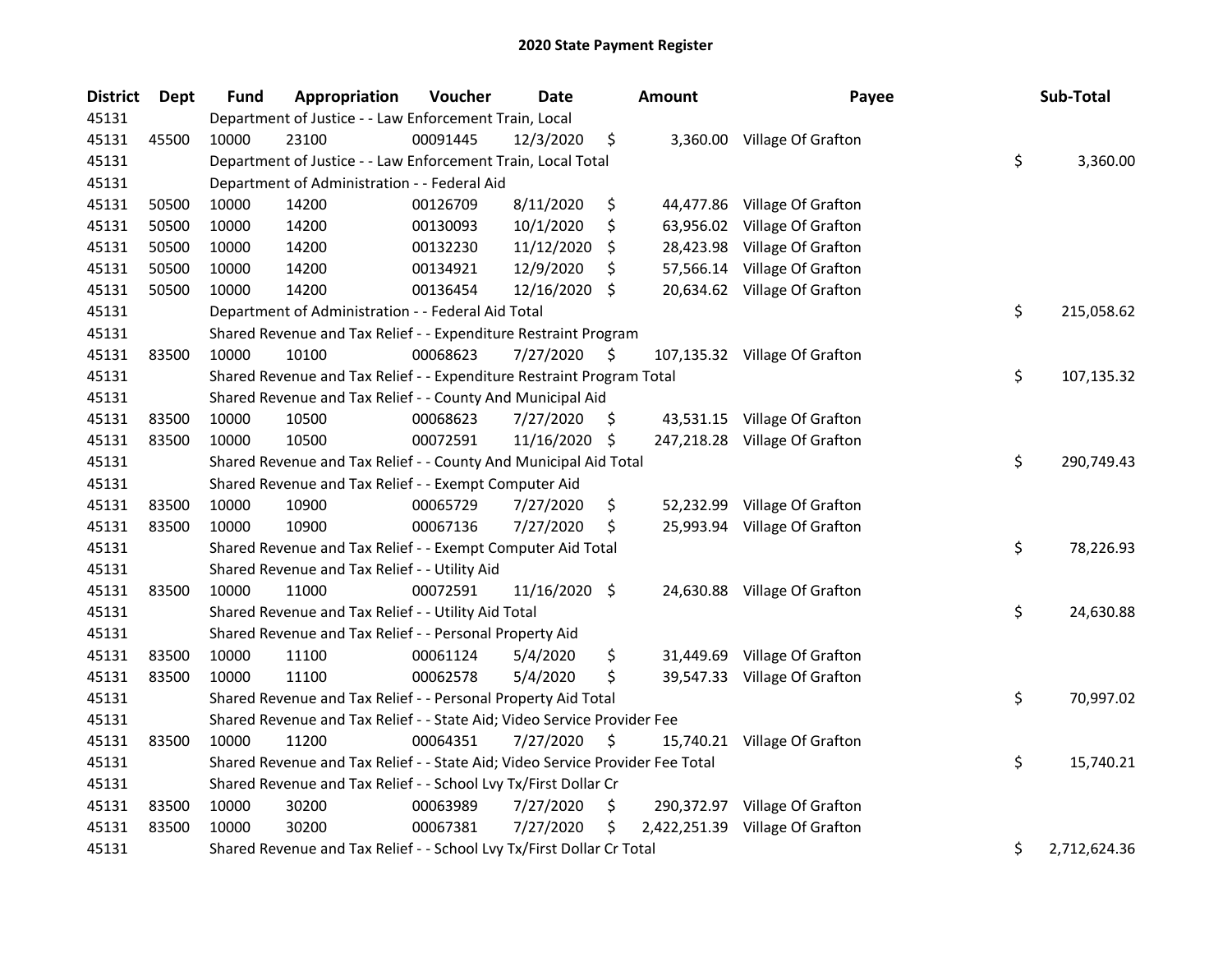| <b>District</b> | <b>Dept</b> | <b>Fund</b> | Appropriation                                                   | <b>Voucher</b> | Date      | Amount | Payee                         | Sub-Total    |
|-----------------|-------------|-------------|-----------------------------------------------------------------|----------------|-----------|--------|-------------------------------|--------------|
| 45131           |             |             | Shared Revenue and Tax Relief - - Lottery & Gaming Credit       |                |           |        |                               |              |
| 45131           | 83500       | 52100       | 36300                                                           | 00055712       | 3/23/2020 |        | 670,051.66 Village Of Grafton |              |
| 45131           |             |             | Shared Revenue and Tax Relief - - Lottery & Gaming Credit Total |                |           |        |                               | 670,051.66   |
| 45131 Total     |             |             |                                                                 |                |           |        |                               | 5,288,686.54 |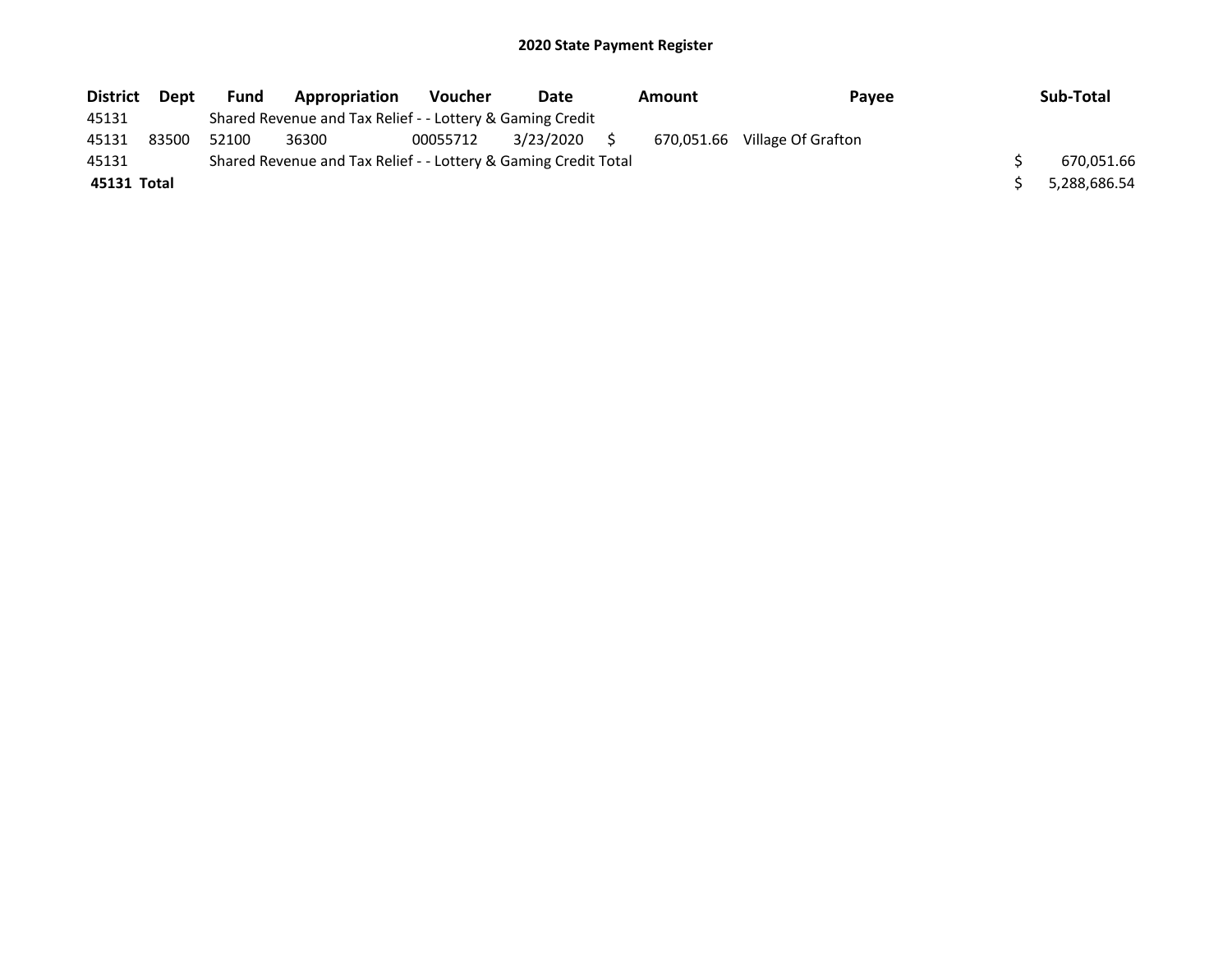| <b>District</b> | Dept  | <b>Fund</b> | Appropriation                                                       | <b>Voucher</b> | Date      |    | <b>Amount</b> | Payee             |    | Sub-Total |
|-----------------|-------|-------------|---------------------------------------------------------------------|----------------|-----------|----|---------------|-------------------|----|-----------|
| 45161           |       |             | Dept of Natural Resources - - Resaids - Cnty Forst, CI & Mfl        |                |           |    |               |                   |    |           |
| 45161           | 37000 | 21200       | 57100                                                               | 00417521       | 6/18/2020 | S  | 2.60          | Vilage of Newburg |    |           |
| 45161           |       |             | Dept of Natural Resources - - Resaids - Cnty Forst, Cl & Mfl Total  |                |           |    |               |                   | \$ | 2.60      |
| 45161           |       |             | WI Dept of Transportation - - Hwy Sfty Loc Aid Ffd                  |                |           |    |               |                   |    |           |
| 45161           | 39500 | 21100       | 18500                                                               | 00500081       | 3/6/2020  | \$ | 4,000.00      | Vilage of Newburg |    |           |
| 45161           |       |             | WI Dept of Transportation - - Hwy Sfty Loc Aid Ffd Total            |                |           |    |               |                   | \$ | 4,000.00  |
| 45161           |       |             | Department of Military Affairs - - Major Disaster Assist; Pif       |                |           |    |               |                   |    |           |
| 45161           | 46500 | 27200       | 36500                                                               | 00076401       | 4/13/2020 | S  | 5,878.80      | Vilage of Newburg |    |           |
| 45161           |       |             | Department of Military Affairs - - Major Disaster Assist; Pif Total |                |           |    |               |                   | \$ | 5,878.80  |
| 45161           |       |             | Shared Revenue and Tax Relief - - Exempt Computer Aid               |                |           |    |               |                   |    |           |
| 45161           | 83500 | 10000       | 10900                                                               | 00065730       | 7/27/2020 | Ŝ. | 3.11          | Vilage of Newburg |    |           |
| 45161           |       |             | Shared Revenue and Tax Relief - - Exempt Computer Aid Total         |                |           |    |               |                   | \$ | 3.11      |
| 45161           |       |             | Shared Revenue and Tax Relief - - Personal Property Aid             |                |           |    |               |                   |    |           |
| 45161           | 83500 | 10000       | 11100                                                               | 00061125       | 5/4/2020  | \$ | 365.20        | Vilage of Newburg |    |           |
| 45161           |       |             | Shared Revenue and Tax Relief - - Personal Property Aid Total       |                |           |    |               |                   | \$ | 365.20    |
| 45161 Total     |       |             |                                                                     |                |           |    |               |                   | Ś. | 10.249.71 |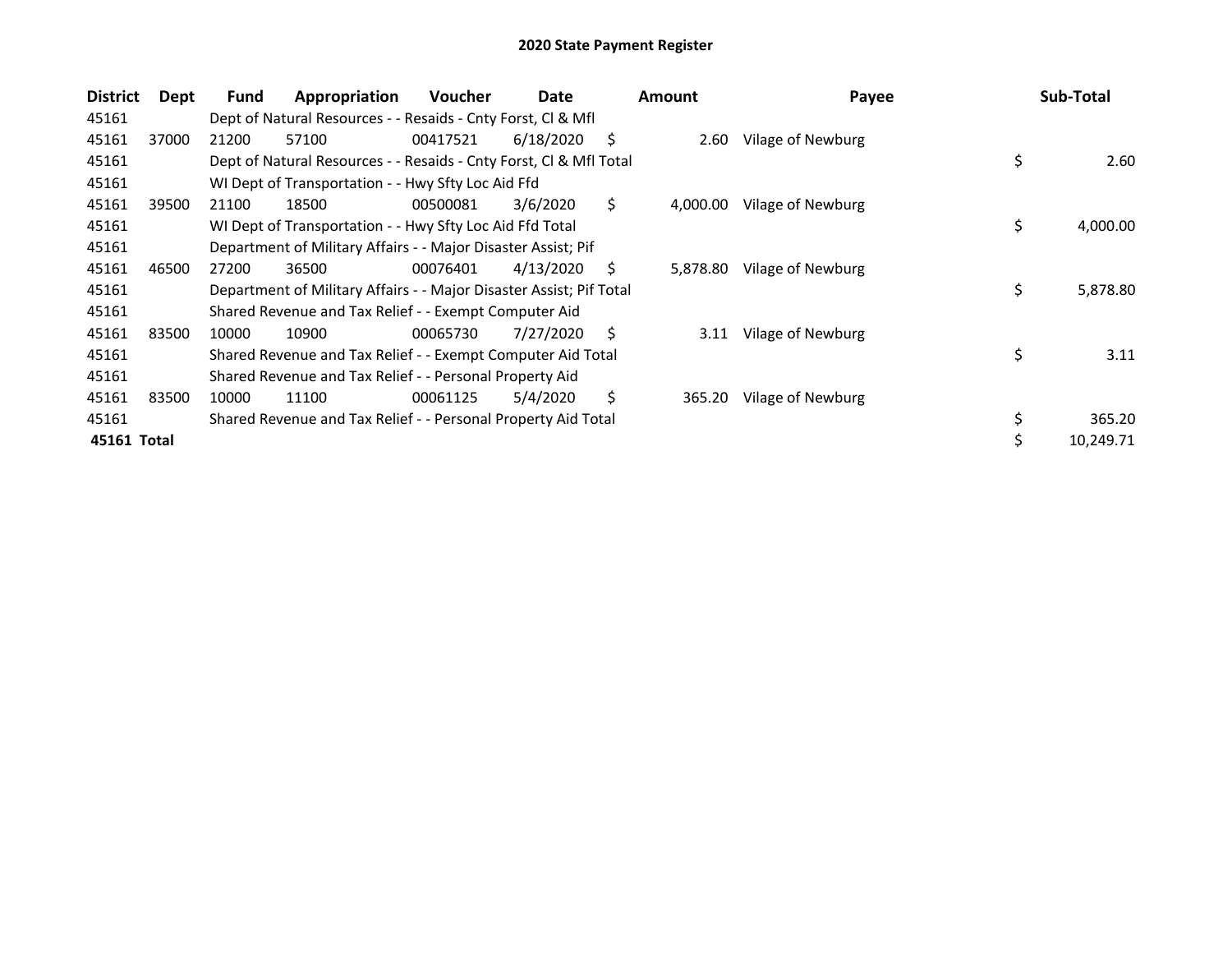| <b>District</b> | Dept  | <b>Fund</b> | Appropriation                                                      | Voucher  | <b>Date</b> | <b>Amount</b>  | Payee                           | Sub-Total       |
|-----------------|-------|-------------|--------------------------------------------------------------------|----------|-------------|----------------|---------------------------------|-----------------|
| 45181           |       |             | Dept of Safety & Prof Services - - Fire Dues Distribution          |          |             |                |                                 |                 |
| 45181           | 16500 | 10000       | 22500                                                              | 00036694 | 7/20/2020   | \$             | 18,227.36 Saukville, Village of |                 |
| 45181           |       |             | Dept of Safety & Prof Services - - Fire Dues Distribution Total    |          |             |                |                                 | \$<br>18,227.36 |
| 45181           |       |             | Dept of Natural Resources - - Resaids - Cnty Forst, Cl & Mfl       |          |             |                |                                 |                 |
| 45181           | 37000 | 21200       | 57100                                                              | 00417522 | 6/18/2020   | \$<br>4.60     | Saukville, Village of           |                 |
| 45181           |       |             | Dept of Natural Resources - - Resaids - Cnty Forst, Cl & Mfl Total |          |             |                |                                 | \$<br>4.60      |
| 45181           |       |             | Dept of Natural Resources - - Fin Asst For Responsible Units       |          |             |                |                                 |                 |
| 45181           | 37000 | 27400       | 67000                                                              | 00413002 | 5/29/2020   | \$<br>2,523.40 | Saukville, Village of           |                 |
| 45181           |       |             | Dept of Natural Resources - - Fin Asst For Responsible Units Total |          |             |                |                                 | \$<br>2,523.40  |
| 45181           |       |             | WI Dept of Transportation - - Rpd Slvg Veh Exm Sf                  |          |             |                |                                 |                 |
| 45181           | 39500 | 10000       | 52300                                                              | 00478900 | 1/6/2020    | \$<br>3,000.00 | Saukville, Village of           |                 |
| 45181           | 39500 | 10000       | 52300                                                              | 00481158 | 1/13/2020   | \$<br>1,440.00 | Saukville, Village of           |                 |
| 45181           | 39500 | 10000       | 52300                                                              | 00483654 | 1/21/2020   | \$<br>1,020.00 | Saukville, Village of           |                 |
| 45181           | 39500 | 10000       | 52300                                                              | 00485616 | 1/27/2020   | \$<br>1,140.00 | Saukville, Village of           |                 |
| 45181           | 39500 | 10000       | 52300                                                              | 00488429 | 2/3/2020    | \$<br>1,500.00 | Saukville, Village of           |                 |
| 45181           | 39500 | 10000       | 52300                                                              | 00491062 | 2/10/2020   | \$<br>1,200.00 | Saukville, Village of           |                 |
| 45181           | 39500 | 10000       | 52300                                                              | 00493874 | 2/18/2020   | \$<br>1,260.00 | Saukville, Village of           |                 |
| 45181           | 39500 | 10000       | 52300                                                              | 00496262 | 2/24/2020   | \$<br>1,500.00 | Saukville, Village of           |                 |
| 45181           | 39500 | 10000       | 52300                                                              | 00498653 | 3/4/2020    | \$<br>1,980.00 | Saukville, Village of           |                 |
| 45181           | 39500 | 10000       | 52300                                                              | 00500930 | 3/10/2020   | \$<br>1,260.00 | Saukville, Village of           |                 |
| 45181           | 39500 | 10000       | 52300                                                              | 00503215 | 3/16/2020   | \$<br>1,500.00 | Saukville, Village of           |                 |
| 45181           | 39500 | 10000       | 52300                                                              | 00505346 | 3/23/2020   | \$<br>2,400.00 | Saukville, Village of           |                 |
| 45181           | 39500 | 10000       | 52300                                                              | 00509568 | 3/31/2020   | \$<br>480.00   | Saukville, Village of           |                 |
| 45181           | 39500 | 10000       | 52300                                                              | 00512173 | 4/7/2020    | \$<br>480.00   | Saukville, Village of           |                 |
| 45181           | 39500 | 10000       | 52300                                                              | 00514618 | 4/13/2020   | \$<br>120.00   | Saukville, Village of           |                 |
| 45181           | 39500 | 10000       | 52300                                                              | 00517154 | 4/20/2020   | \$<br>60.00    | Saukville, Village of           |                 |
| 45181           | 39500 | 10000       | 52300                                                              | 00522478 | 5/5/2020    | \$<br>180.00   | Saukville, Village of           |                 |
| 45181           | 39500 | 10000       | 52300                                                              | 00527902 | 5/18/2020   | \$<br>1,020.00 | Saukville, Village of           |                 |
| 45181           | 39500 | 10000       | 52300                                                              | 00530335 | 5/29/2020   | \$<br>1,740.00 | Saukville, Village of           |                 |
| 45181           | 39500 | 10000       | 52300                                                              | 00532340 | 6/3/2020    | \$<br>300.00   | Saukville, Village of           |                 |
| 45181           | 39500 | 10000       | 52300                                                              | 00534805 | 6/10/2020   | \$<br>1,860.00 | Saukville, Village of           |                 |
| 45181           | 39500 | 10000       | 52300                                                              | 00537374 | 6/15/2020   | \$<br>1,140.00 | Saukville, Village of           |                 |
| 45181           | 39500 | 10000       | 52300                                                              | 00540714 | 6/25/2020   | \$<br>1,260.00 | Saukville, Village of           |                 |
| 45181           | 39500 | 10000       | 52300                                                              | 00545261 | 6/29/2020   | \$<br>1,020.00 | Saukville, Village of           |                 |
| 45181           | 39500 | 10000       | 52300                                                              | 00548514 | 7/6/2020    | \$<br>1,380.00 | Saukville, Village of           |                 |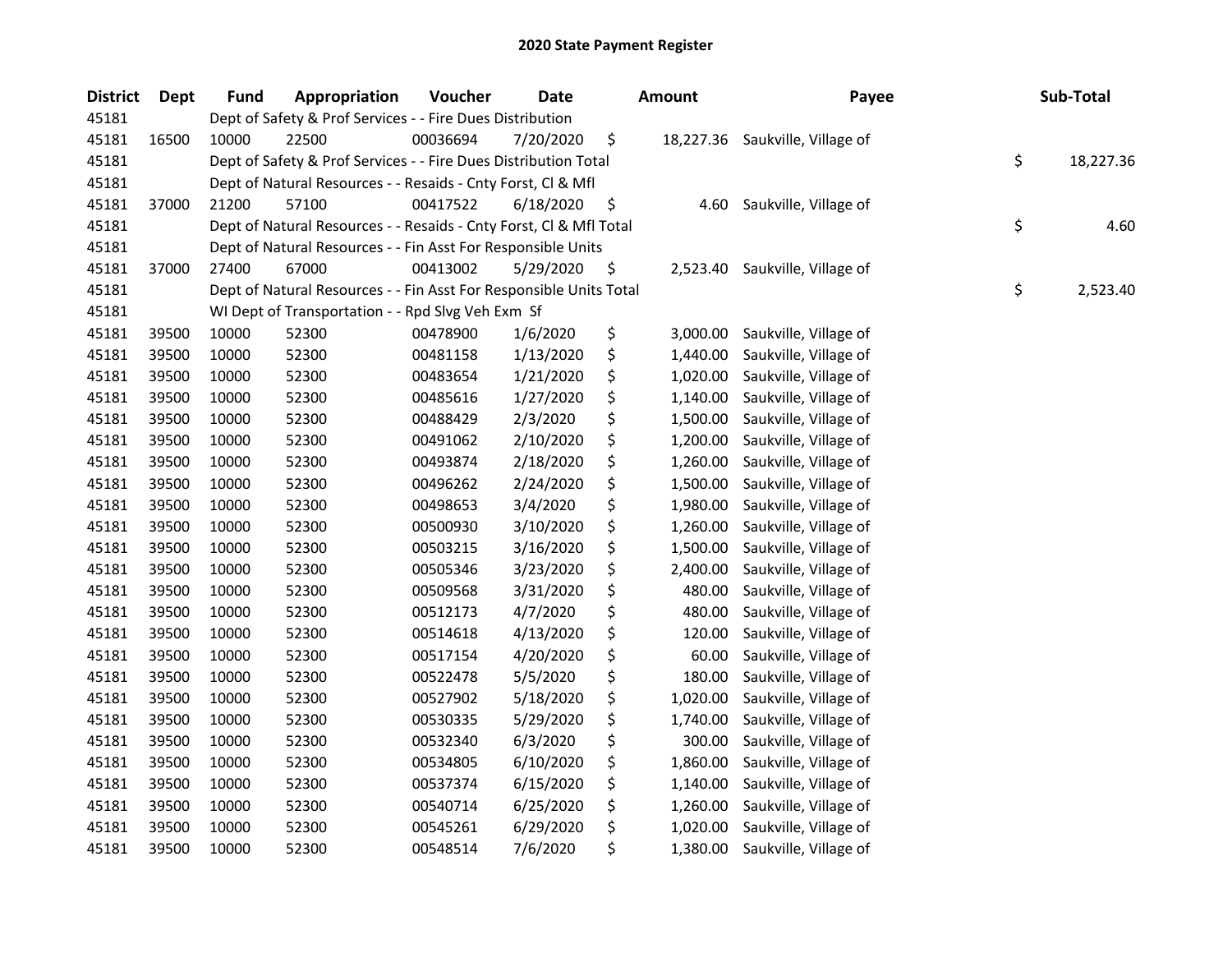| <b>District</b> | <b>Dept</b> | <b>Fund</b> | <b>Appropriation</b>                                                            | Voucher   | Date          | <b>Amount</b>   | Payee                 | Sub-Total        |
|-----------------|-------------|-------------|---------------------------------------------------------------------------------|-----------|---------------|-----------------|-----------------------|------------------|
| 45181           | 39500       | 10000       | 52300                                                                           | 00551413  | 7/13/2020     | \$<br>1,380.00  | Saukville, Village of |                  |
| 45181           | 39500       | 10000       | 52300                                                                           | 00553788  | 7/21/2020     | \$<br>1,920.00  | Saukville, Village of |                  |
| 45181           | 39500       | 10000       | 52300                                                                           | 00556410  | 7/28/2020     | \$<br>1,020.00  | Saukville, Village of |                  |
| 45181           | 39500       | 10000       | 52300                                                                           | 00560403  | 8/3/2020      | \$<br>1,800.00  | Saukville, Village of |                  |
| 45181           | 39500       | 10000       | 52300                                                                           | 00564751  | 8/11/2020     | \$<br>1,500.00  | Saukville, Village of |                  |
| 45181           | 39500       | 10000       | 52300                                                                           | 00568205  | 8/17/2020     | \$<br>420.00    | Saukville, Village of |                  |
| 45181           | 39500       | 10000       | 52300                                                                           | 00573125  | 8/25/2020     | \$<br>300.00    | Saukville, Village of |                  |
| 45181           | 39500       | 10000       | 52300                                                                           | 00576306  | 8/31/2020     | \$<br>2,280.00  | Saukville, Village of |                  |
| 45181           | 39500       | 10000       | 52300                                                                           | 00579676  | 9/9/2020      | \$<br>1,140.00  | Saukville, Village of |                  |
| 45181           | 39500       | 10000       | 52300                                                                           | 00582598  | 9/16/2020     | \$<br>420.00    | Saukville, Village of |                  |
| 45181           | 39500       | 10000       | 52300                                                                           | 00588098  | 9/24/2020     | \$<br>1,560.00  | Saukville, Village of |                  |
| 45181           | 39500       | 10000       | 52300                                                                           | 00591825  | 9/29/2020     | \$<br>1,260.00  | Saukville, Village of |                  |
| 45181           | 39500       | 10000       | 52300                                                                           | 00594925  | 10/5/2020     | \$<br>1,500.00  | Saukville, Village of |                  |
| 45181           | 39500       | 10000       | 52300                                                                           | 00598437  | 10/13/2020    | \$<br>1,980.00  | Saukville, Village of |                  |
| 45181           | 39500       | 10000       | 52300                                                                           | 00602476  | 10/19/2020    | \$<br>1,140.00  | Saukville, Village of |                  |
| 45181           | 39500       | 10000       | 52300                                                                           | 00606165  | 10/27/2020    | \$<br>1,440.00  | Saukville, Village of |                  |
| 45181           | 39500       | 10000       | 52300                                                                           | 00609710  | 11/3/2020     | \$<br>720.00    | Saukville, Village of |                  |
| 45181           | 39500       | 10000       | 52300                                                                           | 00613271  | 11/10/2020    | \$<br>2,760.00  | Saukville, Village of |                  |
| 45181           | 39500       | 10000       | 52300                                                                           | 00616452  | 11/17/2020    | \$<br>1,380.00  | Saukville, Village of |                  |
| 45181           | 39500       | 10000       | 52300                                                                           | 00619660  | 11/25/2020    | \$<br>1,620.00  | Saukville, Village of |                  |
| 45181           | 39500       | 10000       | 52300                                                                           | 00621725  | 12/4/2020     | \$<br>1,620.00  | Saukville, Village of |                  |
| 45181           | 39500       | 10000       | 52300                                                                           | 00624304  | 12/9/2020     | \$<br>1,860.00  | Saukville, Village of |                  |
| 45181           | 39500       | 10000       | 52300                                                                           | 00627225  | 12/15/2020    | \$<br>1,740.00  | Saukville, Village of |                  |
| 45181           | 39500       | 10000       | 52300                                                                           | 00630489  | 12/23/2020    | \$<br>2,160.00  | Saukville, Village of |                  |
| 45181           |             |             | WI Dept of Transportation - - Rpd Slvg Veh Exm Sf Total                         |           |               |                 |                       | \$<br>65,160.00  |
| 45181           |             |             | WI Dept of Transportation - - Trns Aids To Mnc.-Sf                              |           |               |                 |                       |                  |
| 45181           | 39500       | 21100       | 19100                                                                           | 00476641  | 1/6/2020      | \$<br>85,161.05 | Saukville, Village of |                  |
| 45181           | 39500       | 21100       | 19100                                                                           | 00506496  | 4/6/2020      | \$<br>85,161.05 | Saukville, Village of |                  |
| 45181           | 39500       | 21100       | 19100                                                                           | 00543488  | 7/6/2020      | \$<br>85,161.05 | Saukville, Village of |                  |
| 45181           | 39500       | 21100       | 19100                                                                           | 00586314  | 10/5/2020     | \$<br>85,161.05 | Saukville, Village of |                  |
| 45181           |             |             | WI Dept of Transportation - - Trns Aids To Mnc.-Sf Total                        |           |               |                 |                       | \$<br>340,644.20 |
| 45181           |             |             | Department of Health Services - - Prepaid Medical Transport Reimbursement       |           |               |                 |                       |                  |
| 45181           | 43500       | 10000       | 16300                                                                           | AMBULANCE | 11/16/2020 \$ | 2,463.50        | Saukville, Village of |                  |
| 45181           |             |             | Department of Health Services - - Prepaid Medical Transport Reimbursement Total |           |               |                 |                       | \$<br>2,463.50   |
| 45181           |             |             | Department of Justice - - Law Enforcement Train, Local                          |           |               |                 |                       |                  |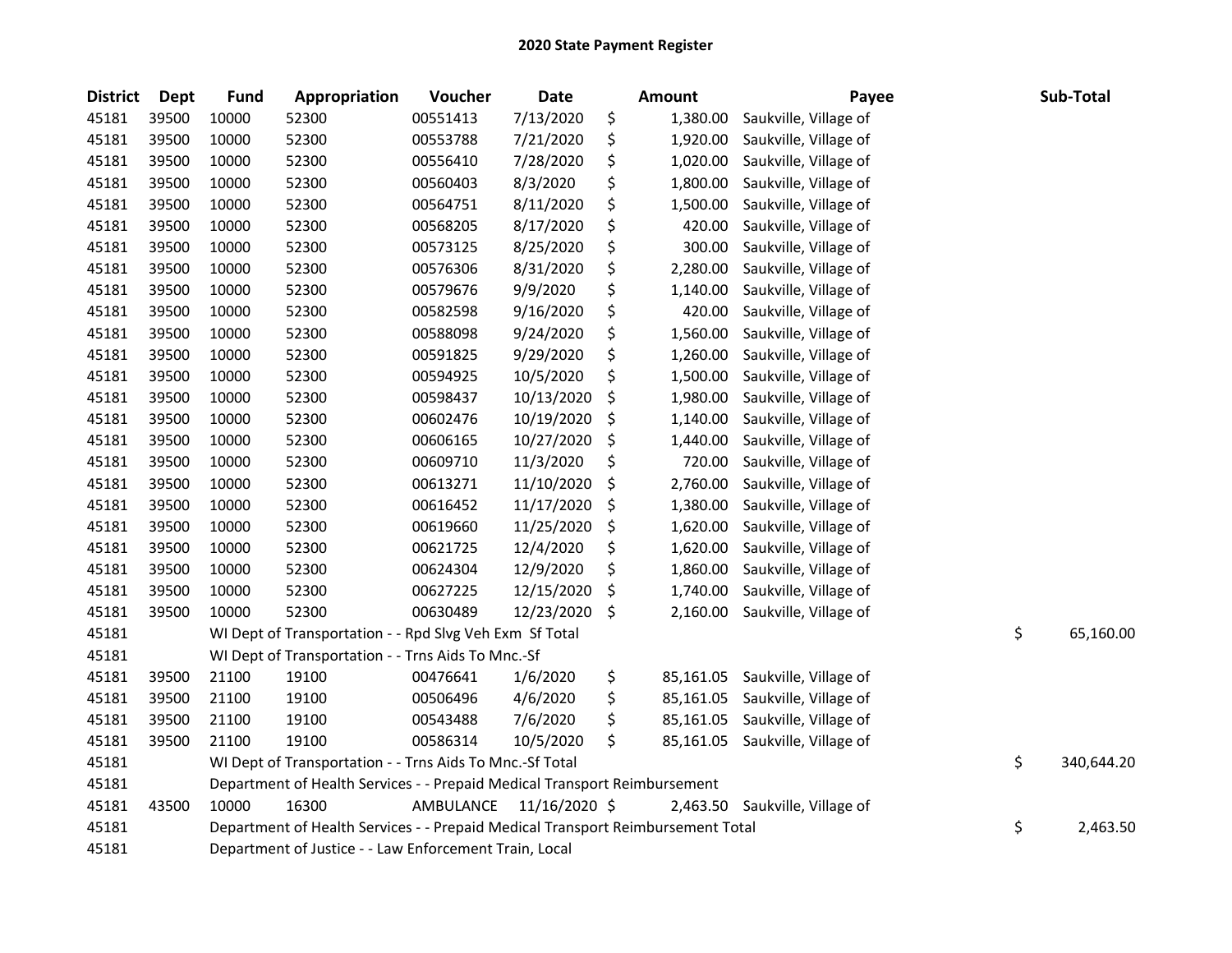| <b>District</b> | <b>Dept</b> | <b>Fund</b> | Appropriation                                                                 | Voucher  | Date          |                    | <b>Amount</b> | Payee                            | Sub-Total          |
|-----------------|-------------|-------------|-------------------------------------------------------------------------------|----------|---------------|--------------------|---------------|----------------------------------|--------------------|
| 45181           | 45500       | 10000       | 23100                                                                         | 00092029 | 12/11/2020 \$ |                    | 1,760.00      | Saukville, Village of            |                    |
| 45181           |             |             | Department of Justice - - Law Enforcement Train, Local Total                  |          |               |                    |               |                                  | \$<br>1,760.00     |
| 45181           |             |             | Department of Administration - - Federal Aid                                  |          |               |                    |               |                                  |                    |
| 45181           | 50500       | 10000       | 14200                                                                         | 00126710 | 8/12/2020     | \$                 | 8,846.09      | Saukville, Village of            |                    |
| 45181           | 50500       | 10000       | 14200                                                                         | 00130094 | 10/2/2020     | \$                 | 19,027.76     | Saukville, Village of            |                    |
| 45181           | 50500       | 10000       | 14200                                                                         | 00132231 | 11/13/2020    | -S                 |               | 31,601.88 Saukville, Village of  |                    |
| 45181           | 50500       | 10000       | 14200                                                                         | 00134922 | 12/10/2020    | \$.                | 12,236.27     | Saukville, Village of            |                    |
| 45181           | 50500       | 10000       | 14200                                                                         | 00136455 | 12/17/2020    | \$                 |               | 7,610.94 Saukville, Village of   |                    |
| 45181           |             |             | Department of Administration - - Federal Aid Total                            |          |               |                    |               |                                  | \$<br>79,322.94    |
| 45181           |             |             | Elections Commission - - 2018 Hava Election Security                          |          |               |                    |               |                                  |                    |
| 45181           | 51000       | 22000       | 18200                                                                         | 00003840 | 7/13/2020     | \$                 | 2,920.30      | Saukville, Village of            |                    |
| 45181           |             |             | Elections Commission - - 2018 Hava Election Security Total                    |          |               |                    |               |                                  | \$<br>2,920.30     |
| 45181           |             |             | Shared Revenue and Tax Relief - - Expenditure Restraint Program               |          |               |                    |               |                                  |                    |
| 45181           | 83500       | 10000       | 10100                                                                         | 00068624 | 7/27/2020     | \$                 |               | 52,382.73 Saukville, Village of  |                    |
| 45181           |             |             | Shared Revenue and Tax Relief - - Expenditure Restraint Program Total         |          |               |                    |               |                                  | \$<br>52,382.73    |
| 45181           |             |             | Shared Revenue and Tax Relief - - County And Municipal Aid                    |          |               |                    |               |                                  |                    |
| 45181           | 83500       | 10000       | 10500                                                                         | 00068624 | 7/27/2020     | \$.                |               | 49,220.24 Saukville, Village of  |                    |
| 45181           | 83500       | 10000       | 10500                                                                         | 00072592 | 11/16/2020 \$ |                    |               | 276,451.19 Saukville, Village of |                    |
| 45181           |             |             | Shared Revenue and Tax Relief - - County And Municipal Aid Total              |          |               |                    |               |                                  | \$<br>325,671.43   |
| 45181           |             |             | Shared Revenue and Tax Relief - - Exempt Computer Aid                         |          |               |                    |               |                                  |                    |
| 45181           | 83500       | 10000       | 10900                                                                         | 00065731 | 7/27/2020     | \$                 |               | 26,427.24 Saukville, Village of  |                    |
| 45181           | 83500       | 10000       | 10900                                                                         | 00067137 | 7/27/2020     | \$                 |               | 382.86 Saukville, Village of     |                    |
| 45181           |             |             | Shared Revenue and Tax Relief - - Exempt Computer Aid Total                   |          |               |                    |               |                                  | \$<br>26,810.10    |
| 45181           |             |             | Shared Revenue and Tax Relief - - Utility Aid                                 |          |               |                    |               |                                  |                    |
| 45181           | 83500       | 10000       | 11000                                                                         | 00068624 | 7/27/2020     | \$                 | 13,621.57     | Saukville, Village of            |                    |
| 45181           | 83500       | 10000       | 11000                                                                         | 00072592 | 11/16/2020    | $\ddot{\varsigma}$ |               | 79,778.63 Saukville, Village of  |                    |
| 45181           |             |             | Shared Revenue and Tax Relief - - Utility Aid Total                           |          |               |                    |               |                                  | \$<br>93,400.20    |
| 45181           |             |             | Shared Revenue and Tax Relief - - Personal Property Aid                       |          |               |                    |               |                                  |                    |
| 45181           | 83500       | 10000       | 11100                                                                         | 00061126 | 5/4/2020      | \$                 |               | 17,173.31 Saukville, Village of  |                    |
| 45181           | 83500       | 10000       | 11100                                                                         | 00062579 | 5/4/2020      | \$                 |               | 4,701.33 Saukville, Village of   |                    |
| 45181           |             |             | Shared Revenue and Tax Relief - - Personal Property Aid Total                 |          |               |                    |               |                                  | \$<br>21,874.64    |
| 45181           |             |             | Shared Revenue and Tax Relief - - State Aid; Video Service Provider Fee       |          |               |                    |               |                                  |                    |
| 45181           | 83500       | 10000       | 11200                                                                         | 00064352 | 7/27/2020     | \$                 | 4,976.83      | Saukville, Village of            |                    |
| 45181           |             |             | Shared Revenue and Tax Relief - - State Aid; Video Service Provider Fee Total |          |               |                    |               |                                  | \$<br>4,976.83     |
| 45181 Total     |             |             |                                                                               |          |               |                    |               |                                  | \$<br>1,038,142.23 |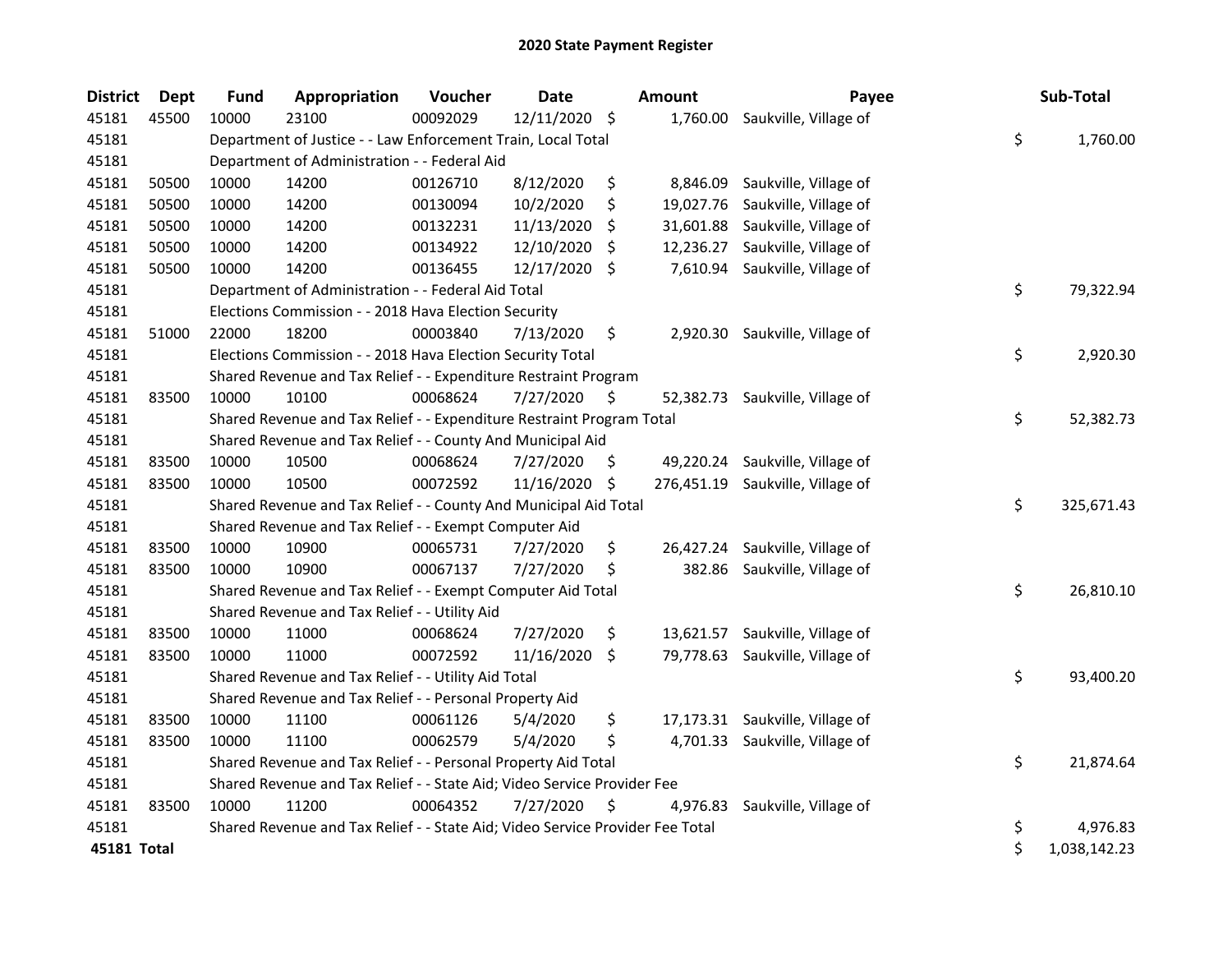| <b>District</b> | <b>Dept</b> | <b>Fund</b> | Appropriation                                                                   | Voucher   | <b>Date</b>     |      | <b>Amount</b> | Payee                            | Sub-Total        |
|-----------------|-------------|-------------|---------------------------------------------------------------------------------|-----------|-----------------|------|---------------|----------------------------------|------------------|
| 45186           |             |             | Dept of Safety & Prof Services - - General Program Operations                   |           |                 |      |               |                                  |                  |
| 45186           | 16500       | 10000       | 12100                                                                           | 00034361  | 2/20/2020       | - \$ |               | 30.75 Village Of Thiensville     |                  |
| 45186           |             |             | Dept of Safety & Prof Services - - General Program Operations Total             |           |                 |      |               |                                  | \$<br>30.75      |
| 45186           |             |             | Dept of Safety & Prof Services - - Fire Dues Distribution                       |           |                 |      |               |                                  |                  |
| 45186           | 16500       | 10000       | 22500                                                                           | 00036695  | 7/20/2020       | \$   |               | 15,292.60 Village Of Thiensville |                  |
| 45186           |             |             | Dept of Safety & Prof Services - - Fire Dues Distribution Total                 |           |                 |      |               |                                  | \$<br>15,292.60  |
| 45186           |             |             | Dept of Natural Resources - - Fin Asst For Responsible Units                    |           |                 |      |               |                                  |                  |
| 45186           | 37000       | 27400       | 67000                                                                           | 00412528  | 5/29/2020       | \$   |               | 9,501.76 Village Of Thiensville  |                  |
| 45186           |             |             | Dept of Natural Resources - - Fin Asst For Responsible Units Total              |           |                 |      |               |                                  | \$<br>9,501.76   |
| 45186           |             |             | WI Dept of Transportation - - Trns Aids To Mnc.-Sf                              |           |                 |      |               |                                  |                  |
| 45186           | 39500       | 21100       | 19100                                                                           | 00476642  | 1/6/2020        | \$   |               | 57,795.05 Village Of Thiensville |                  |
| 45186           | 39500       | 21100       | 19100                                                                           | 00506497  | 4/6/2020        | \$   |               | 57,795.05 Village Of Thiensville |                  |
| 45186           | 39500       | 21100       | 19100                                                                           | 00543489  | 7/6/2020        | \$   |               | 57,795.05 Village Of Thiensville |                  |
| 45186           | 39500       | 21100       | 19100                                                                           | 00586315  | 10/5/2020       | \$   |               | 57,795.07 Village Of Thiensville |                  |
| 45186           |             |             | WI Dept of Transportation - - Trns Aids To Mnc.-Sf Total                        |           |                 |      |               |                                  | \$<br>231,180.22 |
| 45186           |             |             | Department of Health Services - - Emergency Medical Services, Ai                |           |                 |      |               |                                  |                  |
| 45186           | 43500       | 10000       | 11900                                                                           | 00379145  | 9/17/2020       | \$   |               | 5,488.44 Village Of Thiensville  |                  |
| 45186           |             |             | Department of Health Services - - Emergency Medical Services, Ai Total          |           |                 |      |               |                                  | \$<br>5,488.44   |
| 45186           |             |             | Department of Health Services - - Prepaid Medical Transport Reimbursement       |           |                 |      |               |                                  |                  |
| 45186           | 43500       | 10000       | 16300                                                                           | AMBULANCE | 11/16/2020 \$   |      |               | 3,695.25 Village Of Thiensville  |                  |
| 45186           |             |             | Department of Health Services - - Prepaid Medical Transport Reimbursement Total |           |                 |      |               |                                  | \$<br>3,695.25   |
| 45186           |             |             | Department of Justice - - Law Enforcement Train, Local                          |           |                 |      |               |                                  |                  |
| 45186           | 45500       | 10000       | 23100                                                                           | 00092046  | $12/11/2020$ \$ |      |               | 1,120.00 Village Of Thiensville  |                  |
| 45186           |             |             | Department of Justice - - Law Enforcement Train, Local Total                    |           |                 |      |               |                                  | \$<br>1,120.00   |
| 45186           |             |             | Department of Administration - - Federal Aid                                    |           |                 |      |               |                                  |                  |
| 45186           | 50500       | 10000       | 14200                                                                           | 00134923  | 12/10/2020      | -\$  |               | 51,666.00 Village Of Thiensville |                  |
| 45186           | 50500       | 10000       | 14200                                                                           | 00136456  | 12/17/2020 \$   |      |               | 5,483.42 Village Of Thiensville  |                  |
| 45186           |             |             | Department of Administration - - Federal Aid Total                              |           |                 |      |               |                                  | \$<br>57,149.42  |
| 45186           |             |             | Elections Commission - - 2018 Hava Election Security                            |           |                 |      |               |                                  |                  |
| 45186           | 51000       | 22000       | 18200                                                                           | 00004145  | 8/10/2020       | \$   |               | 2,684.90 Village Of Thiensville  |                  |
| 45186           |             |             | Elections Commission - - 2018 Hava Election Security Total                      |           |                 |      |               |                                  | \$<br>2,684.90   |
| 45186           |             |             | Shared Revenue and Tax Relief - - County And Municipal Aid                      |           |                 |      |               |                                  |                  |
| 45186           | 83500       | 10000       | 10500                                                                           | 00068625  | 7/27/2020       | \$.  |               | 6,687.55 Village Of Thiensville  |                  |
| 45186           | 83500       | 10000       | 10500                                                                           | 00072593  | 11/16/2020      | -\$  |               | 34,200.85 Village Of Thiensville |                  |
| 45186           |             |             | Shared Revenue and Tax Relief - - County And Municipal Aid Total                |           |                 |      |               |                                  | \$<br>40,888.40  |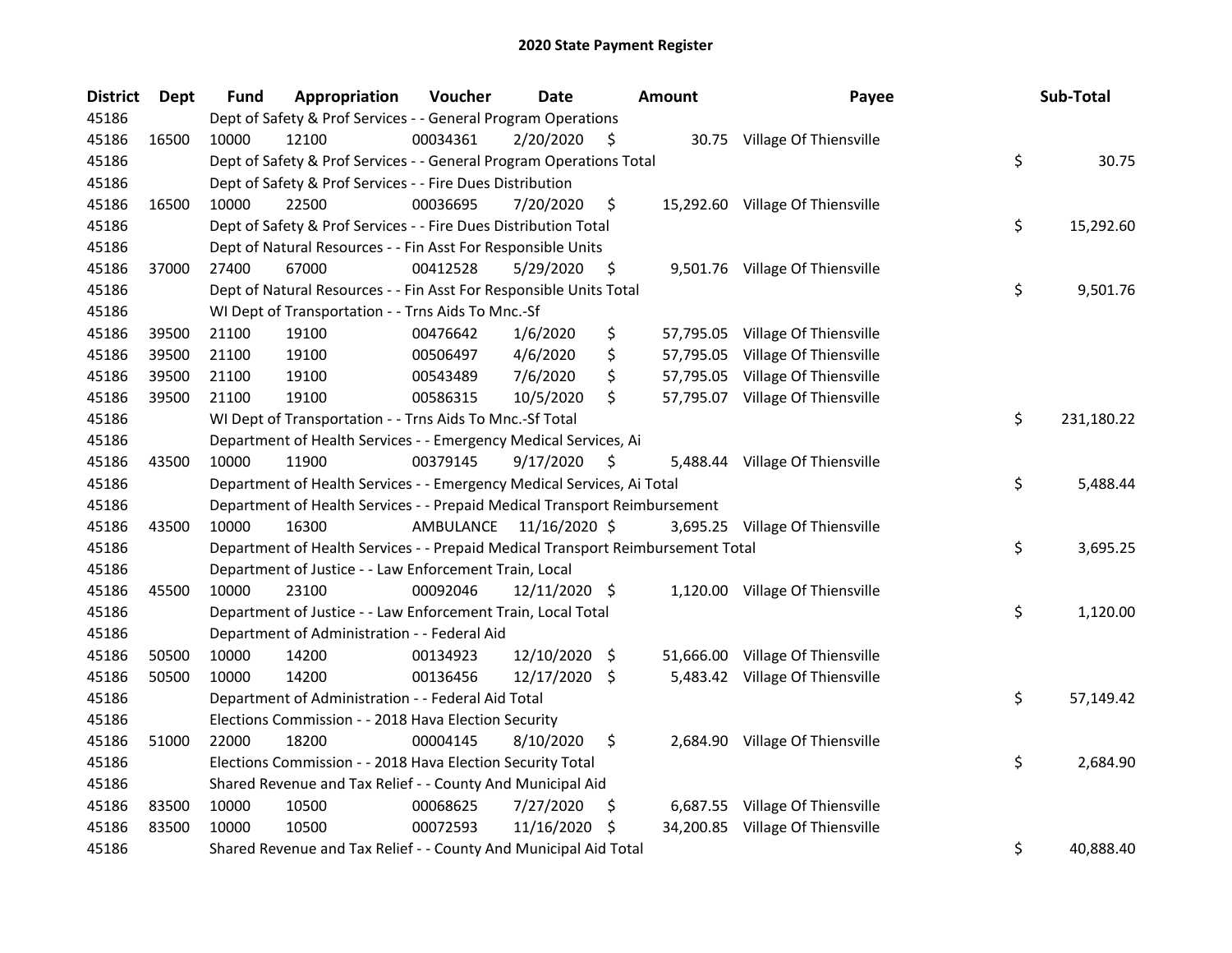| <b>District</b> | Dept  | <b>Fund</b> | Appropriation                                                                 | <b>Voucher</b> | Date      |   | <b>Amount</b> | Payee                  | Sub-Total  |
|-----------------|-------|-------------|-------------------------------------------------------------------------------|----------------|-----------|---|---------------|------------------------|------------|
| 45186           |       |             | Shared Revenue and Tax Relief - - Exempt Computer Aid                         |                |           |   |               |                        |            |
| 45186           | 83500 | 10000       | 10900                                                                         | 00065732       | 7/27/2020 |   | 4.178.66      | Village Of Thiensville |            |
| 45186           |       |             | Shared Revenue and Tax Relief - - Exempt Computer Aid Total                   |                |           |   |               |                        | 4,178.66   |
| 45186           |       |             | Shared Revenue and Tax Relief - - Personal Property Aid                       |                |           |   |               |                        |            |
| 45186           | 83500 | 10000       | 11100                                                                         | 00061127       | 5/4/2020  |   | 2,397.52      | Village Of Thiensville |            |
| 45186           |       |             | Shared Revenue and Tax Relief - - Personal Property Aid Total                 |                |           |   |               |                        | 2,397.52   |
| 45186           |       |             | Shared Revenue and Tax Relief - - State Aid; Video Service Provider Fee       |                |           |   |               |                        |            |
| 45186           | 83500 | 10000       | 11200                                                                         | 00064353       | 7/27/2020 | S | 4.850.02      | Village Of Thiensville |            |
| 45186           |       |             | Shared Revenue and Tax Relief - - State Aid; Video Service Provider Fee Total |                |           |   |               |                        | 4.850.02   |
| 45186 Total     |       |             |                                                                               |                |           |   |               |                        | 378,457.94 |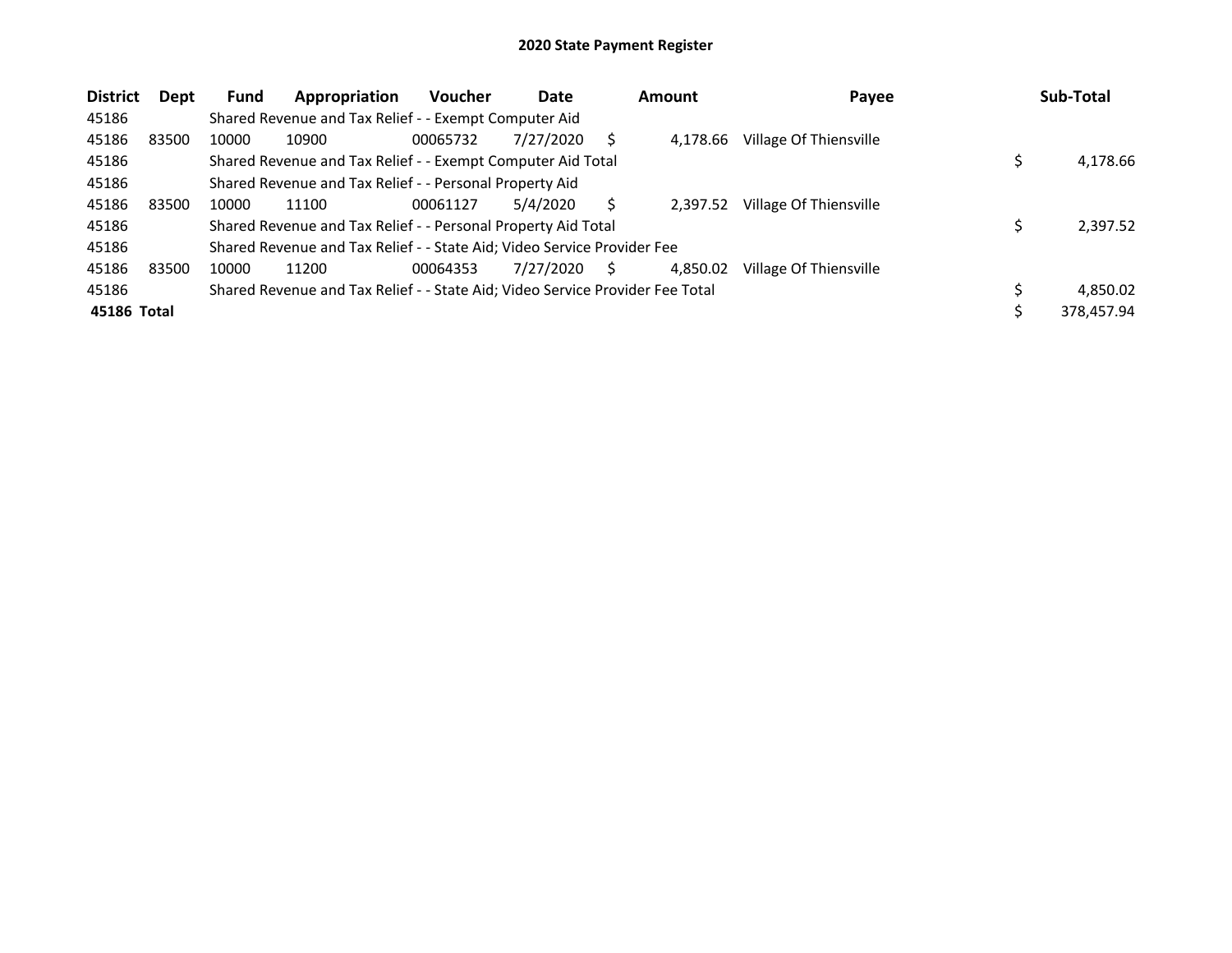| <b>District</b> | Dept  | Fund  | Appropriation                                                                   | Voucher   | <b>Date</b>   |     | <b>Amount</b> | Payee                       | Sub-Total        |
|-----------------|-------|-------|---------------------------------------------------------------------------------|-----------|---------------|-----|---------------|-----------------------------|------------------|
| 45211           |       |       | Dept of Safety & Prof Services - - Fire Dues Distribution                       |           |               |     |               |                             |                  |
| 45211           | 16500 | 10000 | 22500                                                                           | 00036696  | 7/17/2020     | \$  |               | 55,326.94 City Of Cedarburg |                  |
| 45211           |       |       | Dept of Safety & Prof Services - - Fire Dues Distribution Total                 |           |               |     |               |                             | \$<br>55,326.94  |
| 45211           |       |       | Dept of Natural Resources - - Ea - Urban Nonpoint Source                        |           |               |     |               |                             |                  |
| 45211           | 37000 | 27400 | 65800                                                                           | 00388727  | 2/7/2020      | \$  |               | 18,914.67 City Of Cedarburg |                  |
| 45211           |       |       | Dept of Natural Resources - - Ea - Urban Nonpoint Source Total                  |           |               |     |               |                             | \$<br>18,914.67  |
| 45211           |       |       | Dept of Natural Resources - - Fin Asst For Responsible Units                    |           |               |     |               |                             |                  |
| 45211           | 37000 | 27400 | 67000                                                                           | 00413174  | 5/29/2020     | \$  |               | 37,903.26 City Of Cedarburg |                  |
| 45211           |       |       | Dept of Natural Resources - - Fin Asst For Responsible Units Total              |           |               |     |               |                             | \$<br>37,903.26  |
| 45211           |       |       | WI Dept of Transportation - - Hwy Sfty Loc Aid Ffd                              |           |               |     |               |                             |                  |
| 45211           | 39500 | 21100 | 18500                                                                           | 00515244  | 4/14/2020     | \$  |               | 3,811.92 City Of Cedarburg  |                  |
| 45211           |       |       | WI Dept of Transportation - - Hwy Sfty Loc Aid Ffd Total                        |           |               |     |               |                             | \$<br>3,811.92   |
| 45211           |       |       | WI Dept of Transportation - - Trns Aids To Mnc.-Sf                              |           |               |     |               |                             |                  |
| 45211           | 39500 | 21100 | 19100                                                                           | 00476643  | 1/6/2020      | \$  | 200,528.81    | City Of Cedarburg           |                  |
| 45211           | 39500 | 21100 | 19100                                                                           | 00506498  | 4/6/2020      | \$  | 200,528.81    | City Of Cedarburg           |                  |
| 45211           | 39500 | 21100 | 19100                                                                           | 00543490  | 7/6/2020      | \$  | 200,528.81    | City Of Cedarburg           |                  |
| 45211           | 39500 | 21100 | 19100                                                                           | 00586316  | 10/5/2020     | \$  | 200,528.83    | City Of Cedarburg           |                  |
| 45211           |       |       | WI Dept of Transportation - - Trns Aids To Mnc.-Sf Total                        |           |               |     |               |                             | \$<br>802,115.26 |
| 45211           |       |       | Department of Health Services - - Prepaid Medical Transport Reimbursement       |           |               |     |               |                             |                  |
| 45211           | 43500 | 10000 | 16300                                                                           | AMBULANCE | 11/16/2020 \$ |     |               | 5,056.66 City Of Cedarburg  |                  |
| 45211           |       |       | Department of Health Services - - Prepaid Medical Transport Reimbursement Total |           |               |     |               |                             | \$<br>5,056.66   |
| 45211           |       |       | Department of Justice - - Law Enforcement Train, Local                          |           |               |     |               |                             |                  |
| 45211           | 45500 | 10000 | 23100                                                                           | 00091092  | 11/25/2020 \$ |     |               | 2,720.00 City Of Cedarburg  |                  |
| 45211           |       |       | Department of Justice - - Law Enforcement Train, Local Total                    |           |               |     |               |                             | \$<br>2,720.00   |
| 45211           |       |       | Department of Administration - - Federal Aid                                    |           |               |     |               |                             |                  |
| 45211           | 50500 | 10000 | 14200                                                                           | 00130088  | 10/1/2020     | \$  | 42,716.19     | City Of Cedarburg           |                  |
| 45211           | 50500 | 10000 | 14200                                                                           | 00132228  | 11/12/2020    | \$. | 31,649.70     | City Of Cedarburg           |                  |
| 45211           | 50500 | 10000 | 14200                                                                           | 00134911  | 12/9/2020     | \$  | 72,286.68     | City Of Cedarburg           |                  |
| 45211           |       |       | Department of Administration - - Federal Aid Total                              |           |               |     |               |                             | \$<br>146,652.57 |
| 45211           |       |       | Elections Commission - - 2018 Hava Election Security                            |           |               |     |               |                             |                  |
| 45211           | 51000 | 22000 | 18200                                                                           | 00004474  | 9/8/2020      | \$  | 9,223.30      | City Of Cedarburg           |                  |
| 45211           |       |       | Elections Commission - - 2018 Hava Election Security Total                      |           |               |     |               |                             | \$<br>9,223.30   |
| 45211           |       |       | Shared Revenue and Tax Relief - - Expenditure Restraint Program                 |           |               |     |               |                             |                  |
| 45211           | 83500 | 10000 | 10100                                                                           | 00068626  | 7/27/2020     | \$  | 200,040.60    | City Of Cedarburg           |                  |
| 45211           |       |       | Shared Revenue and Tax Relief - - Expenditure Restraint Program Total           |           |               |     |               |                             | \$<br>200,040.60 |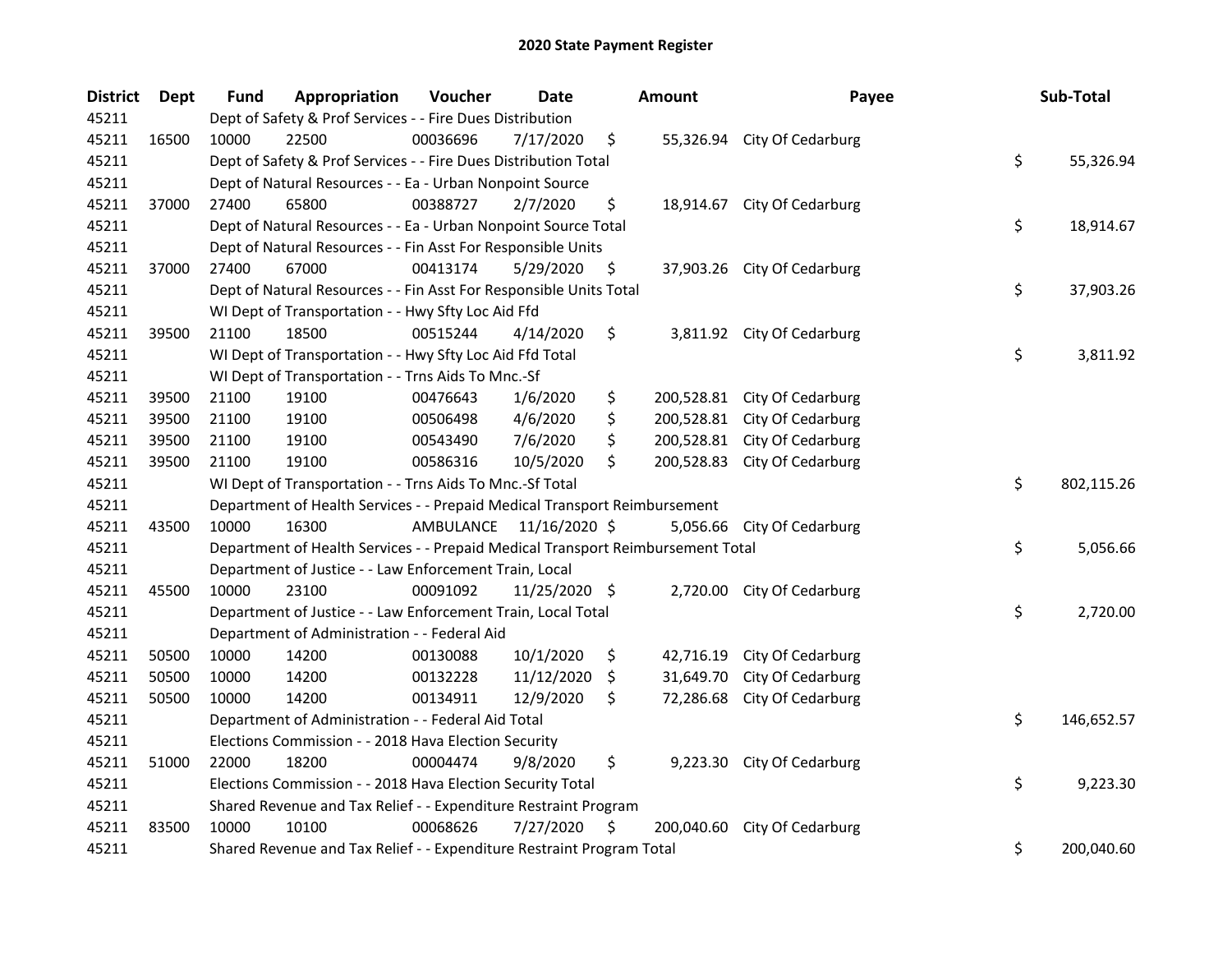| <b>District</b> | Dept  | <b>Fund</b> | Appropriation                                                                 | <b>Voucher</b> | Date       |    | <b>Amount</b> | Payee             | Sub-Total          |
|-----------------|-------|-------------|-------------------------------------------------------------------------------|----------------|------------|----|---------------|-------------------|--------------------|
| 45211           |       |             | Shared Revenue and Tax Relief - - County And Municipal Aid                    |                |            |    |               |                   |                    |
| 45211           | 83500 | 10000       | 10500                                                                         | 00068626       | 7/27/2020  | \$ | 29,989.02     | City Of Cedarburg |                    |
| 45211           | 83500 | 10000       | 10500                                                                         | 00072594       | 11/16/2020 | \$ | 164,881.10    | City Of Cedarburg |                    |
| 45211           |       |             | Shared Revenue and Tax Relief - - County And Municipal Aid Total              |                |            |    |               |                   | \$<br>194,870.12   |
| 45211           |       |             | Shared Revenue and Tax Relief - - Exempt Computer Aid                         |                |            |    |               |                   |                    |
| 45211           | 83500 | 10000       | 10900                                                                         | 00065733       | 7/27/2020  | \$ | 21,048.05     | City Of Cedarburg |                    |
| 45211           |       |             | Shared Revenue and Tax Relief - - Exempt Computer Aid Total                   |                |            |    |               |                   | \$<br>21,048.05    |
| 45211           |       |             | Shared Revenue and Tax Relief - - Utility Aid                                 |                |            |    |               |                   |                    |
| 45211           | 83500 | 10000       | 11000                                                                         | 00068626       | 7/27/2020  | S. | 629.48        | City Of Cedarburg |                    |
| 45211           | 83500 | 10000       | 11000                                                                         | 00072594       | 11/16/2020 | Ŝ. | 3,608.31      | City Of Cedarburg |                    |
| 45211           |       |             | Shared Revenue and Tax Relief - - Utility Aid Total                           |                |            |    |               |                   | \$<br>4,237.79     |
| 45211           |       |             | Shared Revenue and Tax Relief - - Personal Property Aid                       |                |            |    |               |                   |                    |
| 45211           | 83500 | 10000       | 11100                                                                         | 00061128       | 5/4/2020   | \$ | 39,213.14     | City Of Cedarburg |                    |
| 45211           |       |             | Shared Revenue and Tax Relief - - Personal Property Aid Total                 |                |            |    |               |                   | \$<br>39,213.14    |
| 45211           |       |             | Shared Revenue and Tax Relief - - State Aid; Video Service Provider Fee       |                |            |    |               |                   |                    |
| 45211           | 83500 | 10000       | 11200                                                                         | 00064354       | 7/27/2020  | S. | 14,955.17     | City Of Cedarburg |                    |
| 45211           |       |             | Shared Revenue and Tax Relief - - State Aid; Video Service Provider Fee Total |                |            |    |               |                   | \$<br>14,955.17    |
| 45211           |       |             | Shared Revenue and Tax Relief - - School Lvy Tx/First Dollar Cr               |                |            |    |               |                   |                    |
| 45211           | 83500 | 10000       | 30200                                                                         | 00063990       | 7/27/2020  | \$ | 263,250.81    | City Of Cedarburg |                    |
| 45211           | 83500 | 10000       | 30200                                                                         | 00067382       | 7/27/2020  | S. | 2,283,669.17  | City Of Cedarburg |                    |
| 45211           |       |             | Shared Revenue and Tax Relief - - School Lvy Tx/First Dollar Cr Total         |                |            |    |               |                   | \$<br>2,546,919.98 |
| 45211           |       |             | Shared Revenue and Tax Relief - - Lottery & Gaming Credit                     |                |            |    |               |                   |                    |
| 45211           | 83500 | 52100       | 36300                                                                         | 00055713       | 3/23/2020  | \$ | 582,719.10    | City Of Cedarburg |                    |
| 45211           |       |             | Shared Revenue and Tax Relief - - Lottery & Gaming Credit Total               |                |            |    |               |                   | \$<br>582,719.10   |
| 45211 Total     |       |             |                                                                               |                |            |    |               |                   | \$<br>4,685,728.53 |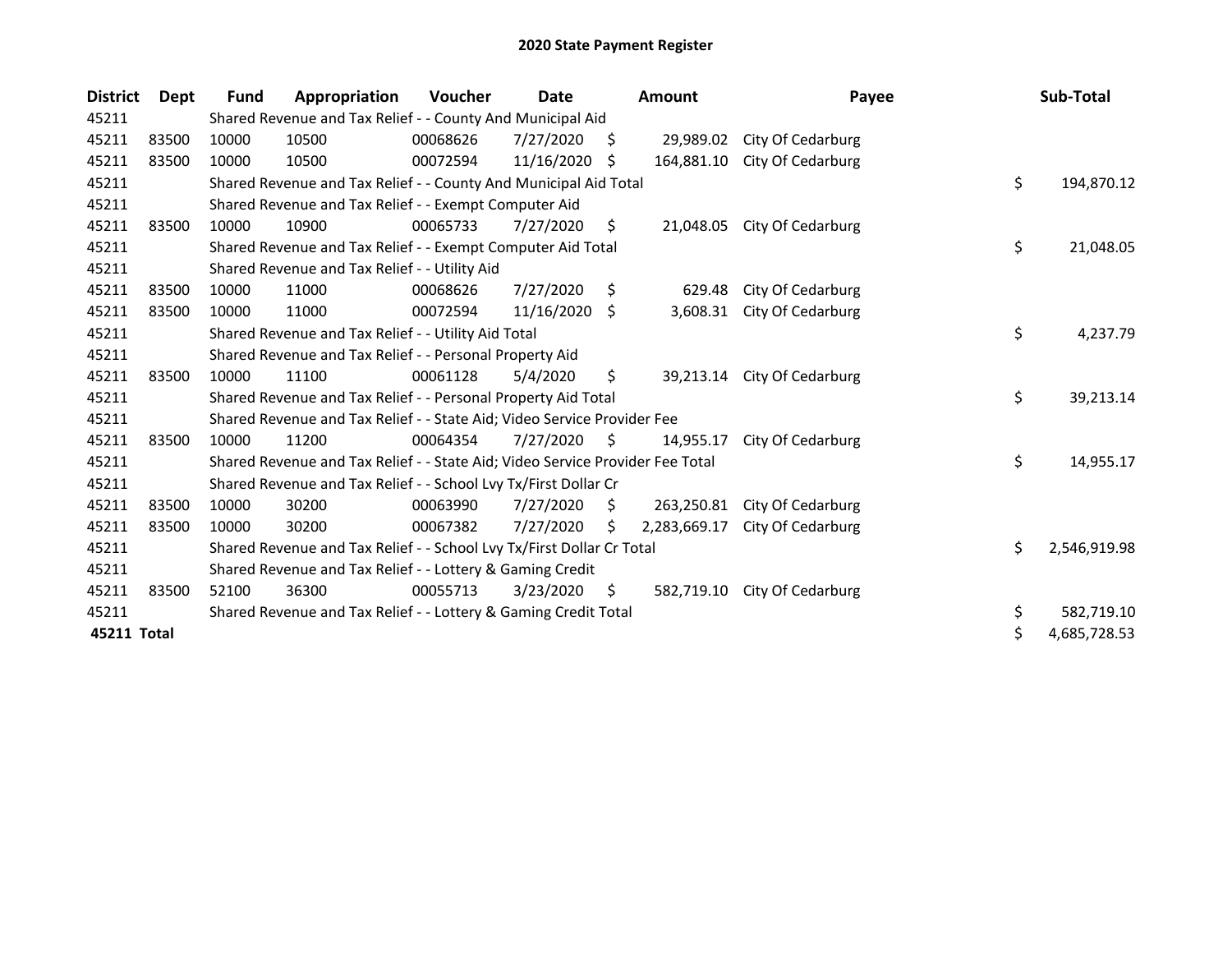| Dept  | Fund            | Appropriation | Voucher  | <b>Date</b> |                                                                                                                                                                                                                                                                                                                                                                                                                                                                                                                                                                                                                                                                                                                                                                                                                            |                                                                                                                                                                                                                                                                                                                                              | Payee          |                                                                   | Sub-Total    |
|-------|-----------------|---------------|----------|-------------|----------------------------------------------------------------------------------------------------------------------------------------------------------------------------------------------------------------------------------------------------------------------------------------------------------------------------------------------------------------------------------------------------------------------------------------------------------------------------------------------------------------------------------------------------------------------------------------------------------------------------------------------------------------------------------------------------------------------------------------------------------------------------------------------------------------------------|----------------------------------------------------------------------------------------------------------------------------------------------------------------------------------------------------------------------------------------------------------------------------------------------------------------------------------------------|----------------|-------------------------------------------------------------------|--------------|
|       |                 |               |          |             |                                                                                                                                                                                                                                                                                                                                                                                                                                                                                                                                                                                                                                                                                                                                                                                                                            |                                                                                                                                                                                                                                                                                                                                              |                |                                                                   |              |
| 16500 | 10000           | 22500         | 00036697 | 7/17/2020   | \$                                                                                                                                                                                                                                                                                                                                                                                                                                                                                                                                                                                                                                                                                                                                                                                                                         |                                                                                                                                                                                                                                                                                                                                              | City Of Mequon |                                                                   |              |
|       |                 |               |          |             |                                                                                                                                                                                                                                                                                                                                                                                                                                                                                                                                                                                                                                                                                                                                                                                                                            |                                                                                                                                                                                                                                                                                                                                              |                | \$                                                                | 182,892.24   |
|       |                 |               |          |             |                                                                                                                                                                                                                                                                                                                                                                                                                                                                                                                                                                                                                                                                                                                                                                                                                            |                                                                                                                                                                                                                                                                                                                                              |                |                                                                   |              |
| 37000 | 21200           | 38100         | 00394190 | 3/6/2020    | \$                                                                                                                                                                                                                                                                                                                                                                                                                                                                                                                                                                                                                                                                                                                                                                                                                         | 2,089.54                                                                                                                                                                                                                                                                                                                                     | City Of Mequon |                                                                   |              |
|       |                 |               |          |             |                                                                                                                                                                                                                                                                                                                                                                                                                                                                                                                                                                                                                                                                                                                                                                                                                            |                                                                                                                                                                                                                                                                                                                                              |                | \$                                                                | 2,089.54     |
|       |                 |               |          |             |                                                                                                                                                                                                                                                                                                                                                                                                                                                                                                                                                                                                                                                                                                                                                                                                                            |                                                                                                                                                                                                                                                                                                                                              |                |                                                                   |              |
| 37000 | 21200           | 55000         | 00394190 | 3/6/2020    | \$                                                                                                                                                                                                                                                                                                                                                                                                                                                                                                                                                                                                                                                                                                                                                                                                                         |                                                                                                                                                                                                                                                                                                                                              |                |                                                                   |              |
|       |                 |               |          |             |                                                                                                                                                                                                                                                                                                                                                                                                                                                                                                                                                                                                                                                                                                                                                                                                                            |                                                                                                                                                                                                                                                                                                                                              |                | \$                                                                | 4,280.99     |
|       |                 |               |          |             |                                                                                                                                                                                                                                                                                                                                                                                                                                                                                                                                                                                                                                                                                                                                                                                                                            |                                                                                                                                                                                                                                                                                                                                              |                |                                                                   |              |
| 37000 | 27400           | 67000         | 00413046 | 5/29/2020   | \$                                                                                                                                                                                                                                                                                                                                                                                                                                                                                                                                                                                                                                                                                                                                                                                                                         |                                                                                                                                                                                                                                                                                                                                              |                |                                                                   |              |
|       |                 |               |          |             |                                                                                                                                                                                                                                                                                                                                                                                                                                                                                                                                                                                                                                                                                                                                                                                                                            |                                                                                                                                                                                                                                                                                                                                              |                | \$                                                                | 15,400.25    |
|       |                 |               |          |             |                                                                                                                                                                                                                                                                                                                                                                                                                                                                                                                                                                                                                                                                                                                                                                                                                            |                                                                                                                                                                                                                                                                                                                                              |                |                                                                   |              |
| 39500 | 21100           | 16200         | 00477419 | 1/6/2020    | \$                                                                                                                                                                                                                                                                                                                                                                                                                                                                                                                                                                                                                                                                                                                                                                                                                         | 17,277.86                                                                                                                                                                                                                                                                                                                                    | City Of Mequon |                                                                   |              |
| 39500 | 21100           | 16200         | 00507274 | 4/6/2020    | \$                                                                                                                                                                                                                                                                                                                                                                                                                                                                                                                                                                                                                                                                                                                                                                                                                         | 17,277.86                                                                                                                                                                                                                                                                                                                                    | City Of Mequon |                                                                   |              |
| 39500 | 21100           | 16200         | 00544266 | 7/6/2020    | \$                                                                                                                                                                                                                                                                                                                                                                                                                                                                                                                                                                                                                                                                                                                                                                                                                         | 17,277.86                                                                                                                                                                                                                                                                                                                                    | City Of Mequon |                                                                   |              |
| 39500 | 21100           | 16200         | 00587092 | 10/5/2020   | \$                                                                                                                                                                                                                                                                                                                                                                                                                                                                                                                                                                                                                                                                                                                                                                                                                         | 17,277.87                                                                                                                                                                                                                                                                                                                                    | City Of Mequon |                                                                   |              |
|       |                 |               |          |             |                                                                                                                                                                                                                                                                                                                                                                                                                                                                                                                                                                                                                                                                                                                                                                                                                            |                                                                                                                                                                                                                                                                                                                                              |                | \$                                                                | 69,111.45    |
|       |                 |               |          |             |                                                                                                                                                                                                                                                                                                                                                                                                                                                                                                                                                                                                                                                                                                                                                                                                                            |                                                                                                                                                                                                                                                                                                                                              |                |                                                                   |              |
| 39500 | 21100           | 18500         | 00489499 | 2/6/2020    | \$                                                                                                                                                                                                                                                                                                                                                                                                                                                                                                                                                                                                                                                                                                                                                                                                                         | 4,000.00                                                                                                                                                                                                                                                                                                                                     | City Of Mequon |                                                                   |              |
|       |                 |               |          |             |                                                                                                                                                                                                                                                                                                                                                                                                                                                                                                                                                                                                                                                                                                                                                                                                                            |                                                                                                                                                                                                                                                                                                                                              |                | \$                                                                | 4,000.00     |
|       |                 |               |          |             |                                                                                                                                                                                                                                                                                                                                                                                                                                                                                                                                                                                                                                                                                                                                                                                                                            |                                                                                                                                                                                                                                                                                                                                              |                |                                                                   |              |
| 39500 | 21100           | 19100         | 00476644 | 1/6/2020    | \$                                                                                                                                                                                                                                                                                                                                                                                                                                                                                                                                                                                                                                                                                                                                                                                                                         | 388,847.25                                                                                                                                                                                                                                                                                                                                   | City Of Mequon |                                                                   |              |
| 39500 | 21100           | 19100         | 00506499 | 4/6/2020    | \$                                                                                                                                                                                                                                                                                                                                                                                                                                                                                                                                                                                                                                                                                                                                                                                                                         | 388,847.25                                                                                                                                                                                                                                                                                                                                   | City Of Mequon |                                                                   |              |
| 39500 | 21100           | 19100         | 00543491 | 7/6/2020    | \$                                                                                                                                                                                                                                                                                                                                                                                                                                                                                                                                                                                                                                                                                                                                                                                                                         | 388,847.25                                                                                                                                                                                                                                                                                                                                   | City Of Mequon |                                                                   |              |
| 39500 | 21100           | 19100         | 00586317 | 10/5/2020   | \$                                                                                                                                                                                                                                                                                                                                                                                                                                                                                                                                                                                                                                                                                                                                                                                                                         | 388,847.26                                                                                                                                                                                                                                                                                                                                   | City Of Mequon |                                                                   |              |
|       |                 |               |          |             |                                                                                                                                                                                                                                                                                                                                                                                                                                                                                                                                                                                                                                                                                                                                                                                                                            |                                                                                                                                                                                                                                                                                                                                              |                | \$                                                                | 1,555,389.01 |
|       |                 |               |          |             |                                                                                                                                                                                                                                                                                                                                                                                                                                                                                                                                                                                                                                                                                                                                                                                                                            |                                                                                                                                                                                                                                                                                                                                              |                |                                                                   |              |
| 39500 | 21100           | 27000         | 00495844 | 2/24/2020   | \$                                                                                                                                                                                                                                                                                                                                                                                                                                                                                                                                                                                                                                                                                                                                                                                                                         | 469,965.00                                                                                                                                                                                                                                                                                                                                   | City Of Mequon |                                                                   |              |
|       |                 |               |          |             |                                                                                                                                                                                                                                                                                                                                                                                                                                                                                                                                                                                                                                                                                                                                                                                                                            |                                                                                                                                                                                                                                                                                                                                              |                | \$                                                                | 469,965.00   |
|       |                 |               |          |             |                                                                                                                                                                                                                                                                                                                                                                                                                                                                                                                                                                                                                                                                                                                                                                                                                            |                                                                                                                                                                                                                                                                                                                                              |                |                                                                   |              |
| 39500 | 21100           | 58200         | 00517781 | 4/22/2020   | \$                                                                                                                                                                                                                                                                                                                                                                                                                                                                                                                                                                                                                                                                                                                                                                                                                         | 22.62                                                                                                                                                                                                                                                                                                                                        | City Of Mequon |                                                                   |              |
| 39500 | 21100           | 58200         | 00567573 | 8/17/2020   | \$                                                                                                                                                                                                                                                                                                                                                                                                                                                                                                                                                                                                                                                                                                                                                                                                                         | 119.04                                                                                                                                                                                                                                                                                                                                       | City Of Mequon |                                                                   |              |
|       |                 |               |          |             |                                                                                                                                                                                                                                                                                                                                                                                                                                                                                                                                                                                                                                                                                                                                                                                                                            |                                                                                                                                                                                                                                                                                                                                              |                | \$                                                                | 141.66       |
|       |                 |               |          |             |                                                                                                                                                                                                                                                                                                                                                                                                                                                                                                                                                                                                                                                                                                                                                                                                                            |                                                                                                                                                                                                                                                                                                                                              |                |                                                                   |              |
|       | <b>District</b> |               |          |             | Dept of Safety & Prof Services - - Fire Dues Distribution<br>Dept of Natural Resources - - GPO -Federal Funds<br>Dept of Natural Resources - - GPO -Federal Funds Total<br>Dept of Natural Resources - - Enf A - Boating Enforcement<br>WI Dept of Transportation - - Conn Hwy Aids St Fds<br>WI Dept of Transportation - - Conn Hwy Aids St Fds Total<br>WI Dept of Transportation - - Hwy Sfty Loc Aid Ffd<br>WI Dept of Transportation - - Hwy Sfty Loc Aid Ffd Total<br>WI Dept of Transportation - - Trns Aids To Mnc.-Sf<br>WI Dept of Transportation - - Trns Aids To Mnc.-Sf Total<br>WI Dept of Transportation - - Local Rds, Grants Sf<br>WI Dept of Transportation - - Local Rds, Grants Sf Total<br>WI Dept of Transportation - - Transpor Safety Ff<br>WI Dept of Transportation - - Transpor Safety Ff Total | Dept of Safety & Prof Services - - Fire Dues Distribution Total<br>Dept of Natural Resources - - Enf A - Boating Enforcement Total<br>Dept of Natural Resources - - Fin Asst For Responsible Units<br>Dept of Natural Resources - - Fin Asst For Responsible Units Total<br>Department of Health Services - - Emergency Medical Services, Ai | <b>Amount</b>  | 182,892.24<br>4,280.99 City Of Mequon<br>15,400.25 City Of Mequon |              |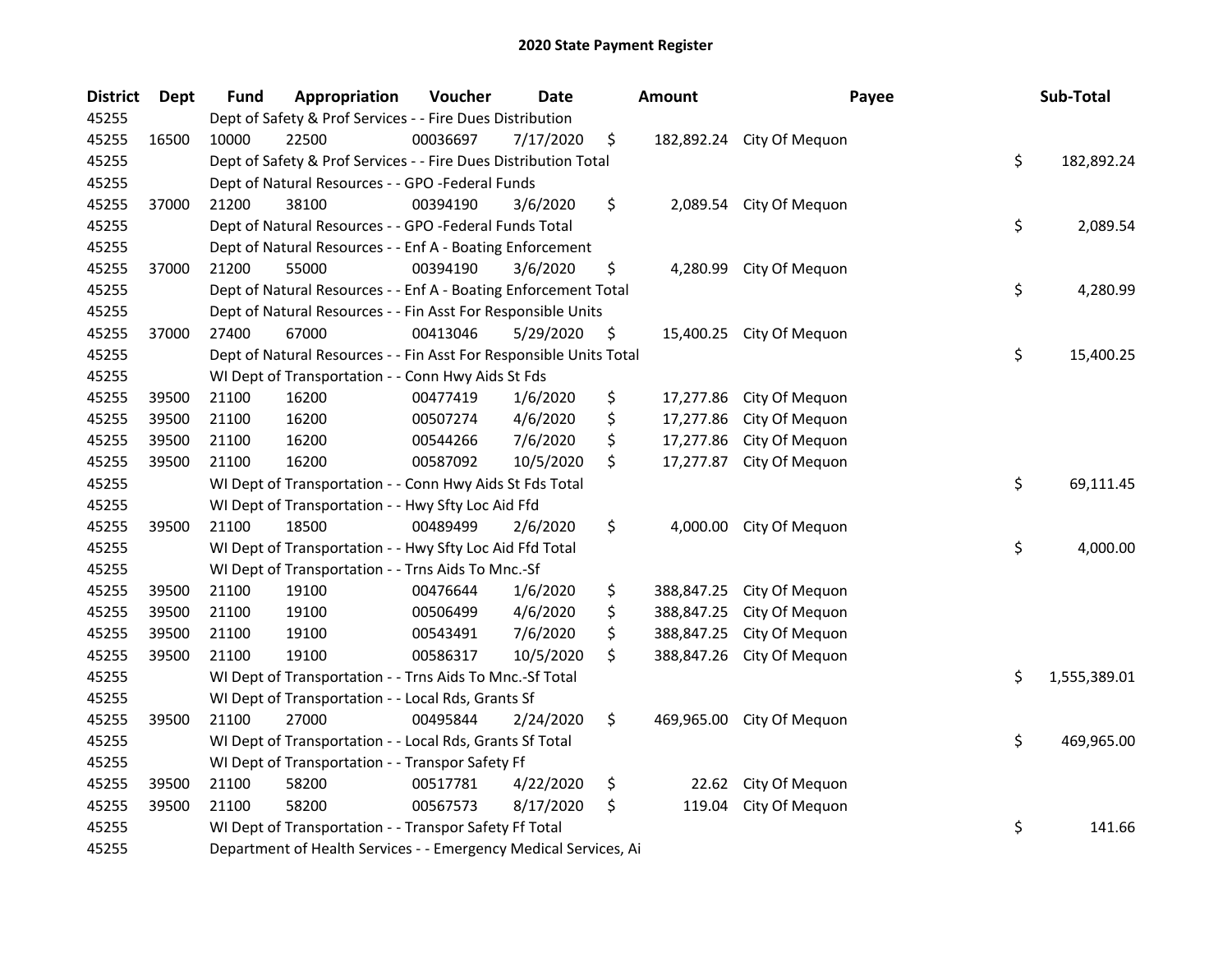| <b>District</b> | Dept  | <b>Fund</b> | Appropriation                                                                   | Voucher                 | <b>Date</b>   |     | <b>Amount</b> |                           | Payee | Sub-Total  |           |
|-----------------|-------|-------------|---------------------------------------------------------------------------------|-------------------------|---------------|-----|---------------|---------------------------|-------|------------|-----------|
| 45255           | 43500 | 10000       | 11900                                                                           | 00379081                | 9/15/2020     | \$  | 6,549.44      | City Of Mequon            |       |            |           |
| 45255           |       |             | Department of Health Services - - Emergency Medical Services, Ai Total          |                         |               |     |               |                           | \$    |            | 6,549.44  |
| 45255           |       |             | Department of Health Services - - Federal Project Aids                          |                         |               |     |               |                           |       |            |           |
| 45255           | 43500 | 10000       | 15000                                                                           | 00364432                | 7/23/2020     | \$  |               | 730.00 City Of Mequon     |       |            |           |
| 45255           |       |             | Department of Health Services - - Federal Project Aids Total                    |                         |               |     |               |                           | \$    |            | 730.00    |
| 45255           |       |             | Department of Health Services - - Prepaid Medical Transport Reimbursement       |                         |               |     |               |                           |       |            |           |
| 45255           | 43500 | 10000       | 16300                                                                           | AMBULANCE 11/16/2020 \$ |               |     |               | 9,140.88 City Of Mequon   |       |            |           |
| 45255           |       |             | Department of Health Services - - Prepaid Medical Transport Reimbursement Total |                         |               |     |               |                           | \$    |            | 9,140.88  |
| 45255           |       |             | Department of Justice - - Law Enforcement Train, Local                          |                         |               |     |               |                           |       |            |           |
| 45255           | 45500 | 10000       | 23100                                                                           | 00091548                | 12/7/2020     | \$  |               | 6,080.00 City Of Mequon   |       |            |           |
| 45255           |       |             | Department of Justice - - Law Enforcement Train, Local Total                    |                         |               |     |               |                           | \$    |            | 6,080.00  |
| 45255           |       |             | Department of Justice - - Internet Crimes Against Childr                        |                         |               |     |               |                           |       |            |           |
| 45255           | 45500 | 10000       | 28400                                                                           | 00092394                | 12/29/2020 \$ |     |               | 104.16 City Of Mequon     |       |            |           |
| 45255           |       |             | Department of Justice - - Internet Crimes Against Childr Total                  |                         |               |     |               |                           | \$    |            | 104.16    |
| 45255           |       |             | Department of Military Affairs - - Next Generation 911                          |                         |               |     |               |                           |       |            |           |
| 45255           | 46500 | 23900       | 36800                                                                           | 00085121                | 12/2/2020     | \$  | 525.00        | City Of Mequon            |       |            |           |
| 45255           |       |             | Department of Military Affairs - - Next Generation 911 Total                    |                         |               |     |               |                           | \$    |            | 525.00    |
| 45255           |       |             | Department of Administration - - Federal Aid                                    |                         |               |     |               |                           |       |            |           |
| 45255           | 50500 | 10000       | 14200                                                                           | 00126707                | 8/11/2020     | \$  | 68,642.41     | City Of Mequon            |       |            |           |
| 45255           | 50500 | 10000       | 14200                                                                           | 00130089                | 10/1/2020     | \$  | 54,724.14     | City Of Mequon            |       |            |           |
| 45255           | 50500 | 10000       | 14200                                                                           | 00134912                | 12/9/2020     | \$  |               | 273,284.45 City Of Mequon |       |            |           |
| 45255           |       |             | Department of Administration - - Federal Aid Total                              |                         |               |     |               |                           | \$    | 396,651.00 |           |
| 45255           |       |             | Elections Commission - - General Program Ops, GPR                               |                         |               |     |               |                           |       |            |           |
| 45255           | 51000 | 10000       | 10100                                                                           | 00005045                | 12/23/2020 \$ |     | 618.05        | City Of Mequon            |       |            |           |
| 45255           |       |             | Elections Commission - - General Program Ops, GPR Total                         |                         |               |     |               |                           | \$    |            | 618.05    |
| 45255           |       |             | Elections Commission - - 2018 Hava Election Security                            |                         |               |     |               |                           |       |            |           |
| 45255           | 51000 | 22000       | 18200                                                                           | 00003793                | 7/8/2020      | \$  |               | 19,576.50 City Of Mequon  |       |            |           |
| 45255           |       |             | Elections Commission - - 2018 Hava Election Security Total                      |                         |               |     |               |                           | \$    |            | 19,576.50 |
| 45255           |       |             | Shared Revenue and Tax Relief - - County And Municipal Aid                      |                         |               |     |               |                           |       |            |           |
| 45255           | 83500 | 10000       | 10500                                                                           | 00068627                | 7/27/2020     | S   | 45,996.28     | City Of Mequon            |       |            |           |
| 45255           | 83500 | 10000       | 10500                                                                           | 00072595                | 11/16/2020    | -\$ | 251,504.71    | City Of Mequon            |       |            |           |
| 45255           |       |             | Shared Revenue and Tax Relief - - County And Municipal Aid Total                |                         |               |     |               |                           | \$    | 297,500.99 |           |
| 45255           |       |             | Shared Revenue and Tax Relief - - Exempt Computer Aid                           |                         |               |     |               |                           |       |            |           |
| 45255           | 83500 | 10000       | 10900                                                                           | 00065734                | 7/27/2020     | \$  |               | 50,721.92 City Of Mequon  |       |            |           |
| 45255           | 83500 | 10000       | 10900                                                                           | 00067138                | 7/27/2020     | \$  |               | 61,170.71 City Of Mequon  |       |            |           |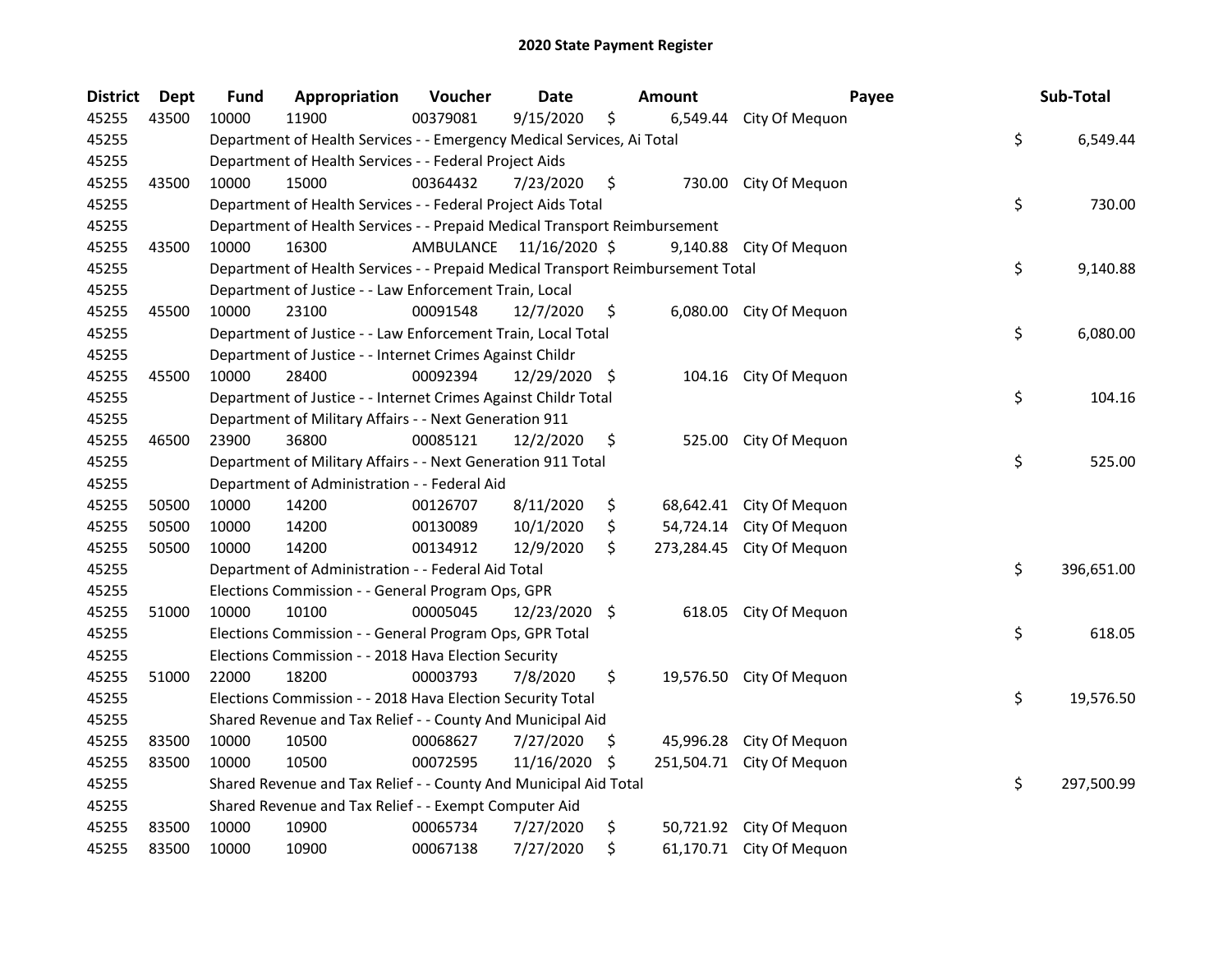| <b>District</b> | Dept  | <b>Fund</b> | Appropriation                                                                 | <b>Voucher</b> | Date            |    | <b>Amount</b> | Payee          | Sub-Total        |
|-----------------|-------|-------------|-------------------------------------------------------------------------------|----------------|-----------------|----|---------------|----------------|------------------|
| 45255           |       |             | Shared Revenue and Tax Relief - - Exempt Computer Aid Total                   |                |                 |    |               |                | \$<br>111,892.63 |
| 45255           |       |             | Shared Revenue and Tax Relief - - Utility Aid                                 |                |                 |    |               |                |                  |
| 45255           | 83500 | 10000       | 11000                                                                         | 00068627       | 7/27/2020       | S  | 6.611.40      | City Of Meguon |                  |
| 45255           | 83500 | 10000       | 11000                                                                         | 00072595       | $11/16/2020$ \$ |    | 38,917.30     | City Of Meguon |                  |
| 45255           |       |             | Shared Revenue and Tax Relief - - Utility Aid Total                           |                |                 |    |               |                | \$<br>45,528.70  |
| 45255           |       |             | Shared Revenue and Tax Relief - - Personal Property Aid                       |                |                 |    |               |                |                  |
| 45255           | 83500 | 10000       | 11100                                                                         | 00061129       | 5/4/2020        | Ś. | 45,247.90     | City Of Meguon |                  |
| 45255           | 83500 | 10000       | 11100                                                                         | 00062580       | 5/4/2020        |    | 34.837.73     | City Of Meguon |                  |
| 45255           |       |             | Shared Revenue and Tax Relief - - Personal Property Aid Total                 |                |                 |    |               |                | \$<br>80,085.63  |
| 45255           |       |             | Shared Revenue and Tax Relief - - State Aid; Video Service Provider Fee       |                |                 |    |               |                |                  |
| 45255           | 83500 | 10000       | 11200                                                                         | 00064355       | 7/27/2020       | S. | 37,914.52     | City Of Meguon |                  |
| 45255           |       |             | Shared Revenue and Tax Relief - - State Aid; Video Service Provider Fee Total |                |                 |    |               |                | 37,914.52        |
| 45255 Total     |       |             |                                                                               |                |                 |    |               |                | 3,316,167.64     |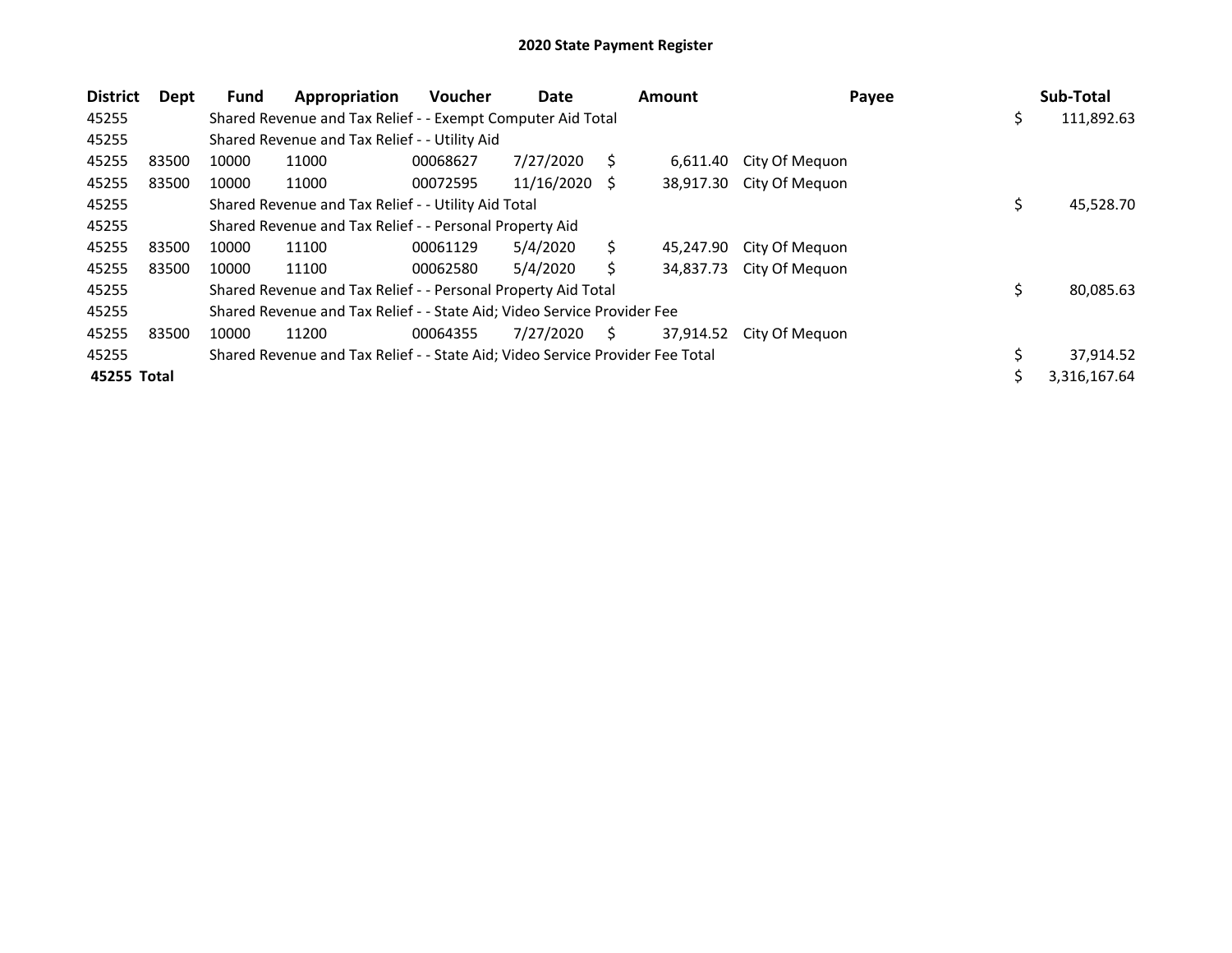| <b>District</b> | <b>Dept</b> | <b>Fund</b> | Appropriation                                                           | Voucher  | <b>Date</b>   |     | <b>Amount</b> | Payee                             | Sub-Total        |
|-----------------|-------------|-------------|-------------------------------------------------------------------------|----------|---------------|-----|---------------|-----------------------------------|------------------|
| 45271           |             |             | Dept of Safety & Prof Services - - Fire Dues Distribution               |          |               |     |               |                                   |                  |
| 45271           | 16500       | 10000       | 22500                                                                   | 00036698 | 7/17/2020     | \$  | 41,219.65     | City Of Port Washington           |                  |
| 45271           |             |             | Dept of Safety & Prof Services - - Fire Dues Distribution Total         |          |               |     |               |                                   | \$<br>41,219.65  |
| 45271           |             |             | Environmental Improvement Prog - - Clean Water Fund Program Finan       |          |               |     |               |                                   |                  |
| 45271           | 32000       | 57300       | 16300                                                                   | 00000278 | 2/20/2020     | \$, |               | 4,719.81 City Of Port Washington  |                  |
| 45271           |             |             | Environmental Improvement Prog - - Clean Water Fund Program Finan Total |          |               |     |               |                                   | \$<br>4,719.81   |
| 45271           |             |             | Dept of Natural Resources - - GPO--State Funds                          |          |               |     |               |                                   |                  |
| 45271           | 37000       | 21200       | 36100                                                                   | 00453651 | 12/22/2020 \$ |     | 2,270.00      | City Of Port Washington           |                  |
| 45271           |             |             | Dept of Natural Resources - - GPO--State Funds Total                    |          |               |     |               |                                   | \$<br>2,270.00   |
| 45271           |             |             | Dept of Natural Resources - - Fin Asst For Responsible Units            |          |               |     |               |                                   |                  |
| 45271           | 37000       | 27400       | 67000                                                                   | 00413371 | 5/29/2020     | \$  |               | 19,202.38 City Of Port Washington |                  |
| 45271           |             |             | Dept of Natural Resources - - Fin Asst For Responsible Units Total      |          |               |     |               |                                   | \$<br>19,202.38  |
| 45271           |             |             | WI Dept of Transportation - - Conn Hwy Aids St Fds                      |          |               |     |               |                                   |                  |
| 45271           | 39500       | 21100       | 16200                                                                   | 00477420 | 1/6/2020      | \$  | 19,206.98     | City Of Port Washington           |                  |
| 45271           | 39500       | 21100       | 16200                                                                   | 00507275 | 4/6/2020      | \$  | 19,206.98     | City Of Port Washington           |                  |
| 45271           | 39500       | 21100       | 16200                                                                   | 00544267 | 7/6/2020      | \$  | 19,206.98     | City Of Port Washington           |                  |
| 45271           | 39500       | 21100       | 16200                                                                   | 00587093 | 10/5/2020     | \$  | 19,207.01     | City Of Port Washington           |                  |
| 45271           |             |             | WI Dept of Transportation - - Conn Hwy Aids St Fds Total                |          |               |     |               |                                   | \$<br>76,827.95  |
| 45271           |             |             | WI Dept of Transportation - - Hwy Sfty Loc Aid Ffd                      |          |               |     |               |                                   |                  |
| 45271           | 39500       | 21100       | 18500                                                                   | 00583949 | 9/17/2020     | \$  | 3,993.18      | City Of Port Washington           |                  |
| 45271           |             |             | WI Dept of Transportation - - Hwy Sfty Loc Aid Ffd Total                |          |               |     |               |                                   | \$<br>3,993.18   |
| 45271           |             |             | WI Dept of Transportation - - Trns Aids To Mnc.-Sf                      |          |               |     |               |                                   |                  |
| 45271           | 39500       | 21100       | 19100                                                                   | 00476645 | 1/6/2020      | \$  | 190,843.57    | City Of Port Washington           |                  |
| 45271           | 39500       | 21100       | 19100                                                                   | 00506500 | 4/6/2020      | \$  | 190,843.57    | City Of Port Washington           |                  |
| 45271           | 39500       | 21100       | 19100                                                                   | 00543492 | 7/6/2020      | \$  | 190,843.57    | City Of Port Washington           |                  |
| 45271           | 39500       | 21100       | 19100                                                                   | 00586318 | 10/5/2020     | \$  | 190,843.58    | City Of Port Washington           |                  |
| 45271           |             |             | WI Dept of Transportation - - Trns Aids To Mnc.-Sf Total                |          |               |     |               |                                   | \$<br>763,374.29 |
| 45271           |             |             | WI Dept of Transportation - - Transpor Safety Ff                        |          |               |     |               |                                   |                  |
| 45271           | 39500       | 21100       | 58200                                                                   | 00482121 | 1/28/2020     | \$  | 113.34        | City Of Port Washington           |                  |
| 45271           | 39500       | 21100       | 58200                                                                   | 00551561 | 7/31/2020     | \$  | 115.02        | City Of Port Washington           |                  |
| 45271           | 39500       | 21100       | 58200                                                                   | 00581271 | 9/11/2020     | \$  | 62.01         | City Of Port Washington           |                  |
| 45271           | 39500       | 21100       | 58200                                                                   | 00626191 | 12/10/2020    | \$  | 116.74        | City Of Port Washington           |                  |
| 45271           | 39500       | 21100       | 58200                                                                   | 00626192 | 12/10/2020    | \$  | 105.46        | City Of Port Washington           |                  |
| 45271           |             |             | WI Dept of Transportation - - Transpor Safety Ff Total                  |          |               |     |               |                                   | \$<br>512.57     |
| 45271           |             |             | Department of Health Services - - Emergency Medical Services, Ai        |          |               |     |               |                                   |                  |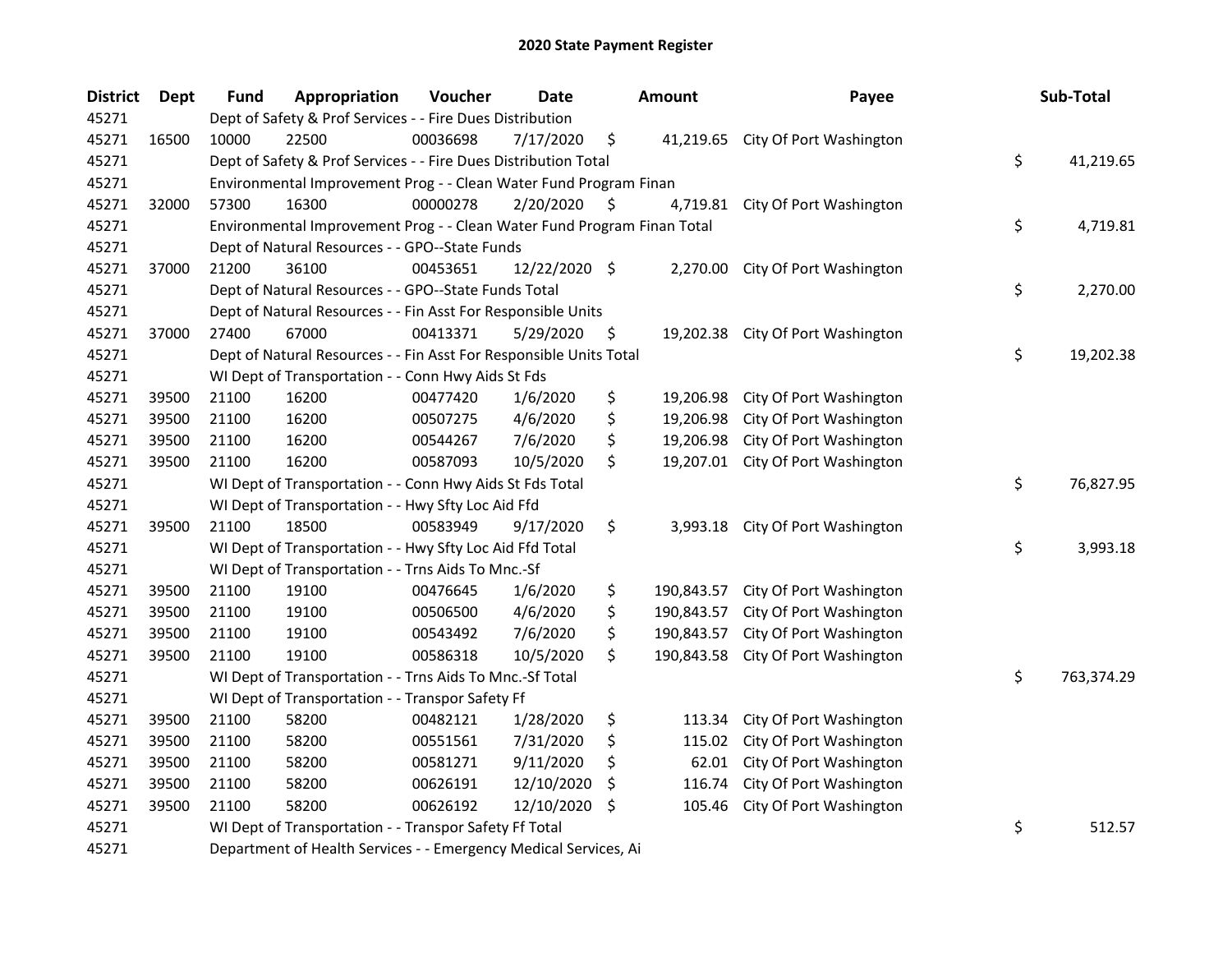| <b>District</b> | <b>Dept</b> | Fund  | Appropriation                                                                   | Voucher   | <b>Date</b>   |     | Amount     | Payee                             | Sub-Total        |
|-----------------|-------------|-------|---------------------------------------------------------------------------------|-----------|---------------|-----|------------|-----------------------------------|------------------|
| 45271           | 43500       | 10000 | 11900                                                                           | 00379110  | 9/15/2020     | \$  | 4,256.60   | City Of Port Washington           |                  |
| 45271           |             |       | Department of Health Services - - Emergency Medical Services, Ai Total          |           |               |     |            |                                   | \$<br>4,256.60   |
| 45271           |             |       | Department of Health Services - - Prepaid Medical Transport Reimbursement       |           |               |     |            |                                   |                  |
| 45271           | 43500       | 10000 | 16300                                                                           | AMBULANCE | 11/16/2020 \$ |     |            | 15,494.11 City Of Port Washington |                  |
| 45271           |             |       | Department of Health Services - - Prepaid Medical Transport Reimbursement Total |           |               |     |            |                                   | \$<br>15,494.11  |
| 45271           |             |       | Department of Justice - - Crime Laboratories, Dna                               |           |               |     |            |                                   |                  |
| 45271           | 45500       | 10000 | 22100                                                                           | 00085866  | 7/16/2020     | \$  |            | 10.00 City Of Port Washington     |                  |
| 45271           |             |       | Department of Justice - - Crime Laboratories, Dna Total                         |           |               |     |            |                                   | \$<br>10.00      |
| 45271           |             |       | Department of Justice - - Law Enforcement Train, Local                          |           |               |     |            |                                   |                  |
| 45271           | 45500       | 10000 | 23100                                                                           | 00091825  | 12/9/2020     | \$  |            | 3,040.00 City Of Port Washington  |                  |
| 45271           |             |       | Department of Justice - - Law Enforcement Train, Local Total                    |           |               |     |            |                                   | \$<br>3,040.00   |
| 45271           |             |       | Department of Military Affairs - - Disaster Recovery Aid                        |           |               |     |            |                                   |                  |
| 45271           | 46500       | 10000 | 30500                                                                           | 00076094  | 4/6/2020      | \$  | 8,714.96   | City Of Port Washington           |                  |
| 45271           | 46500       | 10000 | 30500                                                                           | 00079170  | 6/23/2020     | \$  | 2,336.32   | City Of Port Washington           |                  |
| 45271           |             |       | Department of Military Affairs - - Disaster Recovery Aid Total                  |           |               |     |            |                                   | \$<br>11,051.28  |
| 45271           |             |       | Department of Military Affairs - - Federal Aid, Local Assistance                |           |               |     |            |                                   |                  |
| 45271           | 46500       | 10000 | 34200                                                                           | 00076094  | 4/6/2020      | \$  |            | 52,289.75 City Of Port Washington |                  |
| 45271           |             |       | Department of Military Affairs - - Federal Aid, Local Assistance Total          |           |               |     |            |                                   | \$<br>52,289.75  |
| 45271           |             |       | Department of Administration - - Federal Aid                                    |           |               |     |            |                                   |                  |
| 45271           | 50500       | 10000 | 14200                                                                           | 00127157  | 8/14/2020     | \$  | 82,650.00  | City Of Port Washington           |                  |
| 45271           | 50500       | 10000 | 14200                                                                           | 00134913  | 12/9/2020     | \$  | 198,153.16 | City Of Port Washington           |                  |
| 45271           |             |       | Department of Administration - - Federal Aid Total                              |           |               |     |            |                                   | \$<br>280,803.16 |
| 45271           |             |       | Elections Commission - - 2018 Hava Election Security                            |           |               |     |            |                                   |                  |
| 45271           | 51000       | 22000 | 18200                                                                           | 00004271  | 8/19/2020     | \$  | 8,529.20   | City Of Port Washington           |                  |
| 45271           |             |       | Elections Commission - - 2018 Hava Election Security Total                      |           |               |     |            |                                   | \$<br>8,529.20   |
| 45271           |             |       | Shared Revenue and Tax Relief - - Expenditure Restraint Program                 |           |               |     |            |                                   |                  |
| 45271           | 83500       | 10000 | 10100                                                                           | 00068628  | 7/27/2020     | \$  | 36,112.96  | City Of Port Washington           |                  |
| 45271           |             |       | Shared Revenue and Tax Relief - - Expenditure Restraint Program Total           |           |               |     |            |                                   | \$<br>36,112.96  |
| 45271           |             |       | Shared Revenue and Tax Relief - - County And Municipal Aid                      |           |               |     |            |                                   |                  |
| 45271           | 83500       | 10000 | 10500                                                                           | 00068628  | 7/27/2020     | \$  | 74,046.49  | City Of Port Washington           |                  |
| 45271           | 83500       | 10000 | 10500                                                                           | 00072596  | 11/16/2020    | -\$ | 404,102.64 | City Of Port Washington           |                  |
| 45271           |             |       | Shared Revenue and Tax Relief - - County And Municipal Aid Total                |           |               |     |            |                                   | \$<br>478,149.13 |
| 45271           |             |       | Shared Revenue and Tax Relief - - Exempt Computer Aid                           |           |               |     |            |                                   |                  |
| 45271           | 83500       | 10000 | 10900                                                                           | 00065735  | 7/27/2020     | \$  | 11,395.44  | City Of Port Washington           |                  |
| 45271           | 83500       | 10000 | 10900                                                                           | 00067139  | 7/27/2020     | \$  |            | 18,729.98 City Of Port Washington |                  |